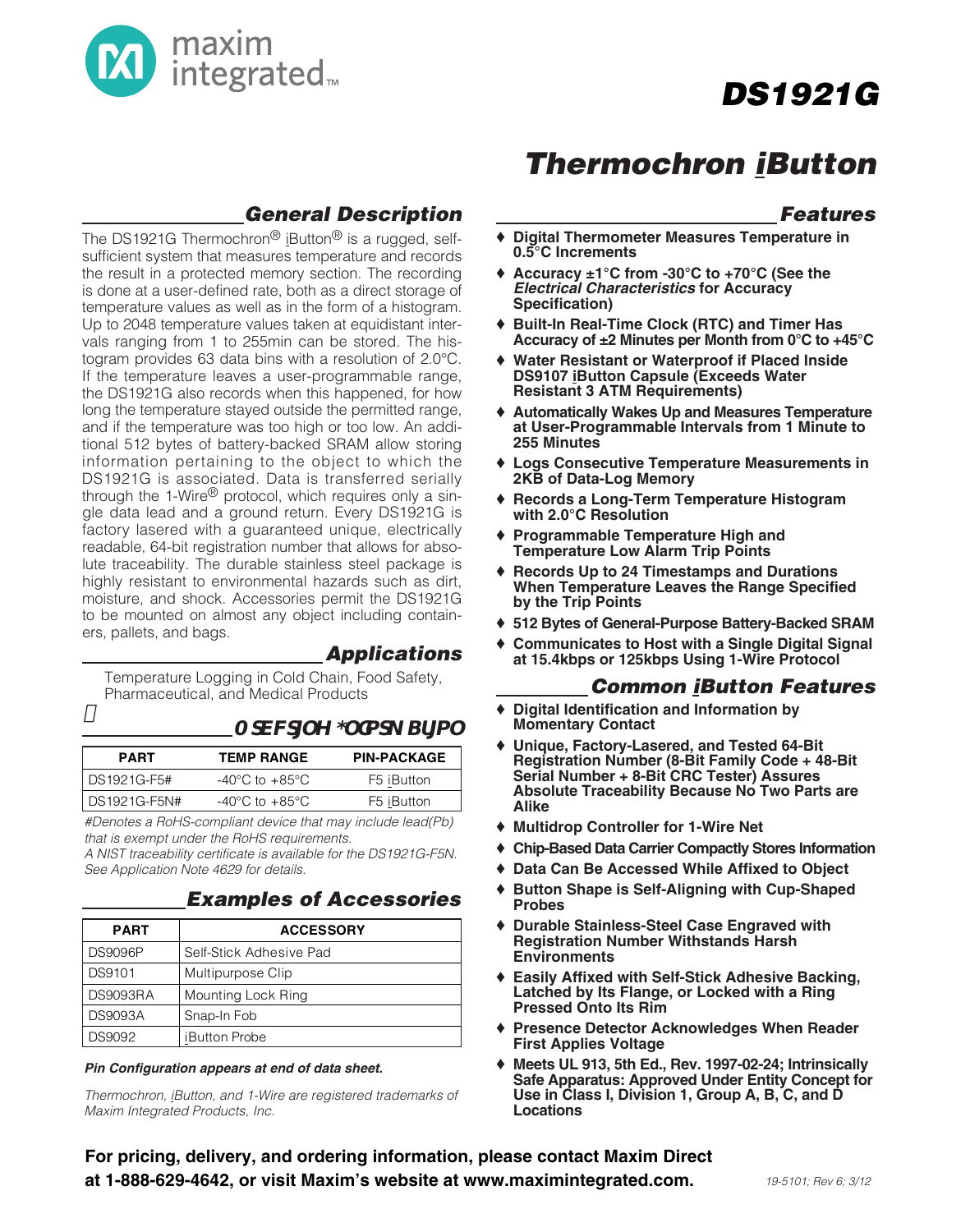### **Thermochron iButton**

#### **ABSOLUTE MAXIMUM RATINGS**

| Operating Temperature Range 40°C to +85°C* |
|--------------------------------------------|
| Storage Temperature Range40°C to +50°C*    |

\*Storage or operation above +50°C significantly reduces battery life.

Stresses beyond those listed under "Absolute Maximum Ratings" may cause permanent damage to the device. These are stress ratings only, and functional operation of the device at these or any other conditions beyond those indicated in the operational sections of the specifications is not implied. Exposure to absolute maximum rating conditions for extended periods may affect device reliability.

#### **ELECTRICAL CHARACTERISTICS**

 $(V_{\text{PUP}} = +2.8V \text{ to } +5.25V, T_A = -40^{\circ}C \text{ to } +85^{\circ}C.$ 

| <b>PARAMETER</b>                            | <b>SYMBOL</b>         | <b>CONDITIONS</b>                                                                      | <b>MIN</b> | <b>TYP</b> | <b>MAX</b>      | <b>UNITS</b> |  |  |  |
|---------------------------------------------|-----------------------|----------------------------------------------------------------------------------------|------------|------------|-----------------|--------------|--|--|--|
| <b>IO PIN: GENERAL DATA</b>                 |                       |                                                                                        |            |            |                 |              |  |  |  |
| 1-Wire Pullup Resistance                    | RPUP                  | (Notes 1, 2)                                                                           |            |            | 2.2             | kΩ           |  |  |  |
| Input Capacitance                           | $C_{1O}$              | (Notes 3, 4)                                                                           |            | 100        | 800             | pF           |  |  |  |
| Input Load Current                          | IL.                   | IO pin at V <sub>PUP</sub> (Note 5)                                                    |            |            | 10 <sup>1</sup> | μA           |  |  |  |
| High-to-Low Switching Threshold             | V <sub>TL</sub>       | VPIJP > 4.5V                                                                           | 1.14       |            | 2.70            | $\vee$       |  |  |  |
| (Notes 4, 6, 7, 8)                          |                       |                                                                                        | 0.71       |            | 2.70            |              |  |  |  |
| Input Low Voltage                           | $V_{\parallel}$       | (Notes 1, 6, 9)                                                                        |            |            | 0.30            | $\vee$       |  |  |  |
| Low-to-High Switching Threshold             | <b>V<sub>TH</sub></b> | $V$ PUP > 4.5V                                                                         | 1.00       |            | 2.70            | $\vee$       |  |  |  |
| (Notes 4, 6, 7, 10)                         |                       |                                                                                        | 0.66       |            | 2.70            |              |  |  |  |
| Output Low Voltage at 4mA                   | VOL                   | (Notes 6, 11)                                                                          |            |            | 0.4             | $\vee$       |  |  |  |
|                                             |                       | Standard speed, $R_{PIIP} = 2.2k\Omega$                                                | 5          |            |                 |              |  |  |  |
| Recovery Time (Notes 1, 4)                  | t <sub>REC</sub>      | Overdrive speed, $R_{\text{PIIP}} = 2.2 \text{k}\Omega$                                | 2          |            |                 |              |  |  |  |
|                                             |                       | Overdrive speed, directly prior to reset<br>pulse; R <sub>PUP</sub> = $2.2$ k $\Omega$ | 5          |            |                 | $\mu s$      |  |  |  |
|                                             |                       | Standard speed                                                                         | 65         |            |                 |              |  |  |  |
| Time-Slot Duration (Notes 1, 12)            | tslot                 | Overdrive speed                                                                        | 8          |            |                 | μs           |  |  |  |
| IO PIN: 1-Wire RESET, PRESENCE-DETECT CYCLE |                       |                                                                                        |            |            |                 |              |  |  |  |
|                                             |                       | Standard speed, V <sub>PUP</sub> > 4.5V                                                | 480        |            | 640             |              |  |  |  |
|                                             |                       | Standard speed                                                                         | 540        |            | 640             |              |  |  |  |
| Reset Low Time (Notes 1,12)                 | t <sub>RSTL</sub>     | Overdrive speed, $V_{\text{Pl}}$ $p > 4.5V$                                            | 48         |            | 80              | μs           |  |  |  |
|                                             |                       | Overdrive speed                                                                        | 58         |            | 80              |              |  |  |  |
| Presence-Detect High                        |                       | Standard speed                                                                         | 15         |            | 60              |              |  |  |  |
| Time (Note 12)                              | t <sub>PDH</sub>      | Overdrive speed                                                                        | 1.1        |            | 6               | μs           |  |  |  |
|                                             |                       | Standard speed                                                                         | 60         |            | 270             |              |  |  |  |
| Presence-Detect Low<br>Time (Note 12)       | t <sub>PDL</sub>      | Overdrive speed, V <sub>PUP</sub> > 4.5V<br>7.5                                        |            | 24         | $\mu s$         |              |  |  |  |
|                                             |                       | Overdrive speed                                                                        | 7.5        |            | 32              |              |  |  |  |
| Presence-Detect                             |                       | Standard speed                                                                         | 60         |            | 75              |              |  |  |  |
| Sample Time (Notes 1, 4)                    | t <sub>MSP</sub>      | Overdrive speed                                                                        | 6          |            | 8.6             | $\mu s$      |  |  |  |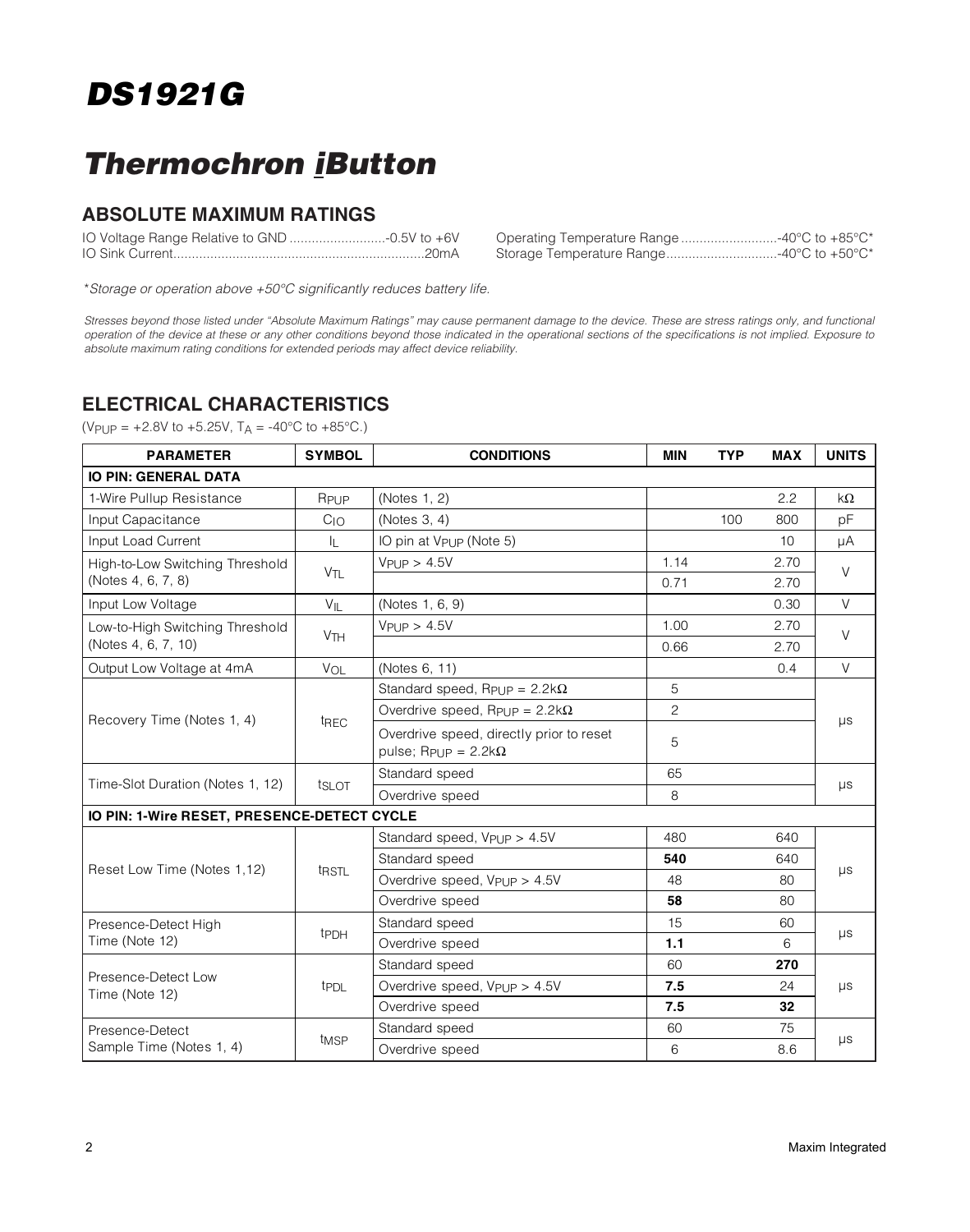### **Thermochron iButton**

#### **ELECTRICAL CHARACTERISTICS (continued)**

 $(V_{\text{PI}})$  = +2.8V to +5.25V, T<sub>A</sub> = -40°C to +85°C.)

| <b>PARAMETER</b>                         | <b>SYMBOL</b>      | <b>CONDITIONS</b>                                        |                          | <b>TYP</b><br><b>MAX</b>   | <b>UNITS</b> |  |
|------------------------------------------|--------------------|----------------------------------------------------------|--------------------------|----------------------------|--------------|--|
| <b>IO PIN: 1-Wire WRITE</b>              |                    |                                                          |                          |                            |              |  |
|                                          |                    | Standard speed                                           | 60                       | 120                        |              |  |
| Write-Zero Low Time<br>(Notes 1, 12, 13) | twol               | Overdrive speed, V <sub>PUP</sub> > 4.5V                 | 6                        | 15                         | $\mu s$      |  |
|                                          |                    | Overdrive speed                                          | 8.5                      | 15                         |              |  |
| Write-One Low Time                       |                    | Standard speed                                           | 5                        | 15                         |              |  |
| (Notes 1, 13)                            | t <sub>W1L</sub>   | Overdrive speed                                          |                          | 2                          | μs           |  |
| <b>IO PIN: 1-Wire READ</b>               |                    |                                                          |                          |                            |              |  |
|                                          |                    | Standard speed                                           | 5                        | $15 - \delta$              |              |  |
| Read Low Time (Notes 1, 14)              | trl                | Overdrive speed                                          |                          | $2 - \delta$               | μs           |  |
| Read Sample Time                         |                    | Standard speed                                           | $t_{\text{RL}} + \delta$ | 15                         |              |  |
| (Notes 1, 14)                            | t <sub>MSR</sub>   | Overdrive speed                                          | $t_{\text{RL}} + \delta$ | 2                          | $\mu s$      |  |
| <b>REAL-TIME CLOCK</b>                   |                    |                                                          |                          |                            |              |  |
| <b>Frequency Deviation</b>               | $\Delta \vdash$    | $-5^{\circ}$ C to $+46^{\circ}$ C                        | $-48$                    | $+46$                      | ppm          |  |
| <b>TEMPERATURE CONVERTER</b>             |                    |                                                          |                          |                            |              |  |
| Tempcore Operating Range                 | <b>TTC</b>         |                                                          | $-40$                    | $+85$                      | $^{\circ}C$  |  |
| <b>Conversion Time</b>                   | tconv              |                                                          | 19                       | 90                         | ms           |  |
| Thermal Response Time<br>Constant        | TRESP              | (Note 15)                                                |                          | 130                        | S            |  |
|                                          |                    | -40 $^{\circ}$ C to < -30 $^{\circ}$ C                   | $-1.3$                   | $+1.3$                     |              |  |
| Conversion Error<br>(Notes 16, 17)       | $\Delta \vartheta$ | $-30^{\circ}$ C to $+70^{\circ}$ C                       | $-1.0$                   | $+1.0$                     | $^{\circ}C$  |  |
|                                          |                    | $> +70^{\circ}$ C to $+85^{\circ}$ C<br>$-1.3$<br>$+1.3$ |                          |                            |              |  |
| Number of Conversions                    | <b>NCONV</b>       | (Notes 4, 18)                                            |                          | (See the lifetime graphs.) |              |  |

**Note 1:** System requirement.

**Note 2:** Maximum allowable pullup resistance is a function of the number of 1-Wire devices in the system and 1-Wire recovery times. The specified value here applies to systems with only one device and with the minimum 1-Wire recovery times. For more heavily loaded systems, an active pullup such as that found in the DS2480B may be required.

**Note 3:** Capacitance on IO could be 800pF when power is first applied. If a 2.2kΩ resistor is used to pull up the data line, 2.5µs after V<sub>PUP</sub> has been applied, the parasite capacitor does not affect normal communication.

- **Note 4:** These values are derived from simulation across process, voltage, and temperature and are not production tested.
- **Note 5:** Input load is to ground.
- **Note 6:** All voltages are referenced to ground.
- Note 7: V<sub>TL</sub> and V<sub>TH</sub> are functions of the internal supply voltage, which is a function of V<sub>PUP</sub> and the 1-Wire recovery times. The V<sub>TH</sub> and V<sub>TL</sub> maximum specifications are valid at V<sub>PUP</sub> = 5.25V. In any case, V<sub>TL</sub> < V<sub>TH</sub> < V<sub>PUP</sub>.
- **Note 8:** Voltage below which, during a falling edge of IO, a logic 0 is detected.
- **Note 9:** The voltage on IO must be less than or equal to V<sub>ILMAX</sub> whenever the master drives the line low.
- **Note 10:** Voltage above which, during a rising edge on IO, a logic 1 is detected.
- **Note 11:** The I-V characteristic is linear for voltages less than 1V.
- **Note 12:** Numbers in **bold** are **not** in compliance with the published iButton standards. See the Comparison Table.

Note 13: ε in Figure 15 represents the time required for the pullup circuitry to pull the voltage on the IO pin up from V<sub>IL</sub> to V<sub>TH</sub>. The actual maximum duration for the master to pull the line low is t<sub>W1LMAX</sub> + t<sub>F</sub> -  $\varepsilon$  and t<sub>W0LMAX</sub> + t<sub>F</sub> -  $\varepsilon$ , respectively.

**Note 14:** δ in Figure 15 represents the time required for the pullup circuitry to pull the voltage on the IO pin up from V<sub>IL</sub> to the input high threshold of the bus master. The actual maximum duration for the master to pull the line low is t<sub>RLMAX</sub> + t<sub>F</sub>.

**Note 15:** This number was derived from a test conducted by Cemagref in Antony, France, in July 2000. http://www.cemagref.fr/English/index.htm Test Report No. E42

**Note 16:** Total accuracy is Δθ plus 0.25°C quantization due to the 0.5°C digital resolution of the device.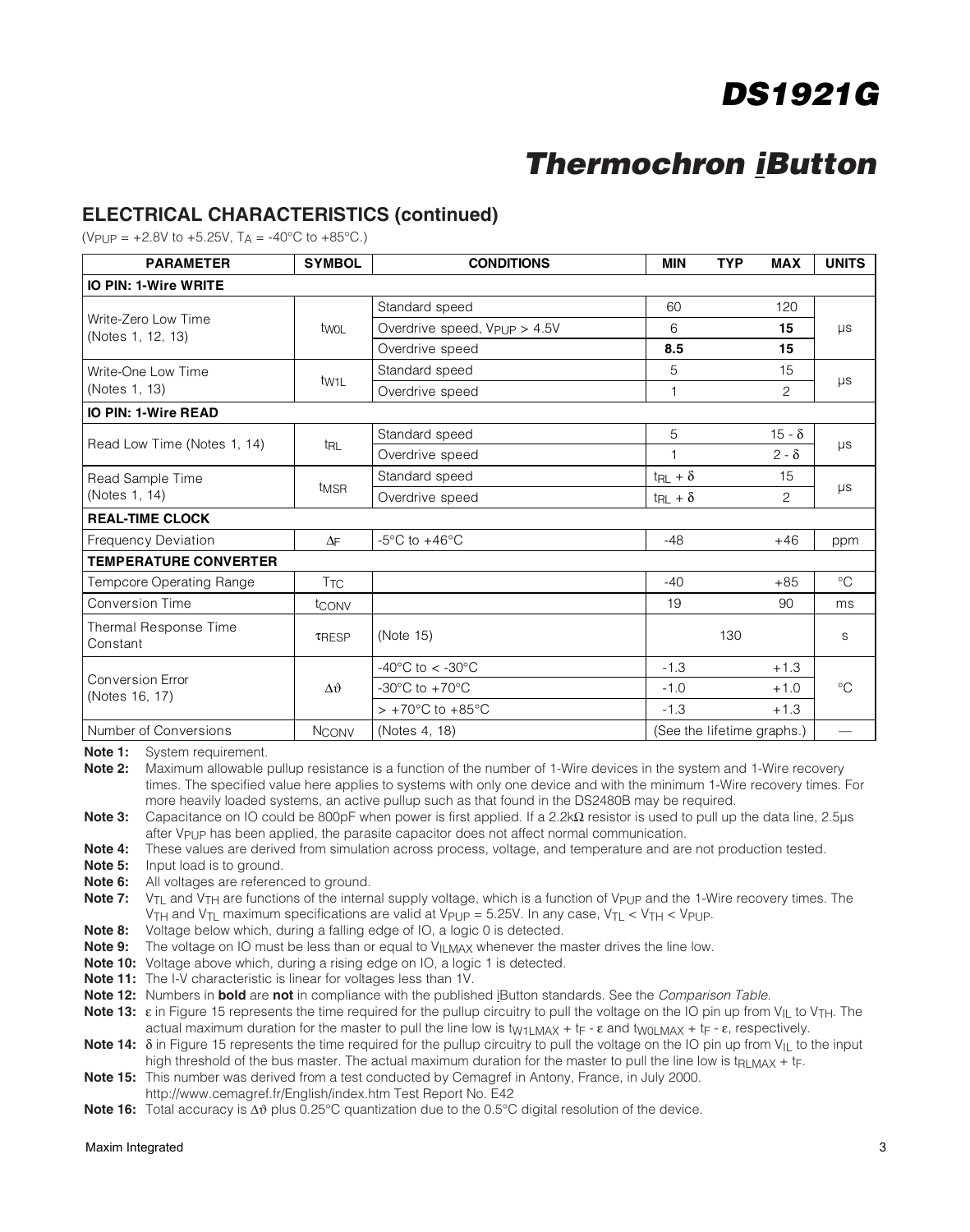### **Thermochron iButton**

#### **ELECTRICAL CHARACTERISTICS (continued)**

 $(V_{\text{PI}})$  = +2.8V to +5.25V, T<sub>A</sub> = -40°C to +85°C.)

- **Note 17: WARNING:** Not for use as the sole method of measuring or tracking temperature in products and articles that could affect the health or safety of persons, plants, animals, or other living organisms, including but not limited to foods, beverages, pharmaceuticals, medications, blood and blood products, organs, flammable, and combustible products. User shall assure that redundant (or other primary) methods of testing and determining the handling methods, quality, and fitness of the articles and products should be implemented. Temperature tracking with this product, where the health or safety of the aforementioned persons or things could be adversely affected, is only recommended when supplemental or redundant information sources are used. Data-logger products are 100% tested and calibrated at time of manufacture by Maxim to ensure that they meet all data sheet parameters, including temperature accuracy. User shall be responsible for proper use and storage of this product. As with any sensor-based product, user shall also be responsible for occasionally rechecking the temperature accuracy of the product to ensure it is still operating properly.
- **Note 18:** The number of temperature conversions (= samples) possible with the built-in energy source depends on the operating and storage temperature of the device. When not in use for a mission, the RTC oscillator should be turned off and the device should be stored at a temperature not exceeding +25°C. Under this condition the shelf life time is 10 years minimum.

|                                                    |            |                            | <b>LEGACY VALUES</b>        |             | <b>DS1921G VALUES</b>      |             |                             |             |  |
|----------------------------------------------------|------------|----------------------------|-----------------------------|-------------|----------------------------|-------------|-----------------------------|-------------|--|
| <b>PARAMETER</b>                                   |            | <b>STANDARD SPEED (µs)</b> | <b>OVERDRIVE SPEED (µs)</b> |             | <b>STANDARD SPEED (µs)</b> |             | <b>OVERDRIVE SPEED (µs)</b> |             |  |
|                                                    | <b>MIN</b> | <b>MAX</b>                 | <b>MIN</b>                  | <b>MAX</b>  | <b>MIN</b>                 | <b>MAX</b>  | <b>MIN</b>                  | <b>MAX</b>  |  |
| t <sub>SLOT</sub> (including<br>t <sub>REC</sub> ) | 61         | (undefined)                |                             | (undefined) | $65*$                      | (undefined) | $8*$                        | (undefined) |  |
| trstL                                              | 480        | (undefined)                | 48                          | 80          | 540                        | 640         | 58                          | 80          |  |
| t <sub>PDH</sub>                                   | 15         | 60                         | 2                           | 6           | 15                         | 60          | 1.1                         | 6           |  |
| t <sub>PDL</sub>                                   | 60         | 240                        | 8                           | 24          | 60                         | 270         | 7.5                         | 32          |  |
| l twol                                             | 60         | 120                        | 6                           | 16          | 60                         | 120         | 8.5                         | 15          |  |

#### **COMPARISON TABLE**

\*Intentional change; longer recovery time between time slots.

Note: Numbers in bold are not in compliance with the published iButton standards.

#### **iButton CAN PHYSICAL SPECIFICATION**

| SIZE          | See the Package Information section.                                                                                                                                   |
|---------------|------------------------------------------------------------------------------------------------------------------------------------------------------------------------|
| <b>WEIGHT</b> | Ca. 3.3g                                                                                                                                                               |
| <b>SAFETY</b> | Meets UL 913, 5th Ed., Rev. 1997-02-24; Intrinsically Safe Apparatus, approval under Entity Concept for use in<br>Class I, Division 1, Group A, B, C, and D Locations. |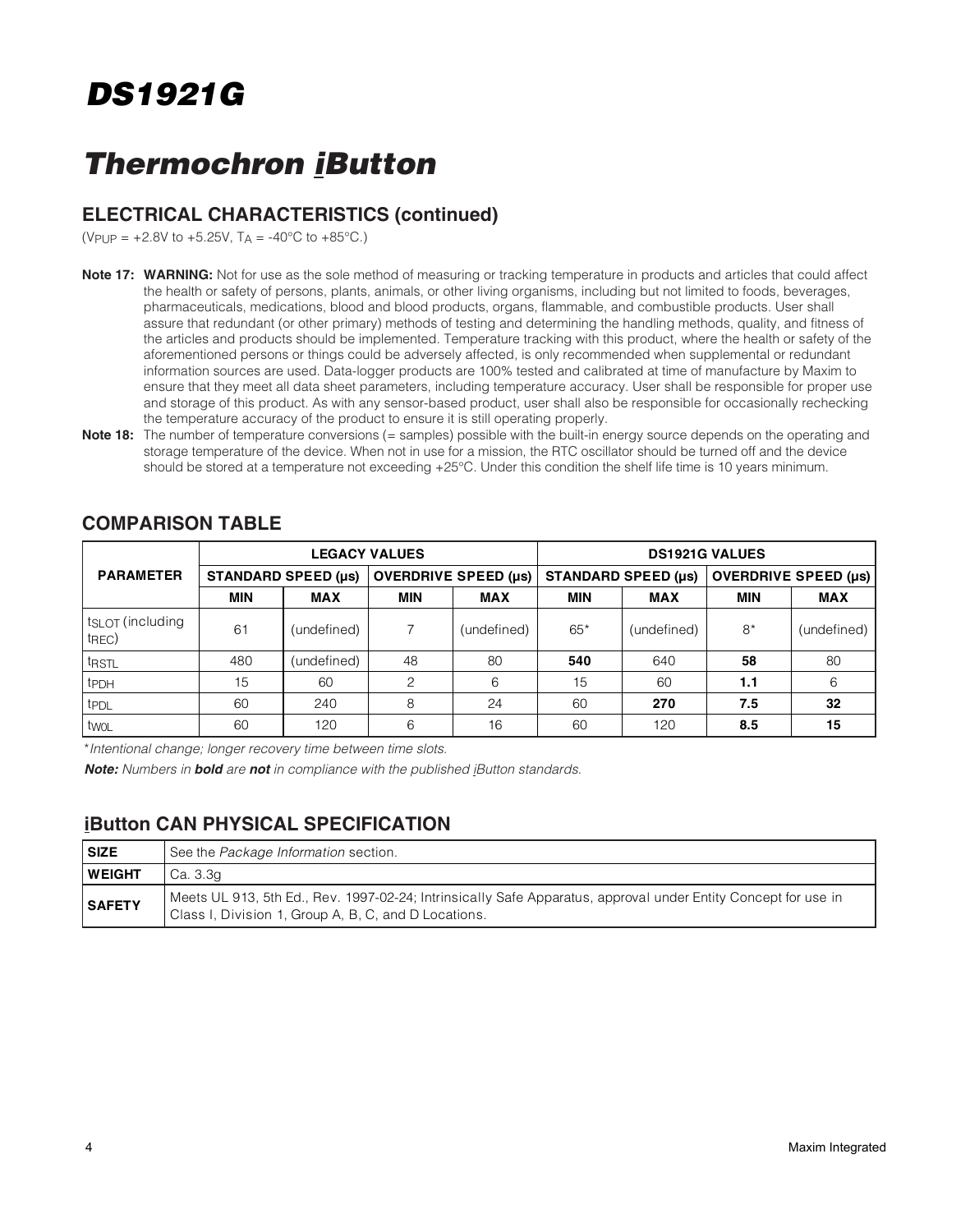### **Thermochron iButton**

#### **RTC Deviation vs. Temperature**



**Minimum Product Lifetime vs. Temperature at Different Sample Rates**

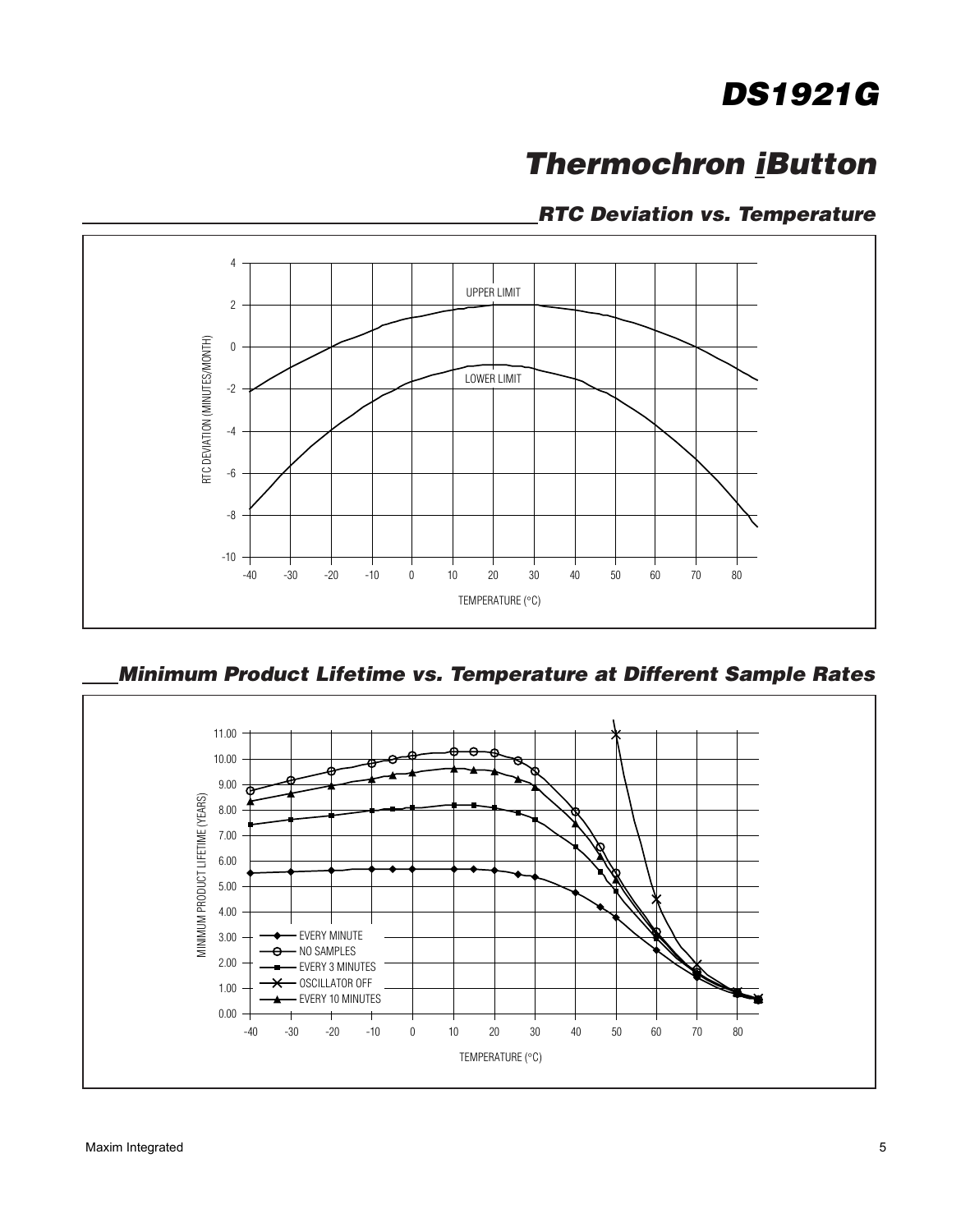### **Thermochron iButton**

#### **Minimum Product Lifetime vs. Sample Rate at Different Temperatures**



**Accuracy Limits**

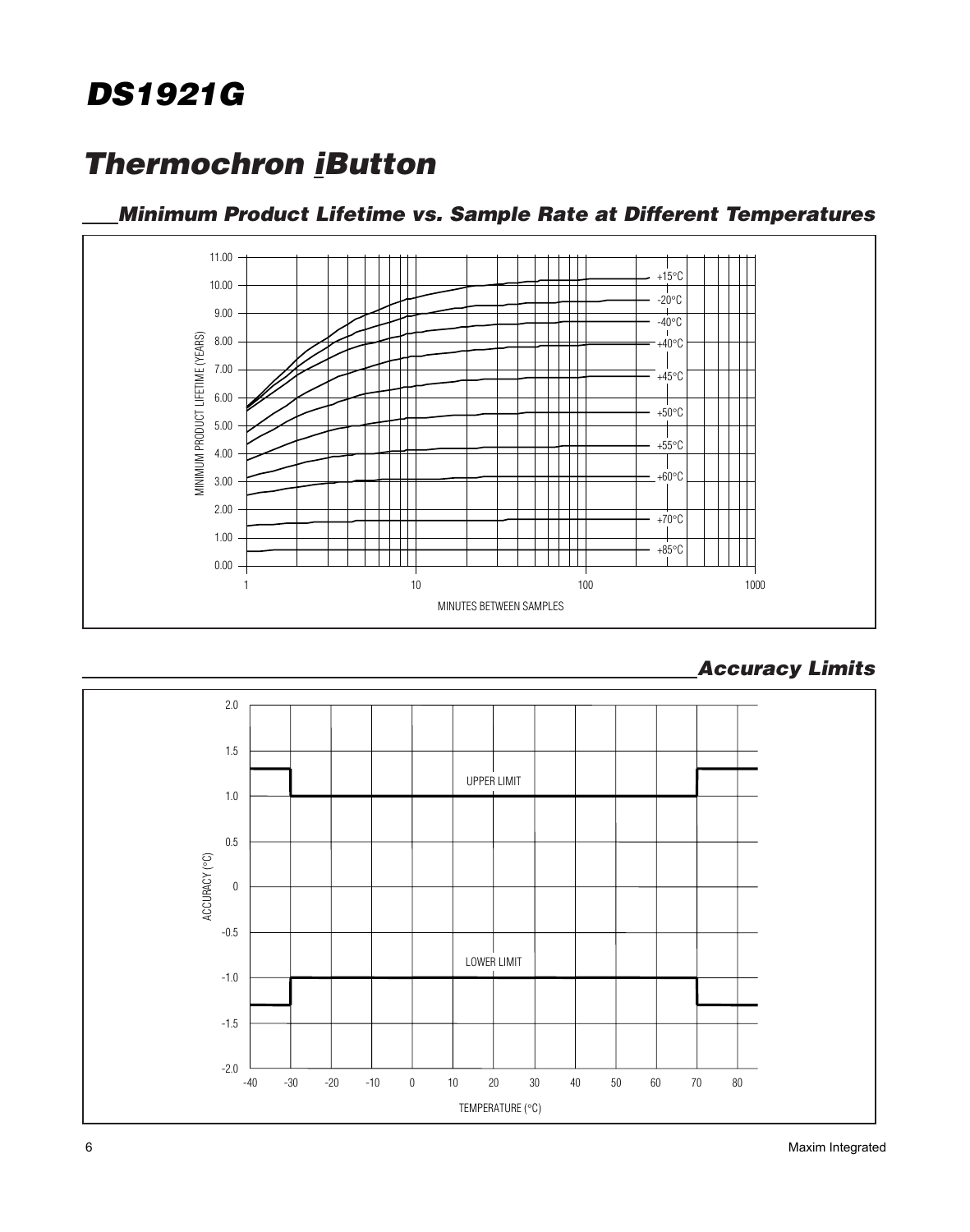### **Thermochron iButton**

#### **Detailed Description**

The DS1921G Thermochron iButton is an ideal device to monitor the temperature of any object it is attached to or shipped with, such as perishable goods or containers of temperature-sensitive chemicals. The general-purpose battery-backed SRAM can store an electronic copy of shipping information, date of manufacture and other important data written as clear as well as encrypted files. Note that the initial sealing level of the DS1921G achieves IP56. Aging and use conditions can degrade the integrity of the seal over time, therefore, for applications with significant exposure to liguids, sprays, or other similar environments, it is recommended to place the Thermochron in the DS9107

iButton capsule. The DS9107 provides a watertight enclosure that has been rated to IP68 (refer to Application Note 4126: Understanding the IP (Ingress Protection) Ratings of iButton Data Loggers and Capsule).

#### **Overview**

Figure 1 shows the relationships between the major control and memory sections of the DS1921G. The device has seven main data components: 64-bit lasered ROM; 256-bit scratchpad; 4096-bit generalpurpose SRAM; 256-bit register page of timekeeping, control, and counter registers; 96 bytes of alarm timestamp and duration logging memory; 126 bytes of



Figure 1. Block Diagram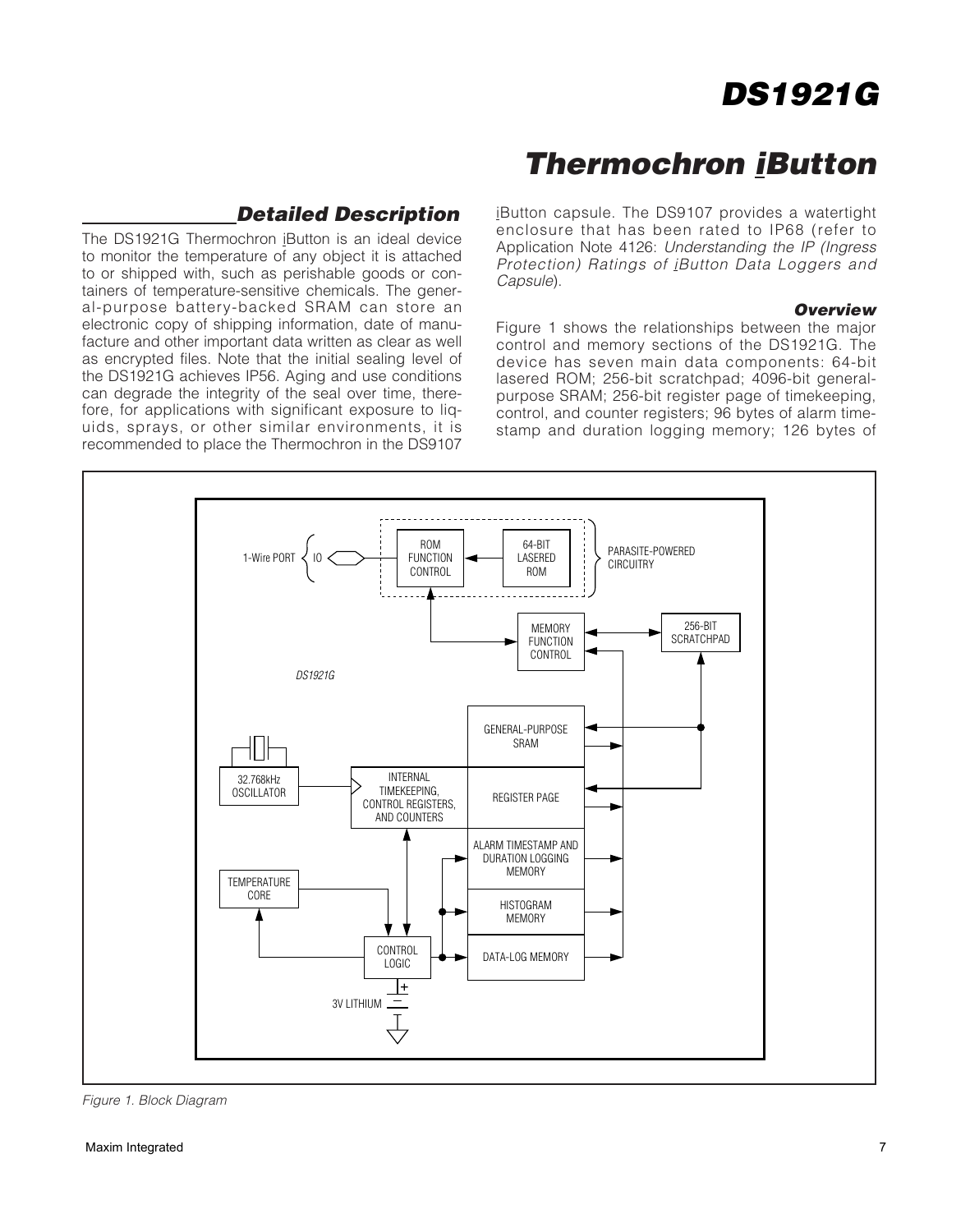### **Thermochron iButton**

histogram memory; and 2048 bytes of data-log memory. Except for the ROM and the scratchpad, all other memory is arranged in a single linear address space. All memory reserved for logging purposes, including counter registers and several other registers, is readonly for the user. The timekeeping and control registers are write protected while the device is programmed for a mission.

The hierarchical structure of the 1-Wire protocol is shown in Figure 2. The bus master must first provide one of the seven ROM function commands: Read ROM, Match ROM, Search ROM, Conditional Search ROM, Skip ROM, Overdrive-Skip ROM, or Overdrive-Match ROM. Upon completion of an Overdrive ROM command byte executed at standard speed, the device enters overdrive mode, where all subsequent communication occurs at a higher speed. The protocol required for these ROM function commands is described in Figure 13. After a ROM function command is successfully executed, the memory functions become accessible and the master can provide any one of the seven available commands. The protocol for these memory function commands is described in Figure 10. **All data is read and written least significant bit first.**

#### **Parasite Power**

Figure 1 shows the parasite-powered circuitry. This circuitry "steals" power whenever the IO input is high. IO provides sufficient power as long as the specified timing and voltage requirements are met. The advantages of parasite power are two-fold: 1) By parasiting off this input, battery power is not consumed for 1-Wire ROM function commands, and 2) if the battery is exhausted for any reason, the ROM may still be read normally. The remaining circuitry of the DS1921G is solely operated by battery energy. As a consequence, if the battery is exhausted, all memory data is lost including the data of the last mission, and no new mission can be started. Refer to Application Note 5057: OneWireViewer Tips and Tricks for how to check the battery status.



Figure 2. Hierarchical Structure for 1-Wire Protocol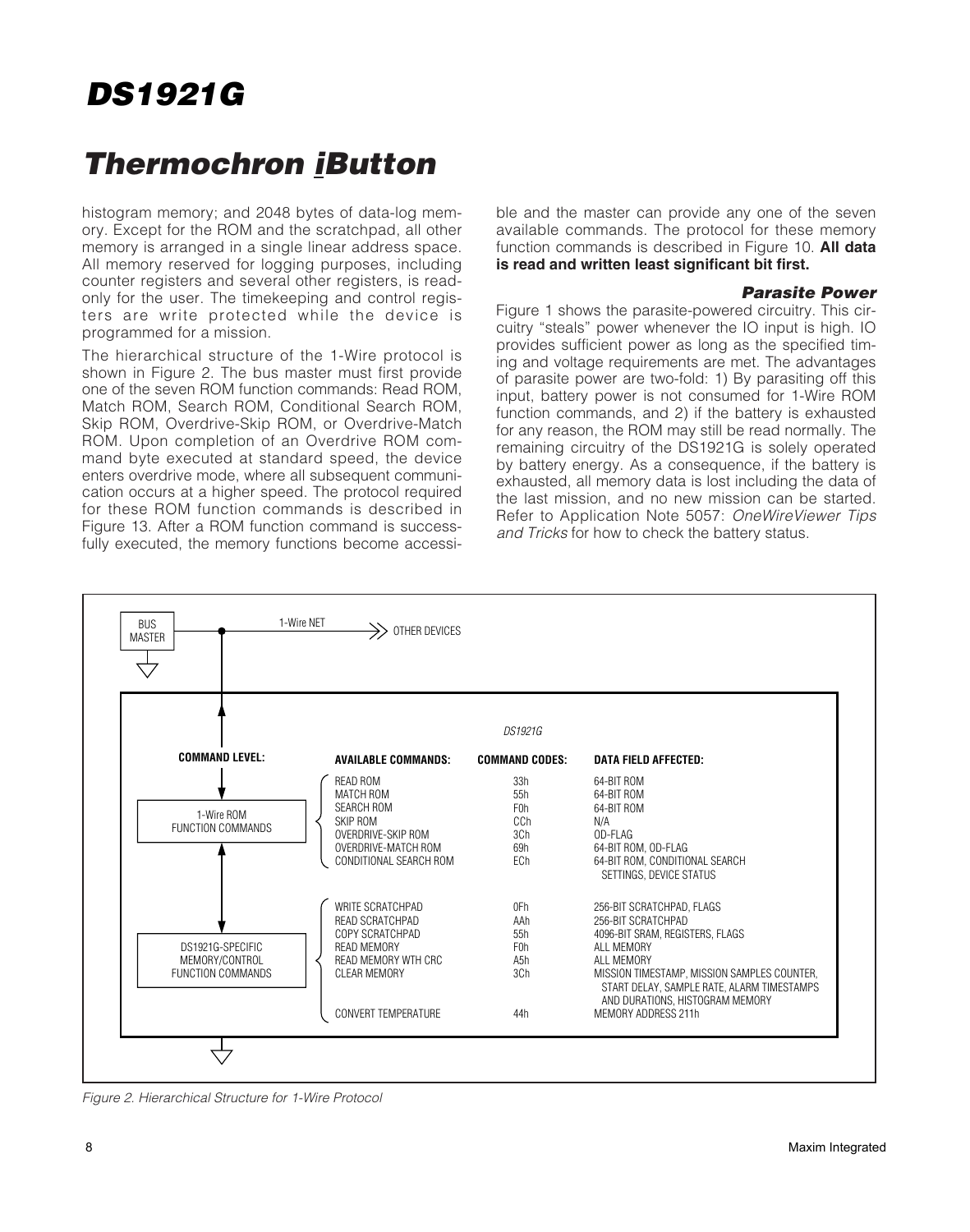### **Thermochron iButton**



Figure 3. 64-Bit Lasered ROM



Figure 4. 1-Wire CRC Generator

#### **64-Bit Lasered ROM**

Each DS1921G contains a unique ROM code that is 64 bits long. The first 8 bits are a 1-Wire family code. The next 48 bits are a unique serial number. The last 8 bits are a cyclic redundancy check (CRC) of the first 56 bits (see Figure 3 for details). The 1-Wire CRC is generated using a polynomial generator consisting of a shift register and XOR gates as shown in Figure 4. The polynomial is  $X^8 + X^5 + X^4 + 1$ . Additional information about the 1-Wire CRC is available in Application Note 27: Understanding and Using Cyclic Redundancy Checks with Maxim iButton Products.

The Shift register bits are initialized to 0. Then, starting with the least significant bit of the family code, one bit at a time is shifted in. After the 8th bit of the family code has been entered, the serial number is then entered. After the 48th bit of the serial number has been entered, the Shift register contains the CRC value.

Shifting in the 8 bits of CRC returns the Shift register to all zeros.

#### **Memory**

Figure 5 shows the DS1921G memory map. The 4096-bit general-purpose SRAM makes up pages 0 to 15. The timekeeping, control, and counter registers fill page 16, called register page (see Figure 6). Pages 17, 18, and 19 are assigned to storing the alarm timestamps and durations. The temperature histogram bins begin at page 64 and use up to four pages. The data-log memory covers pages 128 to 191. Memory pages 20 to 63, 68 to 127, and 192 to 255 are reserved for future extensions. The scratchpad is an additional page that acts as a buffer when writing to the SRAM or the register page. The memory pages 17 and higher are read only for the user. They are written to or erased solely under the supervision of the on-chip control logic.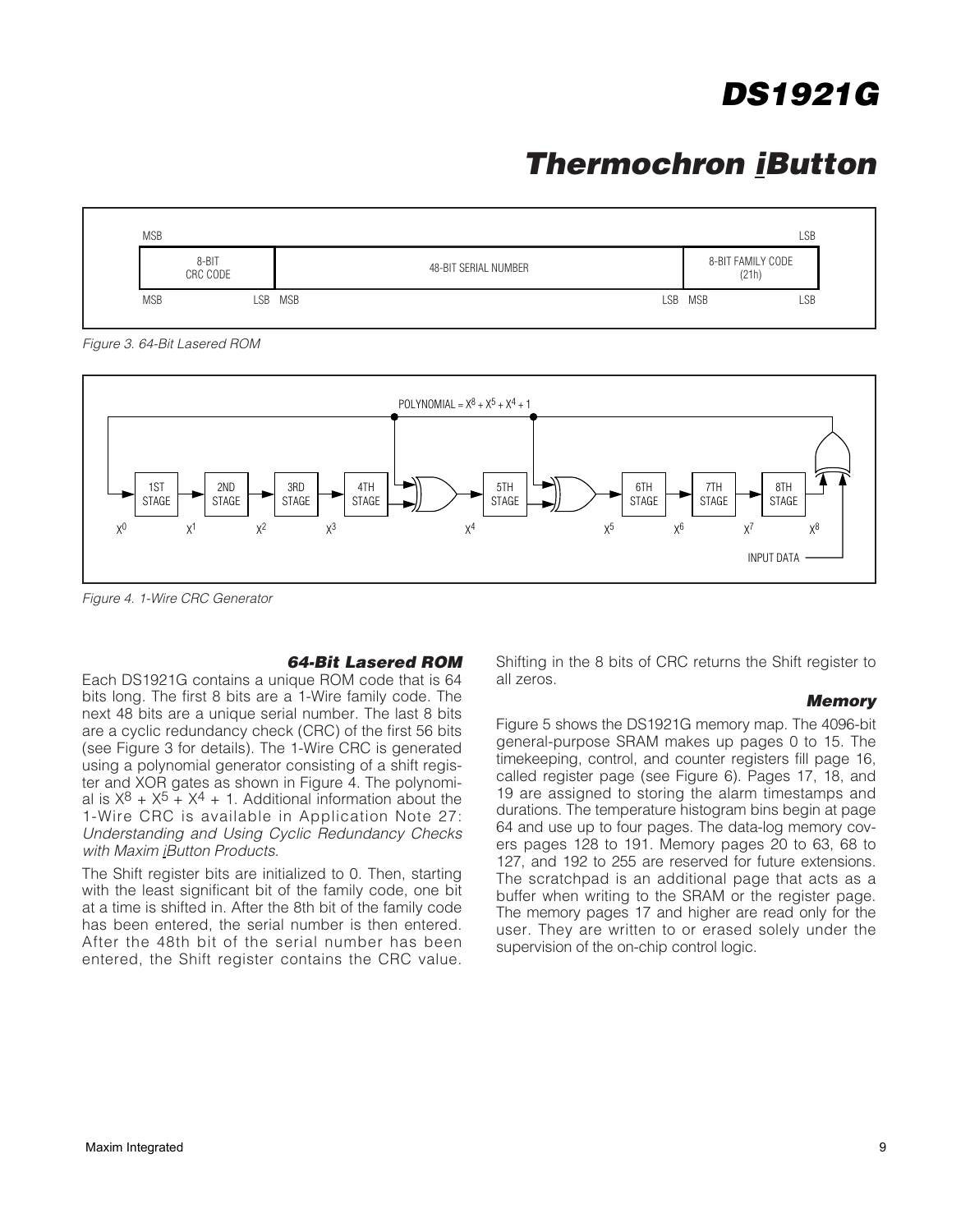### **Thermochron iButton**



Figure 5. Memory Map

| <b>ADDRESS</b> | BIT <sub>7</sub> | BIT <sub>6</sub> | BIT <sub>5</sub>          | BIT <sub>4</sub>                | BIT <sub>3</sub>                                  | BIT <sub>2</sub>                       | BIT <sub>1</sub>     | BIT <sub>0</sub> | <b>FUNCTION</b>               |          | <b>ACCESS*</b> |
|----------------|------------------|------------------|---------------------------|---------------------------------|---------------------------------------------------|----------------------------------------|----------------------|------------------|-------------------------------|----------|----------------|
| 0200h          | $\Omega$         |                  | 10 Seconds                |                                 |                                                   |                                        | Single Seconds       |                  |                               |          |                |
| 0201h          | $\mathbf{O}$     |                  | 10 Minutes                |                                 |                                                   |                                        | Single Minutes       |                  |                               |          |                |
| 0202h          | $\Omega$         | 12/24            | 20 Hour<br>AM/PM          | 10 Hour                         |                                                   |                                        | Single Hours         |                  |                               |          |                |
| 0203h          | $\mathbf{O}$     | $\Omega$         | $\Omega$                  | $\Omega$                        | $\mathbf 0$                                       |                                        | Day of Week          |                  | <b>RTC</b><br>Registers       | R/W      | $R/W**$        |
| 0204h          | $\Omega$         | $\Omega$         |                           | 10 Date                         |                                                   |                                        | Single Date          |                  |                               |          |                |
| 0205h          | <b>CENT</b>      | $\Omega$         | $\Omega$                  | 10<br>Months                    | Single Months                                     |                                        |                      |                  |                               |          |                |
| 0206h          |                  |                  | 10 Years                  |                                 |                                                   |                                        | Single Years         |                  |                               |          |                |
| 0207h          | <b>MS</b>        |                  | 10 Seconds Alarm          |                                 | Single Seconds Alarm                              |                                        |                      |                  |                               |          |                |
| 0208h          | <b>MM</b>        |                  | 10 Minutes Alarm          |                                 |                                                   |                                        | Single Minutes Alarm |                  |                               |          |                |
| 0209h          | <b>MH</b>        | 12/24            | 20 Hour<br>AM/PM<br>Alarm | 10 Hour<br>Alarm                |                                                   |                                        | Single Hours Alarm   |                  | <b>RTC Alarm</b><br>Registers | R/W      | $R/W**$        |
| 020Ah          | <b>MD</b>        | $\Omega$         | $\Omega$                  | $\Omega$                        | $\Omega$                                          |                                        | Day of Week Alarm    |                  |                               |          |                |
| 020Bh          |                  |                  |                           | Temperature Low Alarm Threshold |                                                   |                                        |                      |                  | Temperature                   |          |                |
| 020Ch          |                  |                  |                           |                                 | Temperature High Alarm Threshold                  |                                        |                      |                  | Alarms                        | R/W      | $R/W**$        |
| 020Dh          |                  |                  |                           |                                 | Number of Minutes Between Temperature Conversions |                                        |                      | Sample Rate      | <b>R/W</b>                    | $R^{**}$ |                |
| 020Eh          | <b>EOSC</b>      | <b>EMCLR</b>     | $\Omega$                  | ЕM                              | <b>RO</b>                                         | <b>TAS</b><br><b>TLS</b><br><b>THS</b> |                      | Control          | R/W                           | $R/W**$  |                |
| 020Fh          |                  |                  |                           | (No function, reads 00h)        |                                                   |                                        |                      |                  |                               | R        | $R^{**}$       |

\*The left entry in the ACCESS column is valid between missions. The right entry shows the applicable access mode while a mission is in progress.

\*\*While a mission is in progress, these addresses can be read. The first attempt to write to these registers (even read-only ones), however, ends the mission and overwrites selected writable registers.

Figure 6. Register Pages Map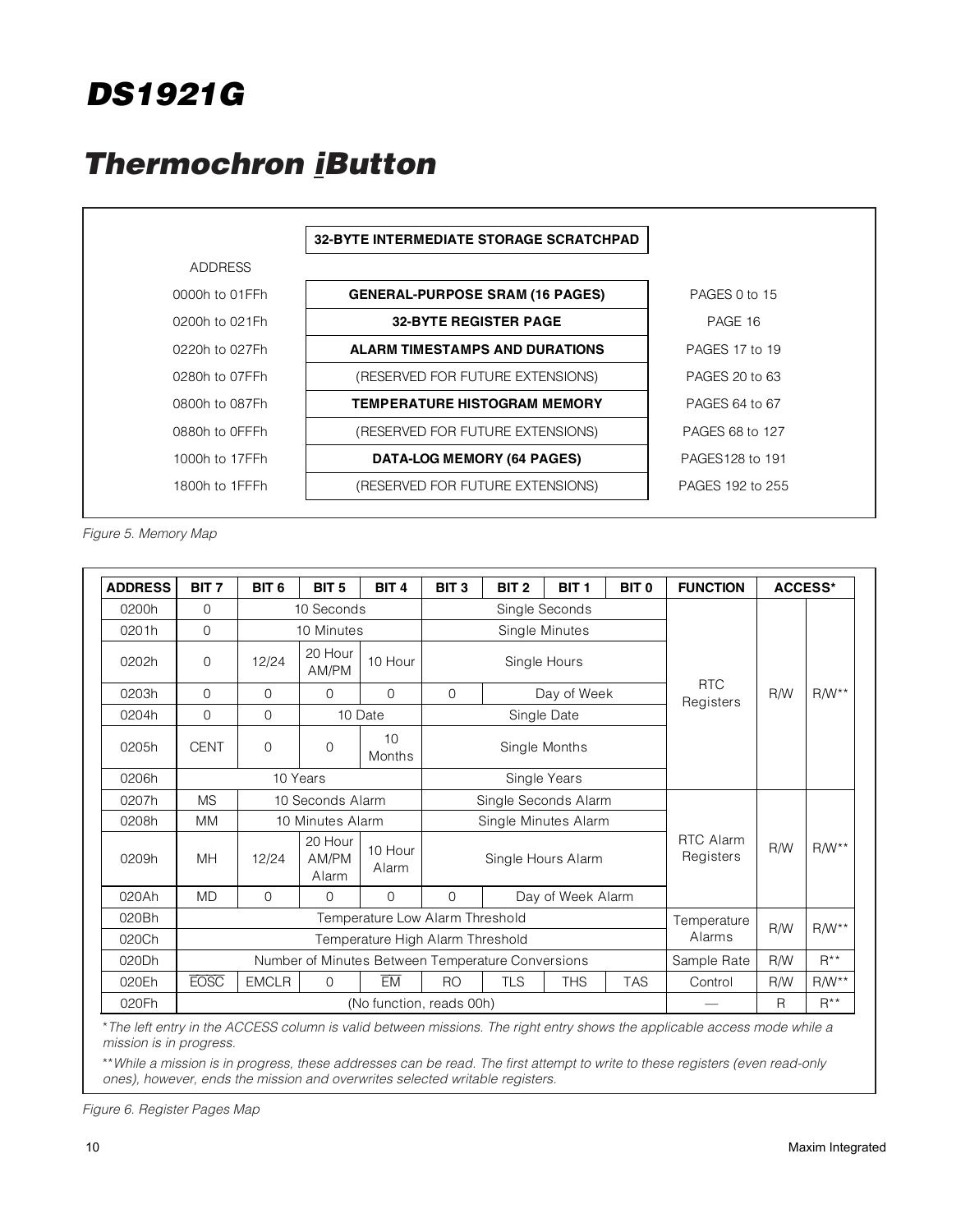### **Thermochron iButton**

| <b>ADDRESS</b> | BIT <sub>7</sub><br>BIT <sub>6</sub><br>BIT <sub>5</sub><br>BIT <sub>4</sub><br>BIT <sub>3</sub><br>BIT <sub>2</sub><br>BIT <sub>1</sub><br>BIT <sub>0</sub> |               |            |            |                |                                          |            |            | <b>FUNCTION</b>      |                | <b>ACCESS*</b> |
|----------------|--------------------------------------------------------------------------------------------------------------------------------------------------------------|---------------|------------|------------|----------------|------------------------------------------|------------|------------|----------------------|----------------|----------------|
| 0210h          |                                                                                                                                                              |               |            | R          | $R^{**}$       |                                          |            |            |                      |                |                |
| 0211h          |                                                                                                                                                              |               |            |            |                | Temperature Read-Out (Forced Conversion) |            |            | Temperature          | $\overline{R}$ | $R^{**}$       |
| 0212h          |                                                                                                                                                              |               |            |            | Low Byte       |                                          |            |            | <b>Mission Start</b> | R/W            | $RM**$         |
| 0213h          |                                                                                                                                                              |               |            |            | High Byte      |                                          |            |            | Delay                |                |                |
| 0214h          | <b>TCB</b>                                                                                                                                                   | <b>MEMCLR</b> | <b>MIP</b> | <b>SIP</b> | $\Omega$       | <b>TLF</b>                               | <b>THF</b> | <b>TAF</b> | <b>Status</b>        | R/W            | R/W            |
| 0215h          |                                                                                                                                                              |               |            |            | <b>Minutes</b> |                                          |            |            |                      |                | $\mathsf{R}$   |
| 0216h          |                                                                                                                                                              |               |            |            | Hours          |                                          |            |            |                      | R              |                |
| 0217h          |                                                                                                                                                              |               |            |            | Date           |                                          |            |            | Mission<br>Timestamp |                |                |
| 0218h          |                                                                                                                                                              |               |            |            | Month          |                                          |            |            |                      |                |                |
| 0219h          |                                                                                                                                                              |               |            |            | Year           |                                          |            |            |                      |                |                |
| 021Ah          |                                                                                                                                                              |               |            |            | Low Byte       |                                          |            |            | Mission              |                |                |
| 021Bh          |                                                                                                                                                              |               |            |            | Center Byte    |                                          |            |            | Samples              | R              | $\mathsf{R}$   |
| 021Ch          |                                                                                                                                                              | High Byte     |            |            |                |                                          |            |            | Counter              |                |                |
| 021Dh          |                                                                                                                                                              | Low Byte      |            |            |                |                                          |            |            | Device               |                |                |
| 021Eh          |                                                                                                                                                              | Center Byte   |            |            |                |                                          |            |            | Samples              | R              | $\mathsf{R}$   |
| 021Fh          |                                                                                                                                                              |               |            |            | High Byte      |                                          |            |            | Counter              |                |                |

\*The left entry in the ACCESS column is valid between missions. The right entry shows the applicable access mode while a mission is in progress.

\*\*While a mission is in progress, these addresses can be read. The first attempt to write to these registers (even read-only ones), however, ends the mission and overwrites selected writable registers.

Figure 6. Register Pages Map (continued)

#### **Detailed Register Descriptions**

#### **Timekeeping**

The RTC/alarm and calendar information is accessed by reading/writing the appropriate bytes in the register page, address 0200h to 0206h. Note that some bits are set to 0. These bits always read 0 regardless of how they are written. The contents of the time, calendar, and alarm registers are in the binary-coded decimal (BCD) format.

#### **RTC/Calendar**

The RTC of the DS1921G can run in either 12hr or 24hr mode. Bit 6 of the Hours register (address 0202h) is defined as the 12hr or 24hr mode select bit. When high, the 12hr mode is selected. In the 12hr mode, bit 5 is the AM/PM bit with logic 1 being PM. In the 24hr mode, bit 5 is the 20hr bit (20hr to 23hr).

To distinguish between the days of the week, the DS1921G includes a counter with a range from 1 to 7. The assignment of a counter value to the day of week is arbitrary. Typically, the number 1 is assigned to a Sunday (U.S. standard) or to a Monday (European standard).

The calendar logic is designed to automatically compensate for leap years. For every year value that is either 00 or a multiple of four, the device adds a 29th of February. This works correctly up to (but not including) the year 2100.

The DS1921G is Y2K compliant. Bit 7 (CENT) of the Months register at address 0205h serves as a century flag. When the Year register rolls over from 99 to 00, the century flag toggles. It is recommended to write the century bit to a 1 when setting the RTC to a time/date between the years 2000 and 2099.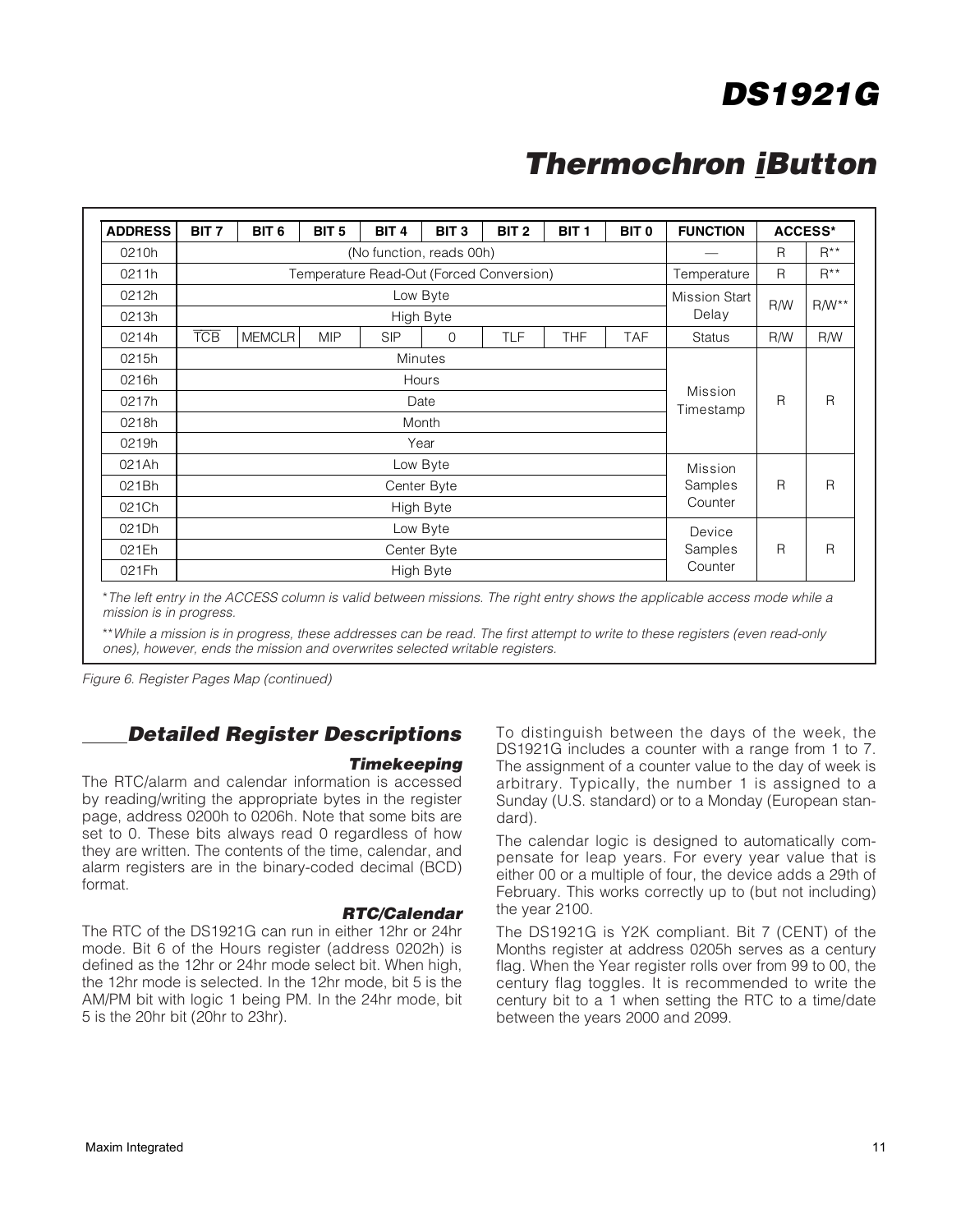### **Thermochron iButton**

#### **RTC and RTC Alarm Registers Map**

| <b>ADDRESS</b> | BIT <sub>7</sub> | BIT <sub>6</sub> | BIT <sub>5</sub>          | BIT <sub>4</sub> | BIT <sub>3</sub>              | BIT <sub>2</sub> | BIT <sub>1</sub>     | BIT <sub>0</sub> |
|----------------|------------------|------------------|---------------------------|------------------|-------------------------------|------------------|----------------------|------------------|
| 0200h          | $\mathbf{0}$     |                  | 10 Seconds                |                  | Single Seconds                |                  |                      |                  |
| 0201h          | $\mathbf{0}$     |                  | 10 Minutes                |                  |                               |                  | Single Minutes       |                  |
| 0202h          | $\mathbf 0$      | 12/24            | 20 Hour<br>AM/PM          | 10 Hour          | Single Hours                  |                  |                      |                  |
| 0203h          | $\Omega$         | $\Omega$         | $\Omega$                  | $\Omega$         | $\mathbf 0$                   |                  | Day of Week          |                  |
| 0204h          | 0                | $\Omega$         |                           | 10 Date          | Single Date                   |                  |                      |                  |
| 0205h          | <b>CENT</b>      | $\Omega$         | $\Omega$                  | 10 Months        |                               |                  | Single Months        |                  |
| 0206h          |                  |                  | 10 Years                  |                  |                               |                  | Single Years         |                  |
| 0207h          | <b>MS</b>        |                  | 10 Seconds Alarm          |                  |                               |                  | Single Seconds Alarm |                  |
| 0208h          | MM.              |                  | 10 Minutes Alarm          |                  |                               |                  | Single Minutes Alarm |                  |
| 0209h          | MH               | 12/24            | 20 Hour<br>AM/PM<br>Alarm | 10 Hour<br>Alarm | Single Hours Alarm            |                  |                      |                  |
| 020Ah          | <b>MD</b>        | $\Omega$         | 0                         | $\Omega$         | $\Omega$<br>Day of Week Alarm |                  |                      |                  |

#### **RTC Alarm Control**

|    | ALARM REGISTER MASK BITS | (BIT 7 OF 0207h TO 20Ah) |     | <b>FUNCTION</b>                                                      |  |  |  |  |
|----|--------------------------|--------------------------|-----|----------------------------------------------------------------------|--|--|--|--|
| МS | ΜМ                       | MН                       | MD. |                                                                      |  |  |  |  |
|    |                          |                          |     | Alarm once per second.                                               |  |  |  |  |
|    |                          |                          |     | Alarm when seconds match (once per minute).                          |  |  |  |  |
|    |                          |                          |     | Alarm when minutes and seconds match (once every hour).              |  |  |  |  |
|    |                          |                          |     | Alarm when hours, minutes, and seconds match (once every day).       |  |  |  |  |
|    |                          |                          |     | Alarm when day, hours, minutes, and seconds match (once every week). |  |  |  |  |

#### **RTC Alarms**

The DS1921G also contains an RTC alarm function. The RTC Alarm registers are located in registers 0207h to 020Ah. The most significant bit of each of the alarm registers is a mask bit. When all the mask bits are logic 0, an alarm occurs once per week when the values stored in timekeeping registers 0200h to 0203h match the values stored in the RTC Alarm registers. Any alarm sets the timer alarm flag (TAF) in the device's Status register (address 214h). The bus master can set the search conditions in the Control register (address 20Eh) to identify devices with timer alarms by means of the conditional search function (see the ROM Function Commands section).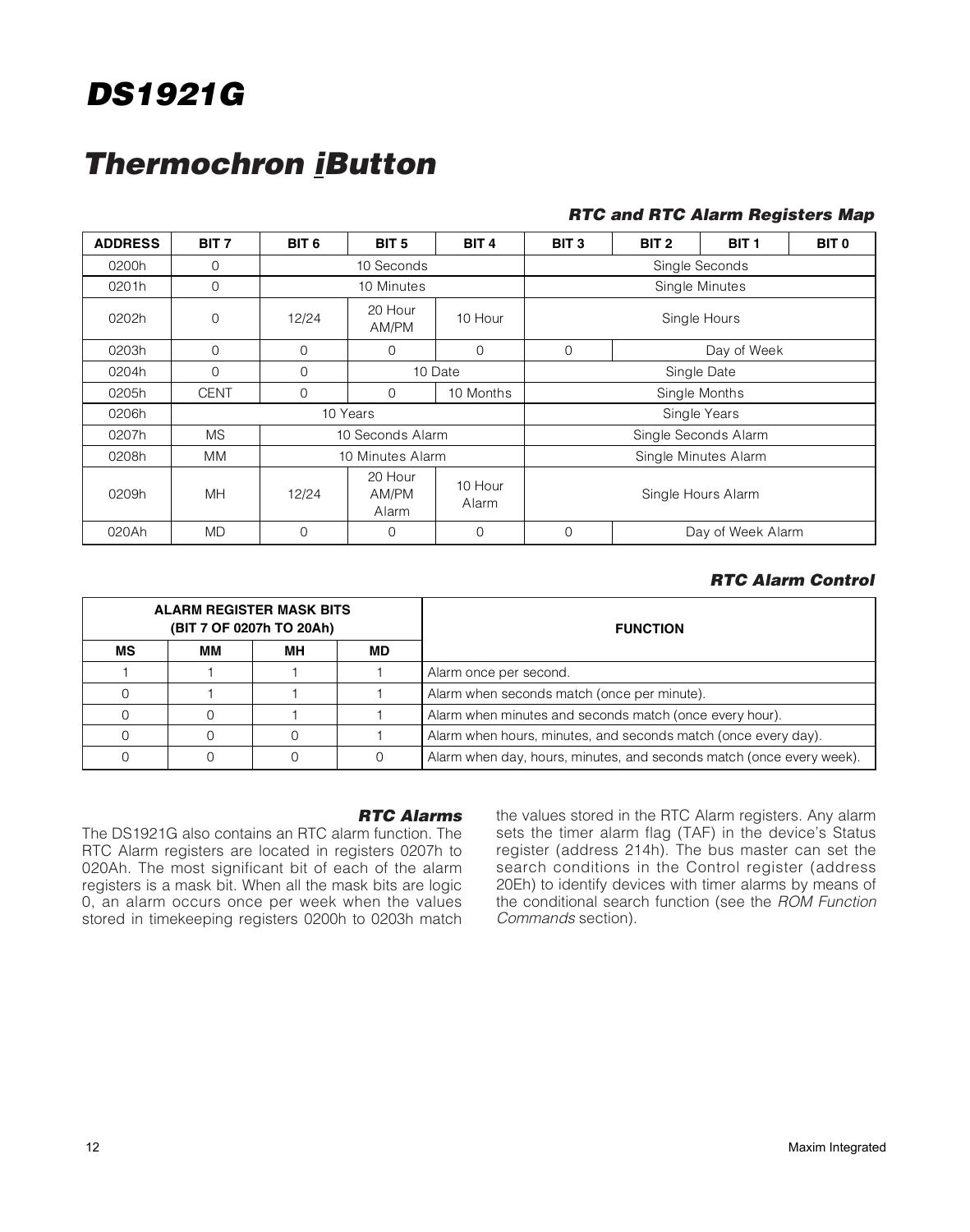### **Thermochron iButton**

#### **Temperature Alarm Register Map**

| <b>ADDRESS</b> | BIT <sub>7</sub> | BIT <sub>6</sub>                | BIT <sub>5</sub> | BIT <sub>4</sub> | BIT <sub>3</sub>                 | BIT <sub>2</sub> | BIT : | BIT <sub>0</sub> |  |  |
|----------------|------------------|---------------------------------|------------------|------------------|----------------------------------|------------------|-------|------------------|--|--|
| 020Bh          |                  | Temperature Low Alarm Threshold |                  |                  |                                  |                  |       |                  |  |  |
| 020Ch          |                  |                                 |                  |                  | Temperature High Alarm Threshold |                  |       |                  |  |  |

#### **Sample Rate Register Map**

| <b>ADDRRESS</b><br>. טכבותות | BIT <sub>7</sub> | BIT <sub>f</sub> | BIT <sub>5</sub> | ⊿ דום<br>., | BIT <sub>3</sub> | BIT <sub>2</sub> | BIT | BIT ( |
|------------------------------|------------------|------------------|------------------|-------------|------------------|------------------|-----|-------|
| 020Dh                        |                  |                  |                  | Sample      | <b>Hate</b>      |                  |     |       |

#### **Temperature Conversion**

The DS1921G measures temperatures with a resolution of 0.5°C. Temperature values are represented in a single byte as an unsigned binary number, which translates into a theoretical range of 128°C. The range, however, has been limited to values from 0000 0000 (00h) through 1111 1010 (FAh). The codes 01h to F9h are considered valid temperature readings.

If a temperature conversion yields a temperature that is out of range, it is recorded as 00h (if too low) or FAh (if too high). Since out-of-range results are accumulated in histogram bins 0 and 62 (see the Temperature Logging and Histogram section), the data in these bins is of limited value. For this reason the specified temperature range of the DS1921G is considered to begin at code 04h and end at code F7h, which corresponds to histogram bins 1 to 61.

With T[7...0] representing the decimal equivalent of a temperature reading, the temperature value is calculated as

#### $\vartheta$ (°C) = T[7...0]/2 - 40.0

This equation is valid for converting temperature readings stored in the data-log memory as well as for data read from the Forced Temperature Conversion Readout register (address 0211h).

To specify the temperature alarm thresholds, this equation needs to be resolved to

#### $T[7...0] = 2 \times \vartheta$  (°C) + 80.0

A value of 23°C, for example, thus translates into 126 decimal or 7Eh. This corresponds to the binary patterns 0111 1110, which could be written to a Temperature Alarm register (address 020Bh and 020Ch, respectively).

#### **Sample Rate**

The content of the Sample Rate register (address 020Dh) determines how many minutes the temperature conversions are apart from each other during a mission. The sample rate can be any value from 1 to 255, coded as an unsigned 8-bit binary number. If the memory has been cleared (Status register bit MEMCLR  $= 1$ ) and a mission is enabled (Control register bit  $\overline{EM} = 0$ ), writing a nonzero value to the Sample Rate register starts a mission. For a full description of the correct sequence of steps to start a temperature-logging mission, see the Missioning or Mission Example: Prepare and Start a New Mission sections.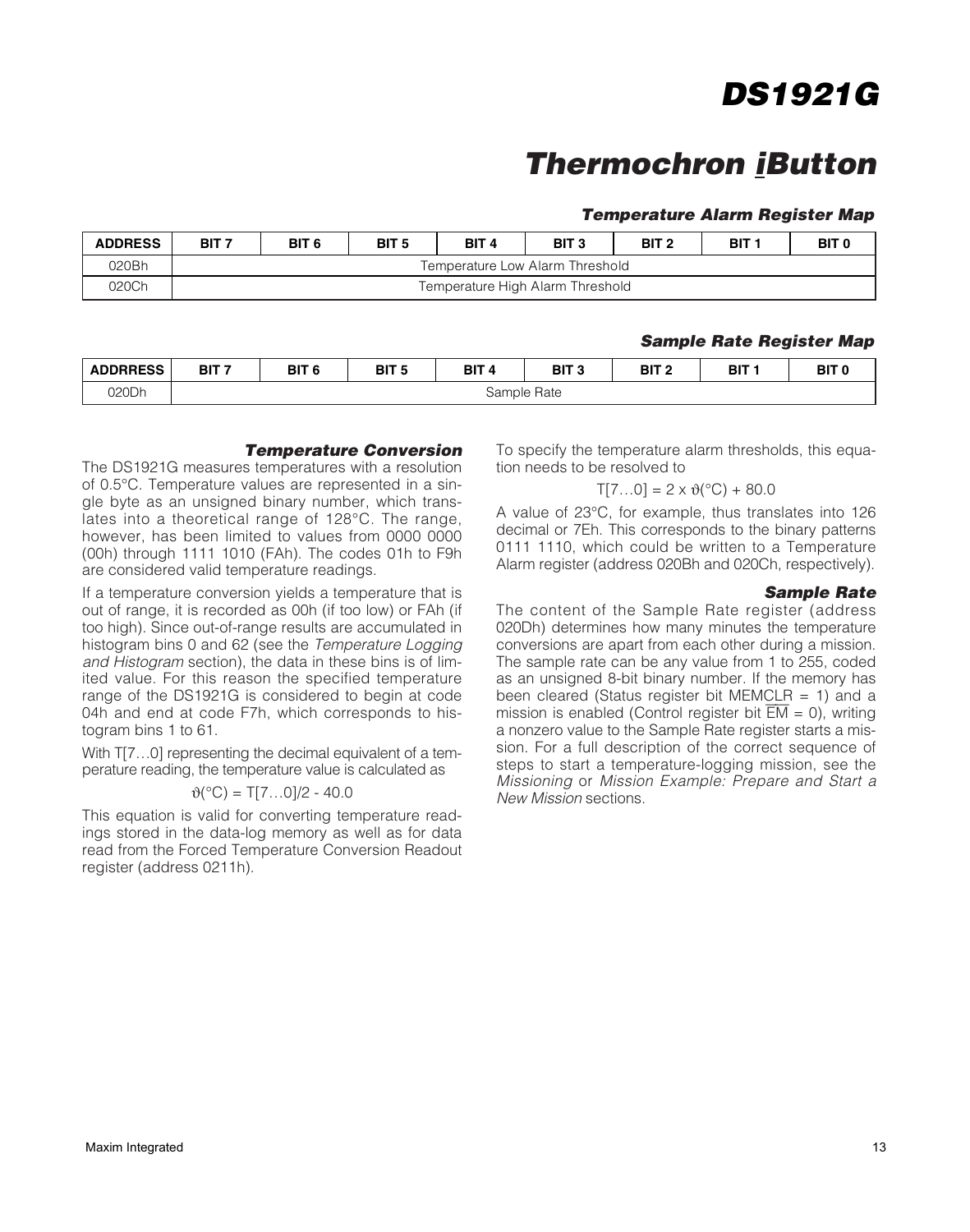### **Thermochron iButton**

#### **Control Register Map**

| <b>ADDRESS</b> | דים<br>ы    | BIT <sub>6</sub>               | BIT <sub>5</sub> | BIT 4<br>$\sqrt{ }$                  | DIT O<br>ынз | <b>BIT</b>                     | DIT.<br>DII                                   | BIT (        |
|----------------|-------------|--------------------------------|------------------|--------------------------------------|--------------|--------------------------------|-----------------------------------------------|--------------|
| 020Eh          | <b>EOSC</b> | <b>EMCLF</b><br>$\overline{ }$ |                  | $\overline{\phantom{a}}$<br>--<br>ЕM | RC<br>$\sim$ | $\overline{ }$<br>∟∪<br>$\sim$ | $\mathbf{r}$<br>$\overline{16}$<br>−<br>טו וו | $ -$<br>. רש |

#### **Control Register**

The DS1921G is set up for its operation by writing appropriate data to its special function registers that are located in the register page. Several functions that are controlled by a single bit only are combined into a single byte called the Control register (address 020Eh). This register can be read and written. If the device is programmed for a mission, writing to the Control register ends the mission and changes the register contents.

The functional assignments of the individual bits are explained below. Bit 5 has no function. It always reads 0 and cannot be written to 1.

**Bit 7: Enable Oscillator (EOSC).** This bit controls the crystal oscillator of the RTC. When set to logic 0, the oscillator starts operation. When written to logic 1, the oscillator stops and the device is in a low-power dataretention mode. **This bit must be 0 for normal operation.** The RTC must have advanced at least 1 second before a Mission Start is accepted.

**Bit 6: Memory Clear Enable (EMCLR).** This bit needs to be set to logic 1 to enable the Clear Memory function, which is invoked as a memory function command. The timestamp, histogram memory as well as the Mission Timestamp, Mission Samples Counter, Mission Start Delay, and Sample Rate are cleared only if the Clear Memory command is issued **with the next access to the device**. The EMCLR bit returns to 0 as the next memory function command is executed.

**Bit 4: Enable Mission (EM).** This bit controls whether the DS1921G begins a mission as soon as the sample rate is written. To enable the device for a mission, this bit must be 0.

**Bit 3: Rollover Enable/Disable (RO).** This bit controls whether the data-log memory is overwritten with new data or whether data logging is stopped once the memory is filled with data during a mission. Setting this bit to a 1 enables the rollover and data logging continues at the beginning, overwriting previously collected data. Clearing this bit to 0 disables the rollover and no further

temperature values are stored in the data-log memory once it is filled with data. This does not stop the mission. The device continues measuring temperatures and updating the histogram and alarm timestamps and durations.

**Bit 2: Temperature Low Alarm Search (TLS).** If this bit is 1, the device responds to a Conditional Search ROM command if, during a mission, the temperature has reached or is lower than the Low Temperature Threshold stored at address 020Bh.

**Bit 1: Temperature High Alarm Search (THS).** If this bit is 1, the device responds to a Conditional Search ROM command if, during a mission, the temperature has reached or is higher than the High Temperature Threshold stored at address 020Ch.

**Bit 0: Timer Alarm Search (TAS).** If this bit is 1, the device responds to a Conditional Search ROM command if, during a mission, a timer alarm has occurred. Since a timer alarm cannot be disabled, the TAF flag usually reads 1 during a mission. Therefore, it is advisable to set the TAS bit to a 0, in most cases.

#### **Mission Start Delay Counter**

The content of the Mission Start Delay Counter register determines how many minutes the device waits before starting the logging process. The Mission Start Delay value is stored as an unsigned 16-bit integer number at addresses 0212h (low byte) and 0213h (high byte). The maximum delay is 65,535 minutes, equivalent to 45 days, 12 hours, and 15 minutes.

For a typical mission, the Mission Start Delay is 0. If a mission is too long for a single DS1921G to store all temperature readings at the selected sample rate, one can use several devices, staggering the Mission Start Delay to record the full period. In this case, the rollover enable (RO) bit in the Control register (address 020Eh) must be set to 0 to prevent overwriting of the recorded temperature log after the data-log memory is full. See the Mission Start and Logging Process section and Figure 11 for details.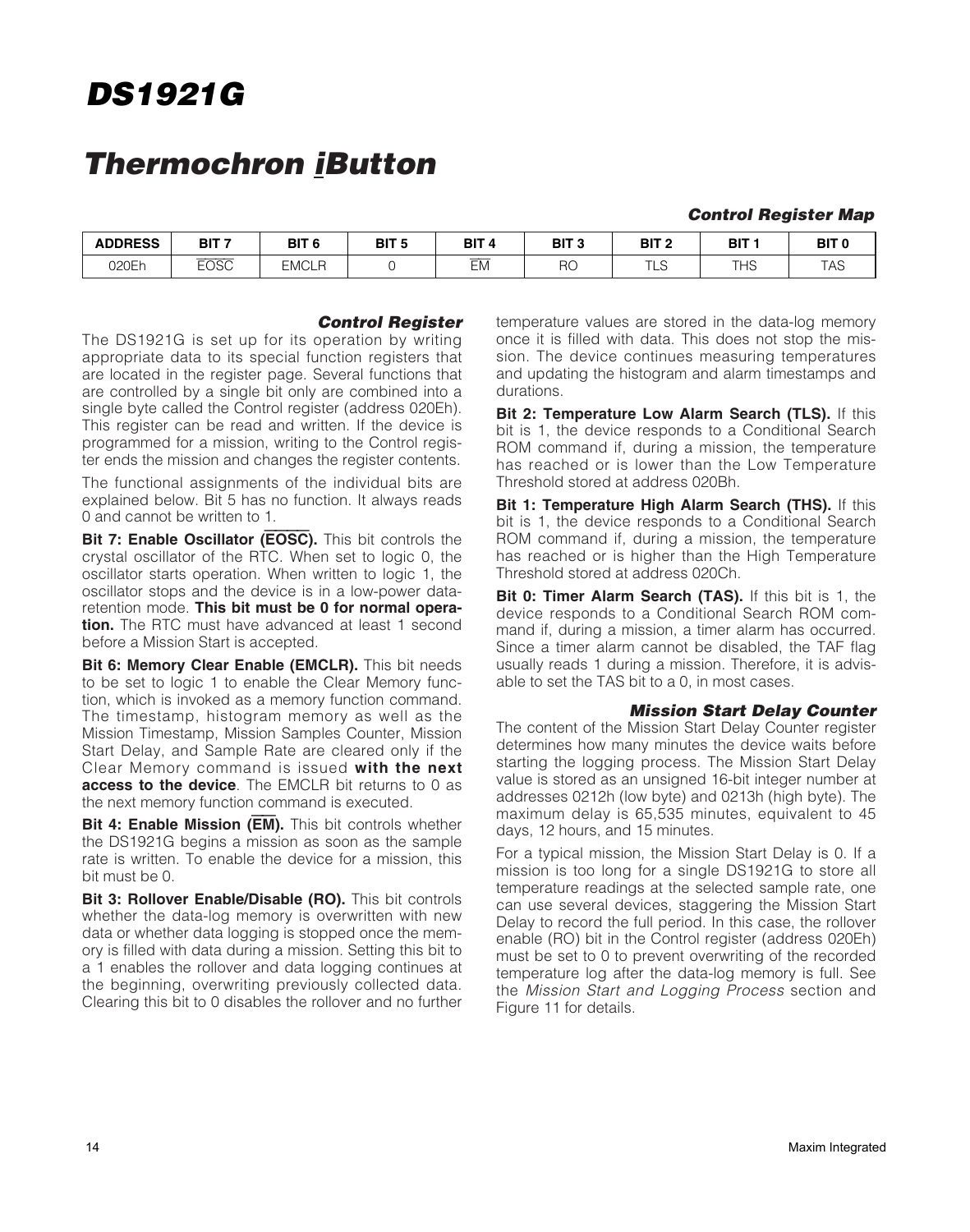### **Thermochron iButton**

#### **Status Register Map**

| <b>ADDRESS</b> | BIT <sub>7</sub> | DIT C<br>DII             | BIT <sub>5</sub> | <b>BIT</b><br>4 | BIT 3 | BIT <sub>2</sub> | BIT | BIT <sub>C</sub> |
|----------------|------------------|--------------------------|------------------|-----------------|-------|------------------|-----|------------------|
| <u>ገ214h</u>   | <b>TCB</b>       | ≟MCLP<br>ME <sup>N</sup> | <b>MIP</b>       | SIF             |       | $-1$             | THF | TAF              |

#### **Status Register**

The Status register holds device status information and alarm flags. The register is located at address 0214h. Writing to this register does not necessarily end a mission.

The functional assignments of the individual bits are explained below. The bits MIP, TLF, THF, and TAF can only be written to 0. All other bits are read-only. Bit 3 has no function.

**Bit 7: Temperature Core Busy (TCB).** If this bit reads 0, the DS1921G is currently performing a temperature conversion. This temperature conversion is either selfinitiated because of a mission being in progress or initiated by a command when a mission is not in progress. The TCB bit goes low just before a conversion starts and returns to high just after the result is latched into the Read-Out register at address 0211h.

**Bit 6: Memory Cleared (MEMCLR).** If this bit reads 1, the memory pages 17 and higher (alarm timestamps/ durations, temperature histogram, excluding data-log memory), as well as the Mission Timestamp, Mission Samples Counter, Mission Start Delay, and Sample Rate have been cleared to 0 from executing a Clear Memory function command. The MEMCLR bit returns to 0 as soon as writing a nonzero value to the Sample Rate register starts a new mission, provided that the EM bit is also 0. **The memory has to be cleared in order for a mission to start.**

**Bit 5: Mission in Progress (MIP).** If this bit reads 1, the DS1921G has been set up for a mission and this mission is still in progress. A mission is started if the EM bit of the Control register (address 20Eh) is 0 and a nonzero value is written to the Sample Rate register, address 20Dh. The MIP bit returns from logic 1 to logic 0 when a mission is ended. A mission ends with the first write attempt (Copy Scratchpad command) to any register in the address range of 200h to 213h. Alternatively, a mission can be ended by directly writing to the Status register and setting the MIP bit to 0. The MIP bit cannot be set to 1 by writing to the Status register.

**BIT 4: Sample in Progress (SIP).** If this bit reads 1, the DS1921G is currently performing a temperature conversion as part of a mission in progress. The mission samples occur on the seconds rollover from 59 to 00. The SIP bit changes from 0 to 1 approximately 250ms before the actual temperature conversion begins allowing the circuitry of the chip to wake up. A temperature conversion including a wake-up phase takes maximum 875ms. During this time, read accesses to the memory pages 17 and higher are permissible but can reveal invalid data.

**Bit 2: Temperature Low Flag (TLF).** Logic 1 in the temperature low flag bit indicates that a temperature measurement during a mission revealed a temperature equal to or lower than the value in the Temperature Low Threshold register. The temperature low flag can be cleared at any time by writing this bit to 0. This flag must be cleared before starting a new mission.

**Bit 1: Temperature High Flag (THF).** Logic 1 in the temperature high flag bit indicates that a temperature measurement during a mission revealed a temperature equal to or higher than the value in the Temperature High Threshold register. The temperature high flag can be cleared at any time by writing this bit to 0. This flag must be cleared before starting a new mission.

**Bit 0: Timer Alarm Flag (TAF).** If this bit reads 1, a RTC alarm has occurred (see the Timekeeping section for details). The timer alarm flag can be cleared at any time by writing this bit to logic 0. Since the timer alarm cannot be disabled, the TAF flag usually reads 1 during a mission. This flag should be cleared before starting a new mission.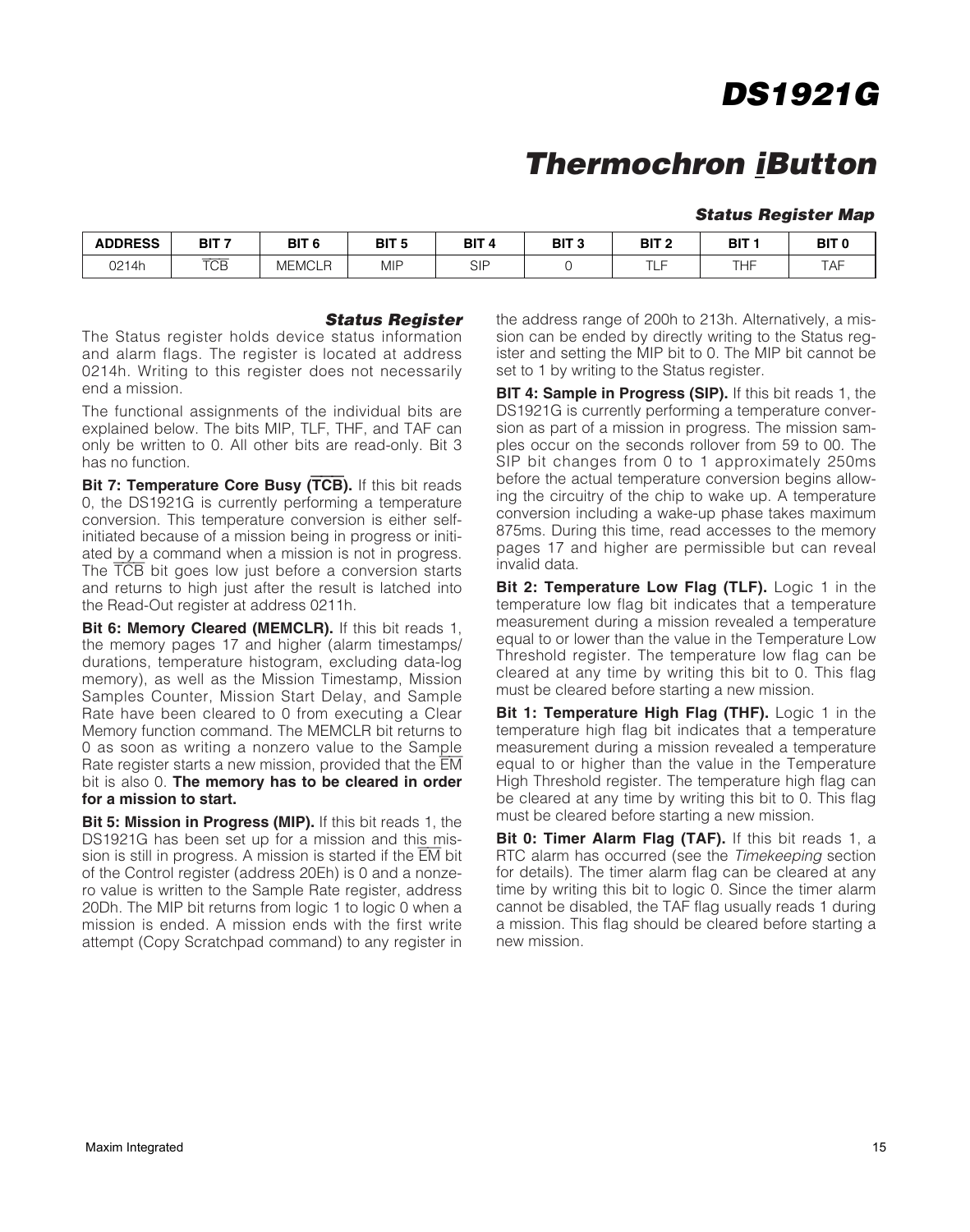### **Thermochron iButton**

#### **Mission Timestamp Register Map**

| <b>ADDRESS</b> | BIT <sub>7</sub> | BIT <sub>6</sub> | BIT 5                      | BIT <sub>4</sub> | BIT <sub>3</sub> | BIT <sub>2</sub> | BIT <sub>1</sub> | <b>BIT 0</b> |
|----------------|------------------|------------------|----------------------------|------------------|------------------|------------------|------------------|--------------|
| 0215h          | 0                |                  | 10 Minutes                 |                  |                  |                  | Single Minutes   |              |
| 0216h          | 0                | 12/24            | 20 Hour<br>AM/PM           | 10 Hour          | Single Hours     |                  |                  |              |
| 0217h          | 0                |                  |                            | 10 Date          |                  |                  | Single Date      |              |
| 0218h          | 0                |                  | 10 Months<br>Single Months |                  |                  |                  |                  |              |
| 0219h          |                  |                  | 10 Years                   |                  | Single Years     |                  |                  |              |

#### **Mission Samples Counter Register Map**

| <b>ADDRESS</b> | BIT <sub>7</sub> | BIT <sub>6</sub> | BIT <sub>5</sub> | BIT <sub>4</sub> | BIT <sub>3</sub> | BIT <sub>2</sub> | BIT <sub>1</sub> | BIT <sub>0</sub> |
|----------------|------------------|------------------|------------------|------------------|------------------|------------------|------------------|------------------|
| 021Ah          |                  |                  |                  |                  | Low Byte         |                  |                  |                  |
| 021Bh          |                  |                  |                  |                  | Center Byte      |                  |                  |                  |
| 021Ch          |                  |                  | High Byte        |                  |                  |                  |                  |                  |

#### **Device Samples Counter Register Map**

| <b>ADDRESS</b> | BIT <sub>7</sub> | BIT <sub>6</sub> | BIT <sub>5</sub> | BIT <sub>4</sub> | BIT <sub>3</sub> | BIT <sub>2</sub> | BIT <sub>1</sub> | BIT <sub>0</sub> |
|----------------|------------------|------------------|------------------|------------------|------------------|------------------|------------------|------------------|
| 021Dh          |                  |                  |                  |                  | Low Byte         |                  |                  |                  |
| 021Eh          |                  |                  |                  | Center Byte      |                  |                  |                  |                  |
| 021Fh          |                  |                  |                  |                  | High Byte        |                  |                  |                  |

#### **Mission Timestamp**

The Mission Timestamp register indicates the time and date of the first temperature conversion of a mission. Subsequent temperature conversions take place as many minutes apart from each other as specified by the value in the Sample Rate register. Mission samples occur on minute boundaries.

#### **Mission Samples Counter**

The Mission Samples Counter register indicates how many temperature measurements have taken place during the current mission in progress (if MIP  $= 1$ ) or during the latest mission (if MIP  $= 0$ ). The value is stored as an unsigned 24-bit integer number. This counter is reset through the Clear Memory command.

#### **Device Samples Counter**

The Device Samples Counter register indicates how many temperature measurements have taken place since the device was assembled at the factory. The value is stored as an unsigned, 24-bit integer number. The maximum number that can be represented in this format is 16,777,215, which is higher than the expected lifetime of the DS1921G iButton. This counter cannot be reset under software control.

#### **Temperature Logging and Histogram**

Once set up for a mission, the DS1921G logs the temperature measurements simultaneously byte after byte in the data-log memory as well as in histogram form in the histogram memory. The data-log memory is able to store 2,048 temperature values measured at equidistant time points. The first temperature value of a mission is written to address location 1000h of the data-log memory, the second value to address location 1001h and so on. Knowing the starting time point (Mission Timestamp register), the interval between temperature measurements, the Mission Samples Counter register, and the rollover setting, one can reconstruct the time and date of each measurement stored in the data log.

There are two alternatives to the way the DS1921G behaves after the 2048 bytes of data-log memory is filled with data. With rollover disabled ( $RO = 0$ ), the device fills the data-log memory with the first 2048 mission samples. Additional mission samples are not logged in the data-log, but the histogram and temperature alarm RAM continue to update. With rollover enabled ( $RO = 1$ ), the data log wraps around and overwrites previous data starting at 1000h for the every 2049th mission sample. In this mode, the device stores the last 2048 mission samples.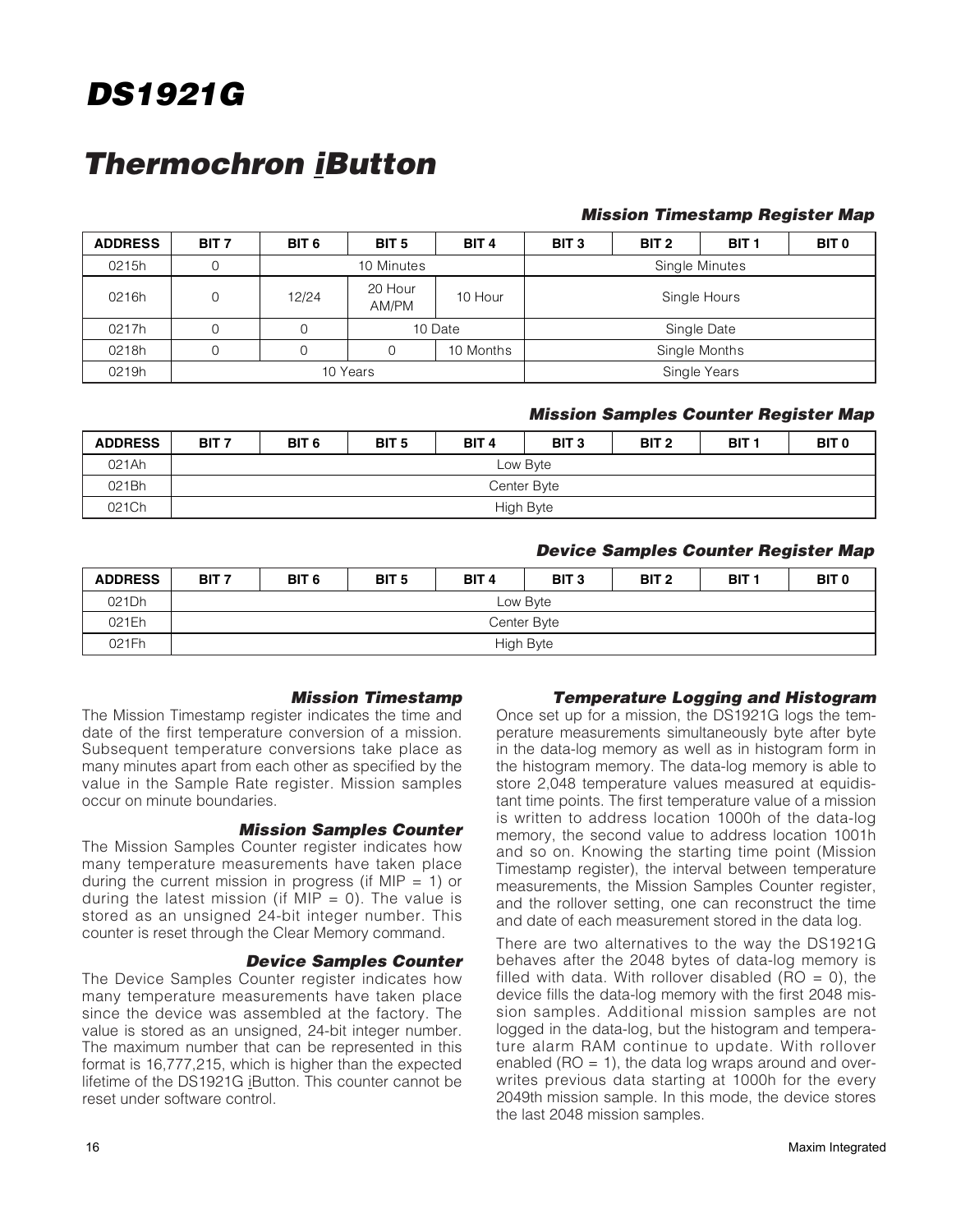## **Thermochron iButton**

| <b>TEMPERATURE READING</b> | <b>TEMPERATURE</b><br><b>EQUIVALENT IN °C</b> | <b>HISTOGRAM BIN NUMBER</b> | <b>HISTOGRAM BIN ADDRESS</b> |
|----------------------------|-----------------------------------------------|-----------------------------|------------------------------|
| 00h                        | -40.0 or lower                                | 0                           | 800h to 801h                 |
| 01h                        | $-39.5$                                       | $\mathbf 0$                 | 800h to 801h                 |
| 02h                        | $-39.0$                                       | $\mathbf 0$                 | 800h to 801h                 |
| 03h                        | $-38.5$                                       | $\mathbf 0$                 | 800h to 801h                 |
| 04h                        | $-38.0$                                       | 1                           | 802h to 803h                 |
| 05h                        | $-37.5$                                       | 1                           | 802h to 803h                 |
| 06h                        | $-37.0$                                       | 1                           | 802h to 803h                 |
| 07h                        | $-36.5$                                       | 1                           | 802h to 803h                 |
| 08h                        | $-36.0$                                       | 2                           | 804h to 805h                 |
| .                          | $\cdots$                                      | .                           | $\cdots$                     |
| F <sub>3h</sub>            | $+81.5$                                       | 60                          | 878h to 879h                 |
| F <sub>4</sub> h           | $+82.0$                                       | 61                          | 87Ah to 87Bh                 |
| F <sub>5</sub> h           | $+82.5$                                       | 61                          | 87Ah to 87Bh                 |
| F6h                        | $+83.0$                                       | 61                          | 87Ah to 87Bh                 |
| F7h                        | $+83.5$                                       | 61                          | 87Ah to 87Bh                 |
| F8h                        | $+84.0$                                       | 62                          | 87Ch to 87Dh                 |
| F9h                        | $+84.5$                                       | 62                          | 87Ch to 87Dh                 |
| FAh                        | +85.0 or higher                               | 62                          | 87Ch to 87Dh                 |

Figure 7. Histogram Bin and Temperature Cross-Reference

For the temperature histogram, the DS1921G provides 63 bins that begin at memory address 0800h. Each bin consists of a 16-bit, nonrolling-over binary counter that is incremented each time a temperature value acquired during a mission falls into the range of the bin. The least significant byte of each bin is stored at the lower address. Bin 0 begins at memory address 0800h, bin 1 at 0802h, and so on up to 087Ch for bin 62, as shown in Figure 7. The number of the bin to be updated after a temperature conversion is determined by cutting off the two least significant bits of the binary temperature value. Out-of-range values are range locked and counted as 00h or FAh.

Since each data bin is 2 bytes, it can increment up to 65,535 times. Additional measurements for a bin that has already reached its maximum value are not counted; the bin counter remains at its maximum value. With the fastest sample rate of one sample every minute, a 2-byte bin is sufficient for up to 45 days if all temperature readings fall into the same bin.

#### **Temperature Alarm Logging**

For some applications it is essential to not only record temperature over time and the temperature histogram, but also record **when** exactly the temperature exceeded a predefined tolerance band and for **how long** the temperature stayed outside the desirable range. The DS1921G can log high and low durations. The tolerance band is specified by means of the Temperature Alarm Threshold registers, addresses 20Bh and 20Ch in the register page. One can set a high temperature and low temperature threshold. See the Temperature Conversion section for the data format the temperature has to be written in. As long as the temperature values stay within the tolerance band (i.e., are higher than the low threshold and lower than the high threshold), the DS1921G does not record any temperature alarm. If the temperature during a mission reaches or exceeds either threshold, the DS1921G generates an alarm and sets either the temperature high flag (THF) or the temperature low flag (TLF) in the Status register (address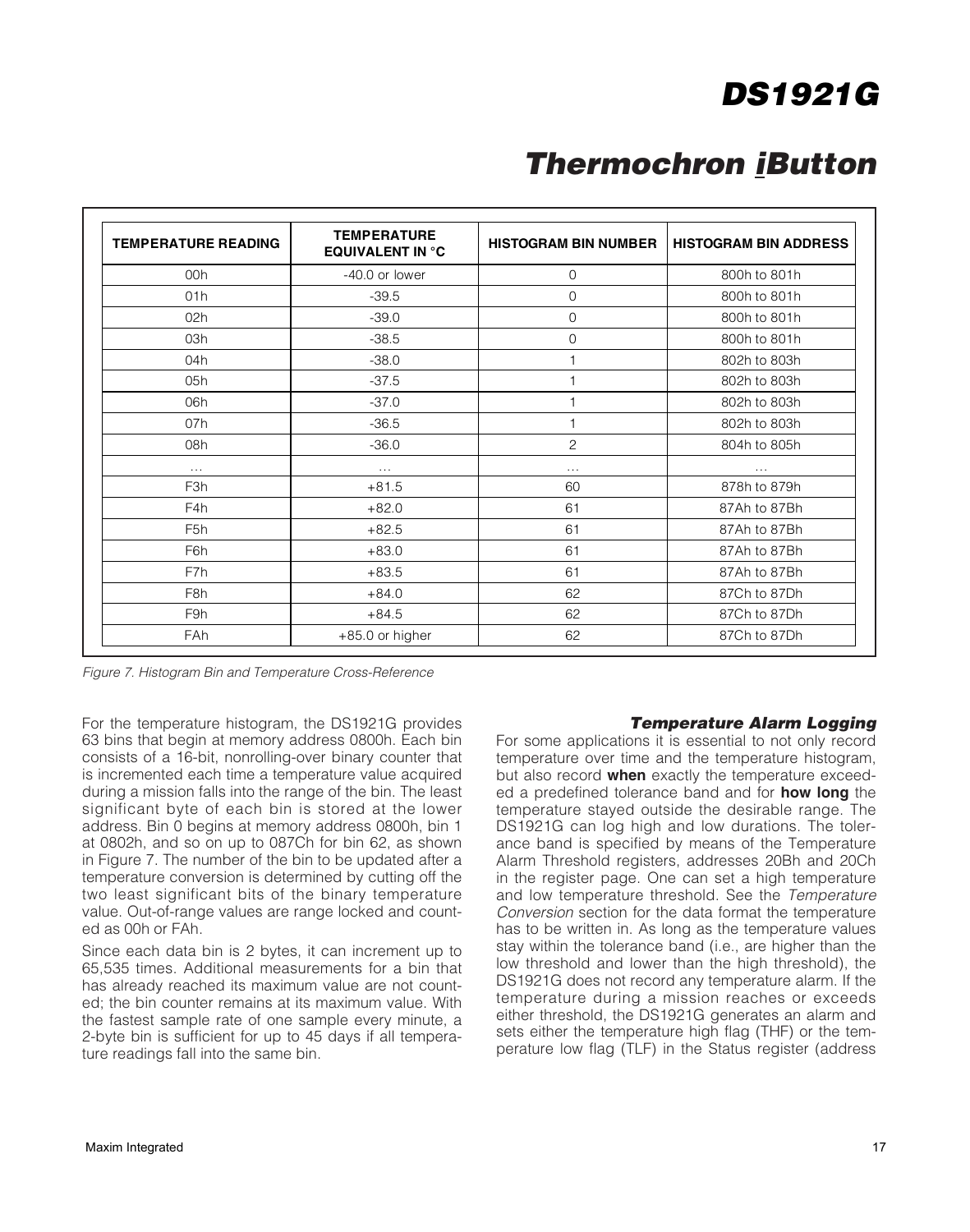| <b>ADDRESS</b> | <b>DESCRIPTION</b>                   | <b>ALARM EVENT</b>                                                                |
|----------------|--------------------------------------|-----------------------------------------------------------------------------------|
| 0220h          | Mission Samples Counter, Low Byte    |                                                                                   |
| 0221h          | Mission Samples Counter, Center Byte |                                                                                   |
| 0222h          | Mission Samples Counter, High Byte   | l ow Alarm 1<br>Low Alarm 2<br>Low Alarms 3 to 12<br>High Alarm 1<br>High Alarm 2 |
| 0223h          | <b>Alarm Duration Counter</b>        |                                                                                   |
| 0224h to 0227h | Alarm Timestamp and Duration         |                                                                                   |
| 0228h to 024Fh | Alarm Timestamp and Durations        |                                                                                   |
| 0250h          | Mission Samples Counter, Low Byte    |                                                                                   |
| 0251h          | Mission Samples Counter, Center Byte |                                                                                   |
| 0252h          | Mission Samples Counter, High Byte   |                                                                                   |
| 0253h          | <b>Alarm Duration Counter</b>        |                                                                                   |
| 0254h to 0257h | Alarm Timestamp and Duration         |                                                                                   |
| 0258h to 027Fh | Alarm Timestamp and Durations        | High Alarms 3 to 12                                                               |

### **Thermochron iButton**

Figure 8. Alarm Timestamps and Durations Address Map

214h). This way, if the search conditions (address 20Eh) are set accordingly, the master can quickly identify devices with temperature alarms by means of the conditional search function (see the ROM Function Commands section). The device also generates a timestamp of when the alarm occurred and begins recording the duration of the alarming temperature.

Timestamps and durations where the temperature leaves the tolerance band are stored in the address range 0220h to 027Fh, as shown in Figure 8. This allocation allows recording 24 individual alarm events and periods (12 periods for too hot and 12 for too cold). The date and time of each of these periods can be determined from the Mission Timestamp register and the time distance between each temperature reading.

The alarm timestamp is a copy of the Mission Samples Counter register when the alarm first occurred. The least significant byte is stored at the lower address. One address higher than the timestamp, the DS1921G maintains a 1-byte duration counter that stores the number of samples the temperature was found to be beyond the threshold. If this counter has reached its limit after 255 consecutive temperature readings and the temperature has not yet returned to within the tolerance band, the device issues another timestamp at the next higher alarm location and opens another counter to record the duration. If the temperature returns to normal before the counter has reached its limit, the duration counter of the particular timestamp does not increment any further. Should the temperature again cross this threshold, it is recorded at the next available alarm location. This algorithm is implemented for the low temperature thresholds as well as for the high temperature threshold.

#### **Missioning**

The typical task of the DS1921G iButton is recording the temperature of a temperature-sensitive object. Before the device can perform this function, it needs to be configured. This procedure is called missioning.

First, the DS1921G must have its RTC set to a valid time and date. This reference time can be UTC (also called GMT, Greenwich Mean Time) or any other time standard that was chosen for the application. The clock must be running  $(\overline{EOSC} = 0)$  for at least one second. Setting an RTC alarm is optional. The memory assigned to store the alarm timestamps and durations, temperature histogram, Mission Timestamp, Mission Samples Counter, Mission Start Delay, and Sample Rate must be cleared using the Clear Memory command. In case there were temperature alarms in the previous mission, the TLF and THF flags need to be cleared manually. To enable the device for a mission, the  $\overline{\text{EM}}$  flag must be set to 0. These are general settings that have to be made regardless of the type of object to be monitored and the duration of the mission.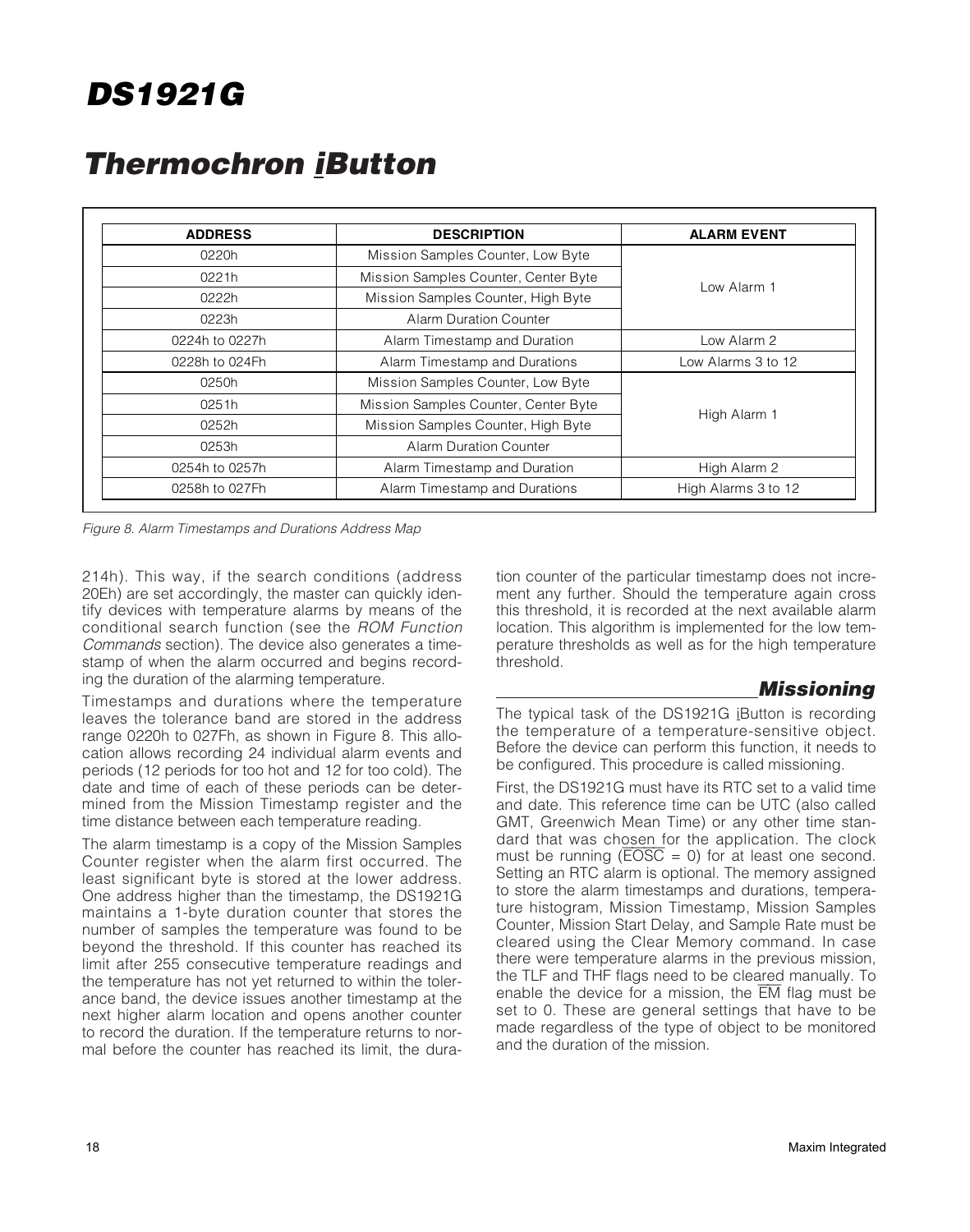**Thermochron iButton**

Next, the low temperature and high temperature thresholds that specify the temperature tolerance band must be defined. The Temperature Conversion section describes how to convert a temperature value into the binary code to be written to the threshold registers.

The state of the search condition bits in the Control register does not affect the mission. If multiple devices are connected to form a 1-Wire net, the setting of the search condition enables these devices to participate in the conditional search if certain events, such as timer or temperature alarms, have occurred. Details on the search conditions are found in the ROM Function Commands section and in the Control register description.

The setting of the rollover-enable bit (RO) and sample rate depends on the duration of the mission and the monitoring requirements. If the most recent temperature history is important, the rollover should be enabled  $(RO = 1)$ . Otherwise, one should estimate the duration of the mission in minutes and divide the number by 2048 to calculate the value of the sample rate (number of minutes between temperature conversions). For example, if the estimated duration of a mission is 10 days (14,400min), then the 2048-byte capacity of the data-log memory would be sufficient to store a new value every 7min. If the DS1921G's data-log memory is not large enough to store all temperature readings, one can use several devices and set the Mission Start Delay to values that make the second device start recording as soon as the memory of the first device is full and so on. The RO bit needs to be set to 0 to disable rollover that would otherwise overwrite the recorded temperature log.

After the RO bit and the Mission Start Delay are set, the Sample Rate register is the last element of data that is written. The sample rate can be any value from 1 to 255, coded as an unsigned 8-bit binary number. As soon as the sample rate is written, the DS1921G sets the MIP flag and clears the MEMCLR flag. After as many minutes as specified by the Mission Start Delay are over, the device waits for the next minute boundary, then wakes up, copies the current time and date to the Mission Timestamp register, and makes the first temperature conversion of the mission. This increments both the Mission Samples Counter and Device Samples Counter. All subsequent temperature measurements are taken on minute boundaries specified by the value in the Sample Rate register. One can read the memory of the DS1921G to watch the mission as it progresses. Care should be taken to avoid memory access conflicts. See the Memory Access Conflicts section for details.

#### **Address Registers and Transfer Status**

Because of the serial data transfer, the DS1921G employs three address registers, called TA1, TA2, and E/S (Figure 9). Registers TA1 and TA2 must be loaded with the target address to which the data is written or from which data is sent to the master upon a read command. Register E/S acts like a byte counter and transfer status register. It is used to verify data integrity with write commands. Therefore, the master has only read access to this register. The lower 5 bits of the E/S register indicate the address of the last byte that has been written to the scratchpad. This address is called Ending Offset. Bit 5 of the E/S register, called PF or partial byte flag, is set if the number of data bits sent by the master is not an integer multiple of 8. Bit 6 is always a 0. Note that the lowest 5 bits of the target address also determine the address within the scratchpad where intermediate storage of data begins. This address is called byte offset. If the target address for a write command is 13Ch, for example, then the scratchpad stores incoming data beginning at the byte offset 1Ch and is full after only 4 bytes. The corresponding ending offset in this example is 1Fh. For the best economy of speed and efficiency, the target address for writing should point to the beginning of a new page, i.e., the byte offset is 0. Thus, the full 32-byte capacity of the scratchpad is available, resulting also in the ending offset of 1Fh. However, it is possible to write one or several contiguous bytes somewhere within a page. The ending offset together with the partial and overflow flag are a means to support the master checking the data integrity after a write command. The highest valued bit of the E/S register, called authorization accepted (AA), indicates that a valid copy command for the scratchpad has been received and executed. Writing data to the scratchpad clears this flag.

#### **Writing with Verification**

To write data to the DS1921G, the scratchpad must be used as intermediate storage. First, the master issues the Write Scratchpad command to specify the desired target address, followed by the data to be written to the scratchpad. In the next step, the master sends the Read Scratchpad command to read the scratchpad and to verify data integrity. As preamble to the scratchpad data, the DS1921G sends the requested target address TA1 and TA2 and the contents of the E/S register. If the PF flag is set, data did not arrive correctly in the scratchpad. The master does not need to continue reading; it can start a new trial to write data to the scratchpad. Similarly, a set AA flag indicates that the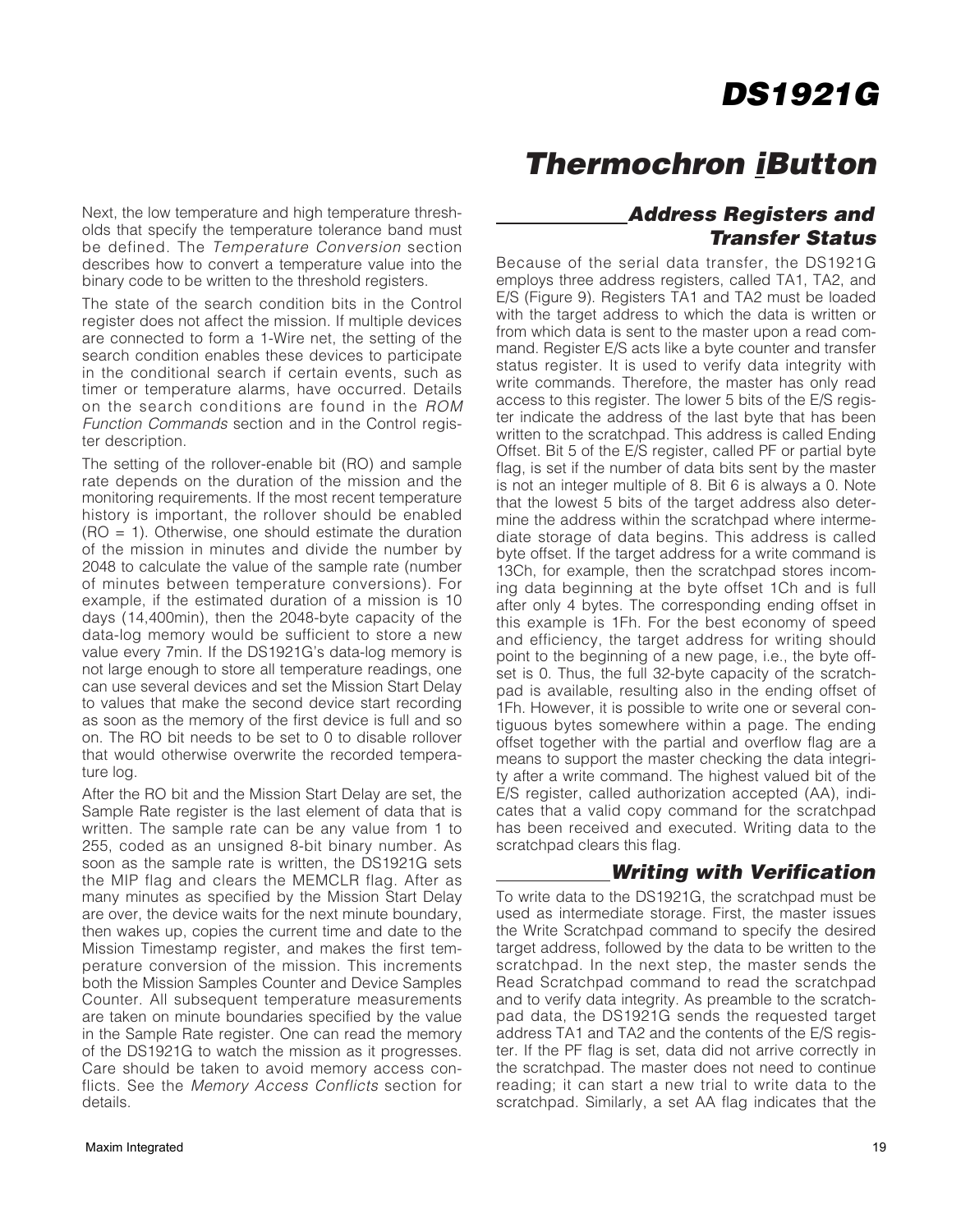## **Thermochron iButton**

| <b>BIT NUMBER</b>                                              | $\overline{7}$  | 6               | 5               | 4               | 3              | $\overline{2}$  | 1              | 0              |
|----------------------------------------------------------------|-----------------|-----------------|-----------------|-----------------|----------------|-----------------|----------------|----------------|
| TARGET ADDRESS (TA1)                                           | T7              | T <sub>6</sub>  | T <sub>5</sub>  | T4              | T <sub>3</sub> | T <sub>2</sub>  | T1             | T <sub>0</sub> |
| TARGET ADDRESS (TA2)                                           | T <sub>15</sub> | T <sub>14</sub> | T <sub>13</sub> | T <sub>12</sub> | T11            | T <sub>10</sub> | T <sub>9</sub> | T <sub>8</sub> |
| <b>ENDING ADDRESS WITH</b><br>DATA STATUS (E/S)<br>(READ-ONLY) | AA              | $\mathbf 0$     | <b>PF</b>       | E <sub>4</sub>  | E <sub>3</sub> | E <sub>2</sub>  | E <sub>1</sub> | E <sub>0</sub> |

Figure 9. Address Registers

write command was not recognized by the device. If everything went correctly, both flags are cleared and the ending offset indicates the address of the last byte written to the scratchpad. Now the master can continue verifying every data bit. After the master has verified the data, it has to send the Copy Scratchpad command. This command must be followed exactly by the data of the three address registers TA1, TA2, and E/S as the master has read them verifying the scratchpad. As soon as the DS1921G has received these bytes, it copies the data to the requested location beginning at the target address.

#### **Memory/Control Function Commands**

The Memory/Control Function Flowchart (Figure 10) describes the protocols necessary for accessing the memory and the special function registers of the DS1921G. An example on how to use these and other functions to set up the DS1921G for a mission is included in the Mission Example: Prepare and Start a New Mission section. The communication between master and DS1921G takes place either at standard speed (default,  $OD = 0$ ) or at overdrive speed ( $OD = 1$ ). If not explicitly set into the overdrive mode, the DS1921G assumes standard speed. Internal memory access during a mission has priority over external access through the 1-Wire interface. This affects the read memory commands described below. See the Memory Access Conflicts section for details.

#### **Write Scratchpad [0Fh]**

After issuing the Write Scratchpad command, the master must first provide the 2-byte target address, followed by the data to be written to the scratchpad. The data is written to the scratchpad starting at the byte offset T[4:0]. The ending offset E[4:0] is the byte offset at which the master stops writing data. Only full data bytes are accepted. If the last data byte is incomplete, its content is ignored and the partial byte flag (PF) is set.

When executing the Write Scratchpad command, the CRC generator inside the DS1921G (see Figure 16) calculates a CRC of the entire data stream, starting at the command code and ending at the last data byte sent by the master. This CRC is generated using the CRC-16 polynomial by first clearing the CRC generator and then shifting in the command code (0Fh) of the Write Scratchpad command, the target addresses TA1 and TA2 as supplied by the master, and all the data bytes. The master can end the Write Scratchpad command at any time. However, if the ending offset is 11111b, the master can send 16 read time slots and receive an inverted CRC-16 generated by the DS1921G.

**Note:** The range 200h to 213h of the register page is protected during a mission. See Figure 6 for the access type of the individual registers between and during missions.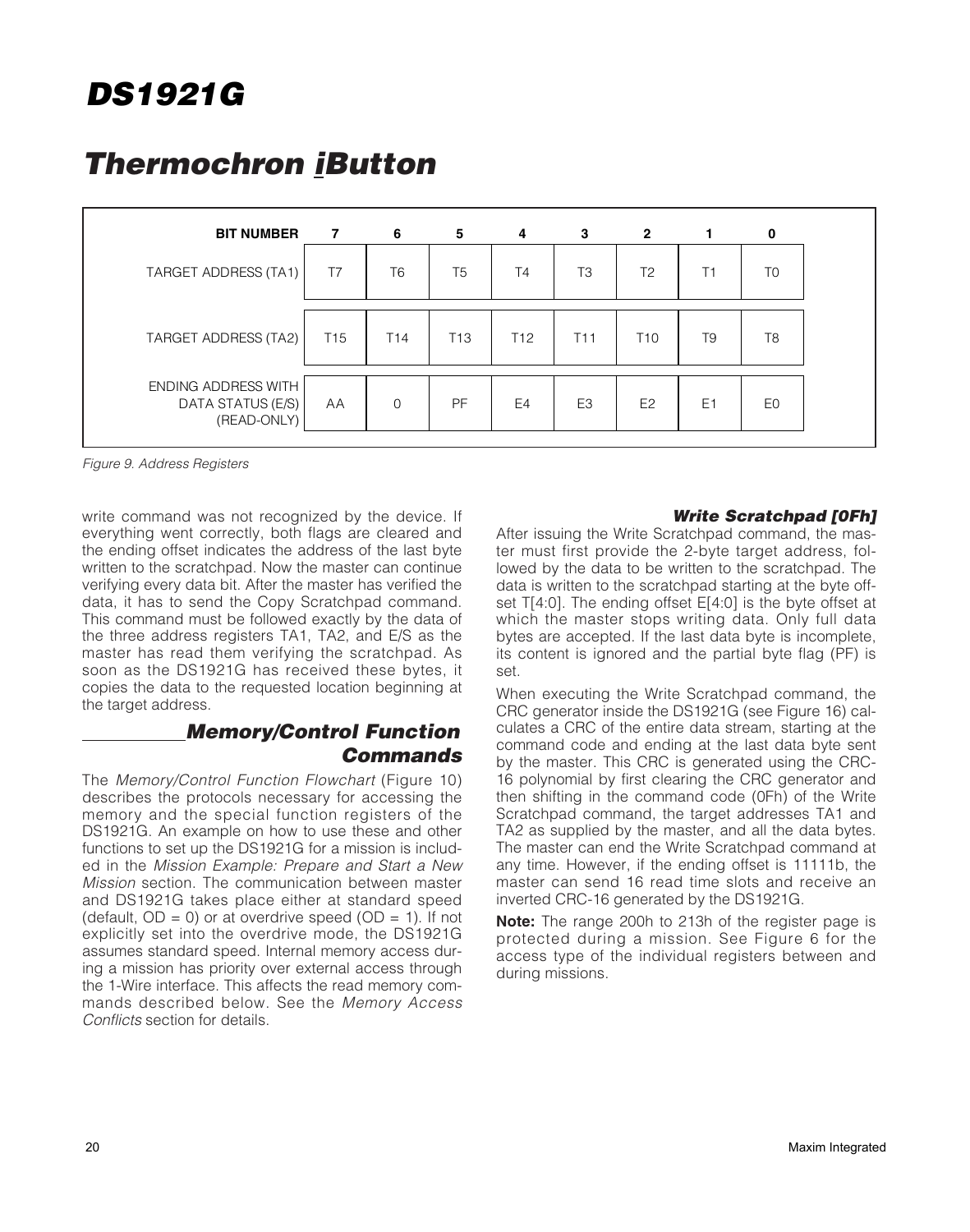### **Thermochron iButton**

#### **Read Scratchpad [AAh]**

This command is used to verify scratchpad data and target addresses. After issuing the Read Scratchpad command, the master begins reading. The first 2 bytes are the target address. The next byte is the ending offset/data status byte (E/S) followed by the scratchpad data beginning at the byte offset T[4:0], as shown in Figure 9. Regardless of the actual ending offset, the master can read data until the end of the scratchpad after which it receives an inverted CRC-16 of the command code, target addresses TA1 and TA2, the E/S byte, and the scratchpad data starting at the target address. After the CRC is read, the bus master reads logical "1"s from the DS1921G until a reset pulse is issued.

#### **Copy Scratchpad [55h]**

This command is used to copy data from the scratchpad to the writable memory sections. Applying a Copy Scratchpad command to the Sample Rate register can start a mission provided that several preconditions are met. See the Mission Start and Logging Process section and the flowchart in Figure 11 for details. After issuing the Copy Scratchpad command, the master must provide a 3-byte authorization pattern, which can be obtained by reading the scratchpad for verification. This pattern must exactly match the data contained in the three address registers (TA1, TA2, E/S, in that order). If the pattern matches, the AA flag is set and the copy begins. A pattern of alternating "1"s and "0"s is transmitted after the data has been copied until the master issues a reset pulse. While the copy is in progress, any attempt to reset the part is ignored. Copy typically takes 2µs per byte.

The data to be copied is determined by the three address registers. The scratchpad data from the beginning offset through the ending offset is copied, starting at the target address. Anywhere from 1 to 32 bytes can be copied to memory with this command. The AA flag remains at logic 1 until it is cleared by the next Write Scratchpad command. Note that the Copy Scratchpad command, when applied to the address range 200h to 213h during a mission, ends the mission.

#### **Read Memory [F0h]**

The Read Memory command can be used to read the entire memory. After issuing the command, the master must provide the 2-byte target address. After the 2 bytes, the master reads data beginning from the target address and can continue until the end of memory, at which point logic "0"s are read. It is important to realize that the target address registers contain the address provided. The ending offset/data status byte is unaffected.

The hardware of the DS1921G provides a means to accomplish error-free writing to the memory section. To safeguard data in the 1-Wire environment when reading and to simultaneously speed up data transfers, it is recommended to packetize data into data packets of the size of one memory page each. Such a packet would typically store a 16-bit CRC with each page of data to ensure rapid, error-free data transfers that eliminate having to read a page multiple times to verify if the received data is correct (refer to Application Note 114: 1-Wire File Structure for the recommended file structure).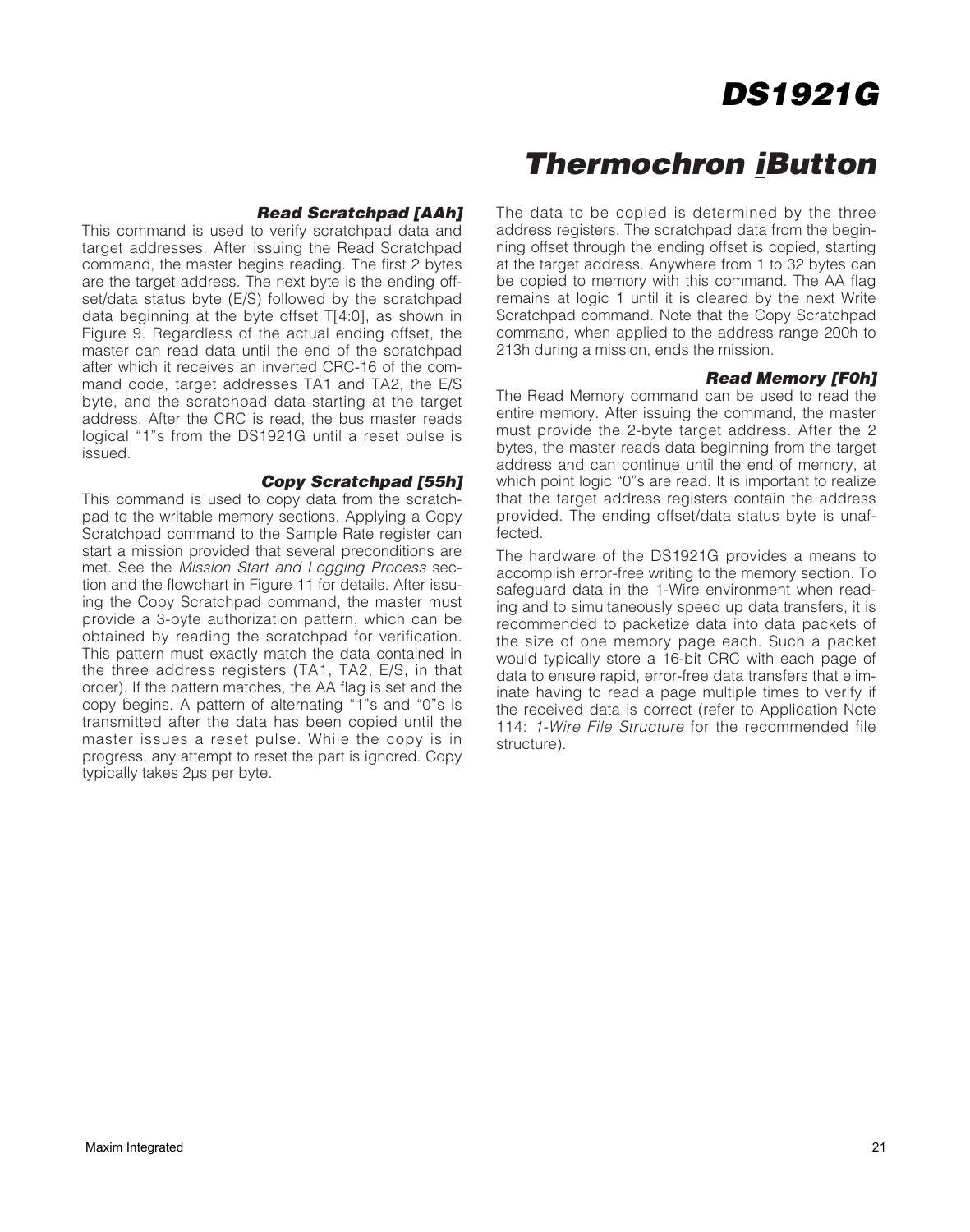

Figure 10a. Memory/Control Function Flowchart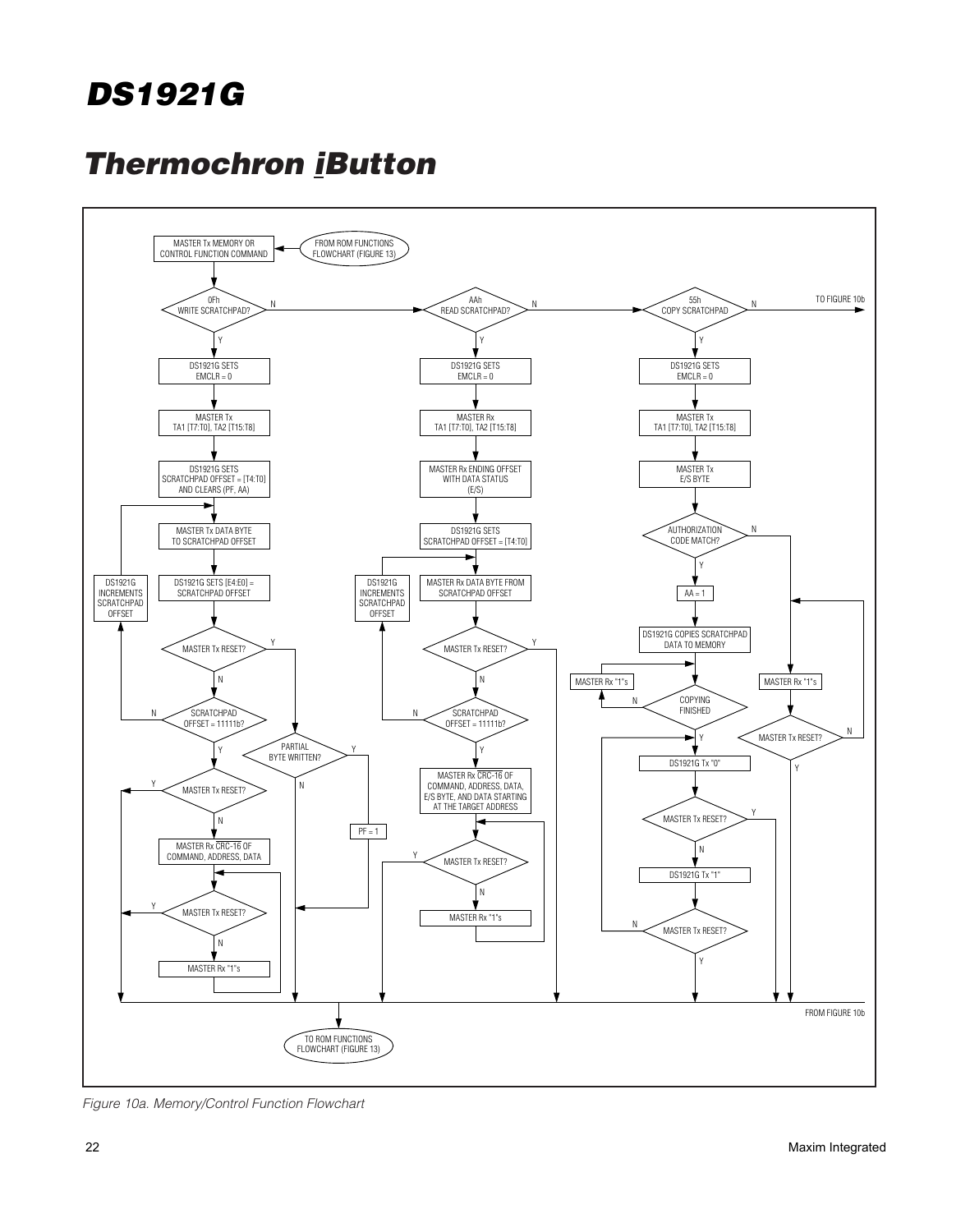

Figure 10b. Memory/Control Function Flowchart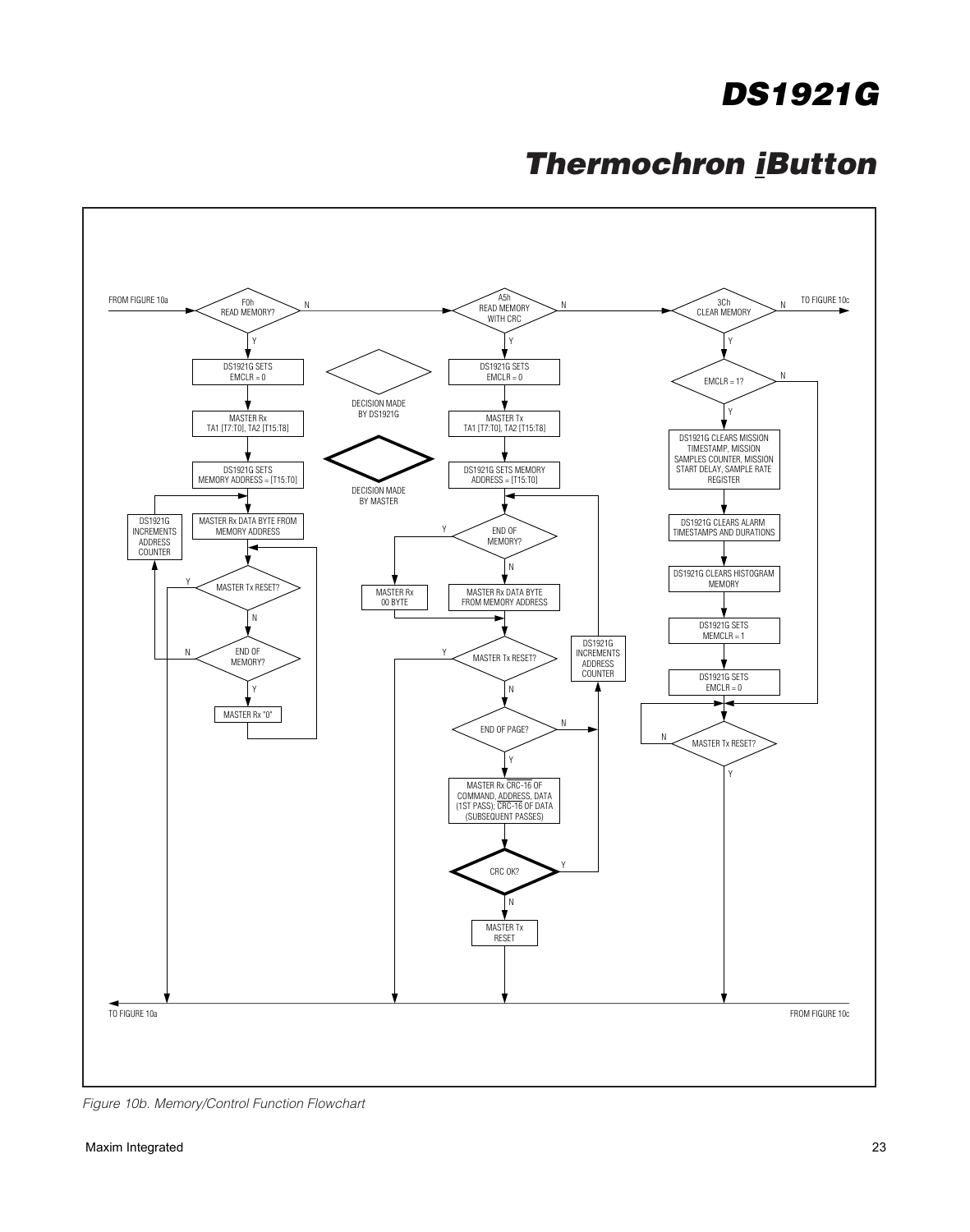

Figure 10c. Memory/Control Function Flowchart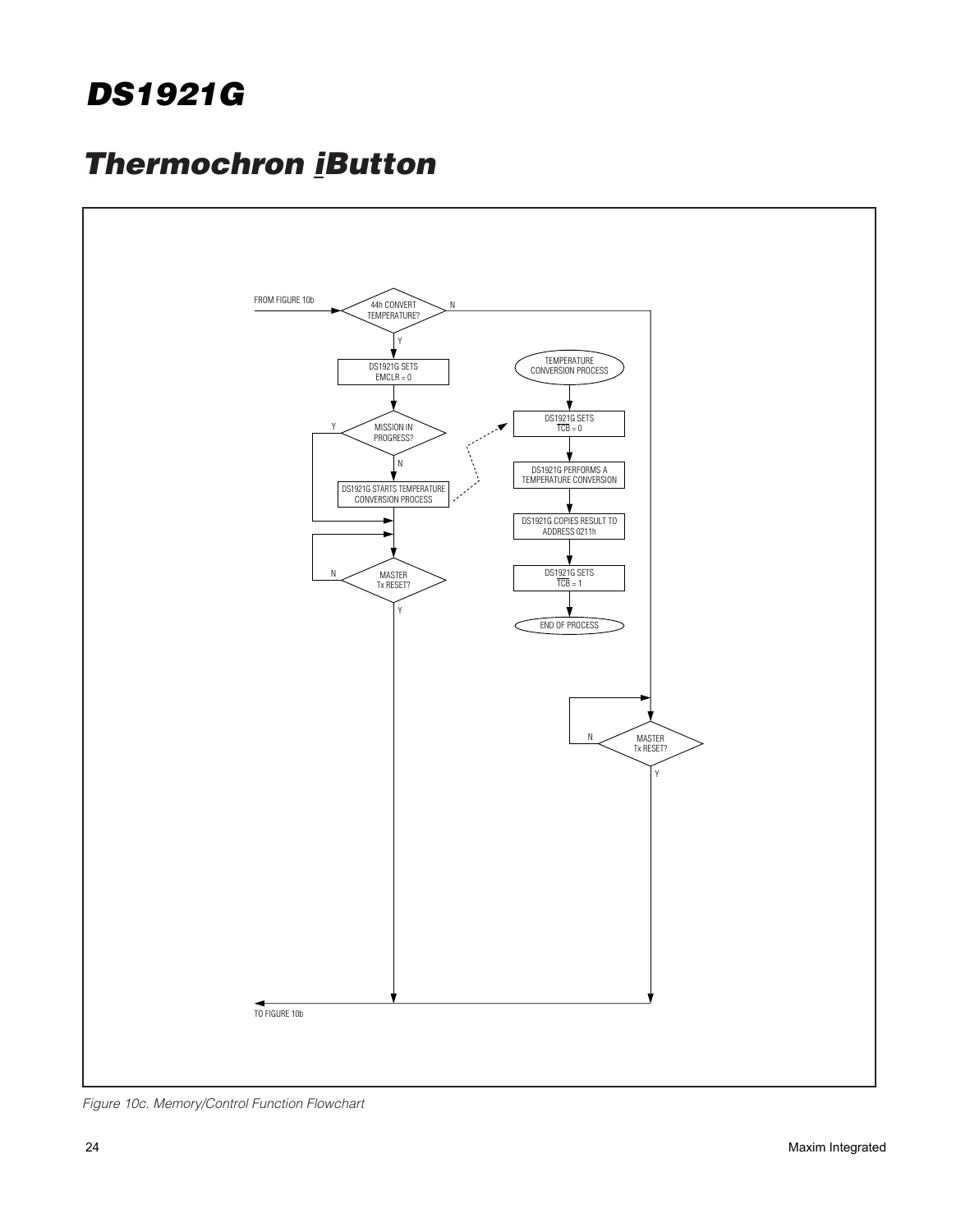#### **Read Memory with CRC [A5h]**

The Read Memory with CRC command is used to read memory data that cannot be packetized, such as the register page and the data recorded by the device during a mission. The command works the same way as the simple Read Memory command, except for the 16 bit CRC that the DS1921G generates and transmits following the last data byte of a memory page.

After having sent the command code of the Read Memory with CRC command, the bus master sends a 2-byte address (TA1 = T[7:0], TA2 = T[15:8]) that indicates a starting byte location. With the subsequent read-data time slots, the master receives data from the DS1921G starting at the initial address and continues until the end of a 32-byte page is reached. At that point the bus master sends 16 additional read-data time slots and receives an inverted 16-bit CRC. With subsequent read-data time slots the master receives data starting at the beginning of the next page followed again by the inverted CRC for that page. This sequence continues until the bus master resets the device.

With the initial pass through the Read Memory with CRC command flow, the 16-bit CRC value is the result of shifting the command byte into the cleared CRC generator followed by the two address bytes and the contents of the data memory. Subsequent passes through the Read Memory with CRC command flow generate a 16-bit CRC that is the result of clearing the CRC generator and then shifting in the contents of the data memory page. After the 16-bit CRC of the last page is read, the bus master receives logical "0"s from the DS1921G and inverted CRC-16s at page boundaries until a reset pulse is issued. The Read Memory with CRC command sequence can be ended at any point by issuing a reset pulse.

#### **Clear Memory [3Ch]**

The Clear Memory command is used to clear the Sample Rate, Mission Start Delay, Mission Timestamp, and Mission Samples Counter in the register page and the temperature alarm memory and the temperature histogram memory. These memory areas must be cleared for the device to be set up for another mission. The Clear Memory command does not clear the datalog memory or the temperature and timer alarm flags in the Status register. The RTC oscillator must be on and have counted at least 1s before issuing the command. For the Clear Memory command to function, the EMCLR bit in the Control register must be set to 1, and the Clear Memory command must be issued with the very next access to the device's memory functions. Issuing any other memory function command resets the EMCLR bit. The Clear Memory process takes 500µs.

### **Thermochron iButton**

When the command is completed the MEMCLR bit in the Status register reads 1 and the EMCLR bit is 0.

#### **Convert Temperature [44h]**

If a mission is not in progress (MIP =  $0$ ), the Convert Temperature command can be issued to measure the current temperature of the device. The result of the temperature conversion can be found at memory address 211h in the register page. This command takes maximum 90ms to complete. During this time the device remains fully accessible for memory/control and ROM function commands.

#### **Mission Start and Logging Process**

The DS1921G does not use a special command to start a mission. Instead, a mission is started by writing a nonzero value to the Sample Rate register using the Copy Scratchpad command. As shown in Figure 11, a new mission can only be started if the previous mission has been stopped (MIP = 0), the memory is cleared (MEMCLR = 1), and the mission is enabled ( $\overline{EM}$  = 0). If the new sample rate is different from zero, the value is copied to the Sample Rate register. At the same time the MIP bit is set and the MEMCLR bit is cleared to indicate that the device is on a mission. Next, the Mission Start Delay Counter starts decrementing every minute until it is down to 0. Now the DS1921G waits until the next minute boundary and starts the logging process, which as its first action copies the applicable RTC registers to the Mission Timestamp register.

#### **Stop Mission**

The DS1921G does not have a special command to stop a mission. A mission can be stopped at any time by writing to any address in the range of 0200h to 0213h or by writing the MIP bit of the Status register at address 0214h to 0. Either approach involves the use of the Copy Scratchpad command. There is no need for the Mission Start Delay to expire before a mission can be stopped (see Figure 11).

#### **Memory Access Conflicts**

While a mission is in progress, a temperature sample is periodically taken and stored in the data-log, histogram, and potential alarm memory. This "internal activity" has priority over a Read Memory command's or Read Memory with CRC command's access to these pages. If a conflict occurs, the data read may be invalid, even if the CRC value matches the data. To ensure that the data read is valid, it is recommended to first read the SIP bit of the Status register. If the SIP bit is set, delay reading the data-log, histogram, and alarm memory until SIP is 0. The interference is more likely to be seen with a high sample rate (one sample every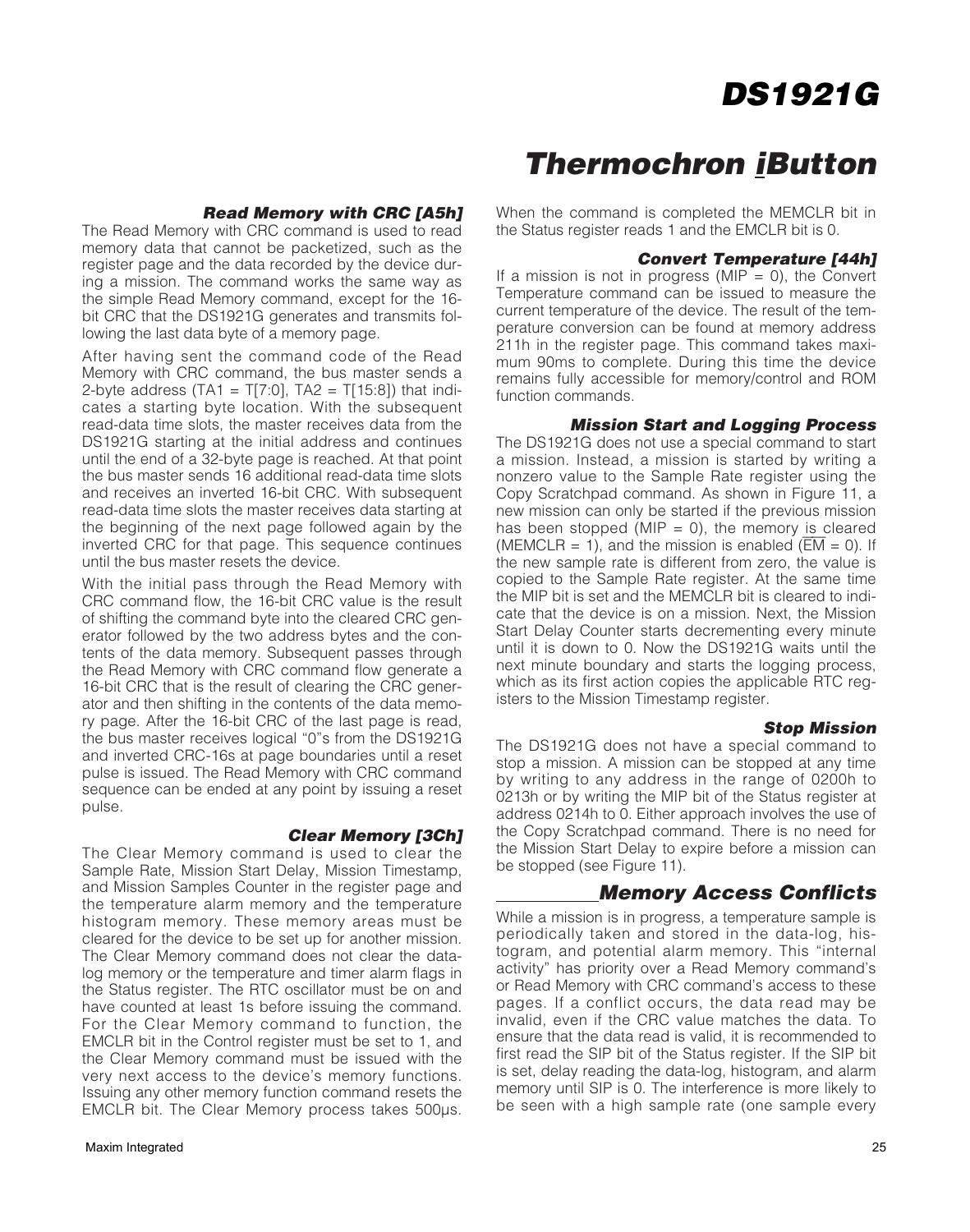

Figure 11. Mission Start and Logging Process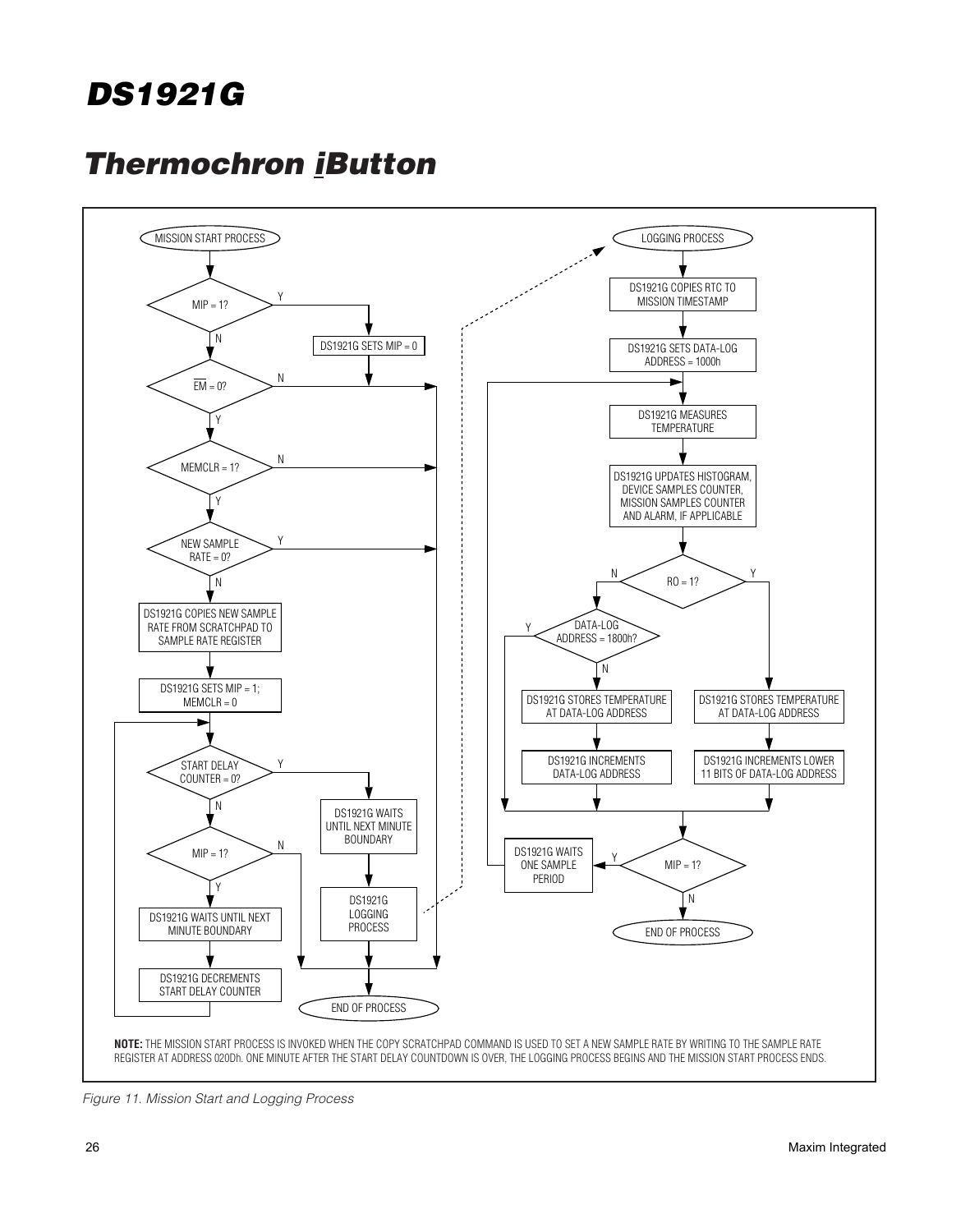minute). Since all mission samples occur on the seconds rollover (59 to 00), memory conflicts can be avoided by first reading the RTC seconds counter. For example, if it takes 2s to read the data log, then avoid starting the memory read if the seconds counter is 58, 59, or 00. Alternatively, one can read the affected memory section twice and accept the data only if both readings match. In any case, when writing driver software, it is important to know about the possibility of interference and to take measures to work around it.

#### **1-Wire Bus System**

The 1-Wire bus is a system that has a single bus master and one or more slaves. In all instances the DS1921G is a slave device. The bus master is typically a microcontroller. The discussion of this bus system is broken down into three topics: hardware configuration, transaction sequence, and 1-Wire signaling (signal types and timing). The 1-Wire protocol defines bus transactions in terms of the bus state during specific time slots that are initiated on the falling edge of sync pulses from the bus master.

#### **Hardware Configuration**

The 1-Wire bus has only a single line by definition; it is important that each device on the bus be able to drive it at the appropriate time. To facilitate this, each device attached to the 1-Wire bus must have open-drain or three-state outputs. The 1-Wire port of the DS1921G is open drain with an internal circuit equivalent to that shown in Figure 12.

A multidrop bus consists of a 1-Wire bus with multiple slaves attached. At standard speed the 1-Wire bus has

### **Thermochron iButton**

a maximum data rate of 16.3kbps. The speed can be boosted to 142kbps by activating the overdrive mode. The DS1921G is not guaranteed to be fully compliant to the iButton standard. Its maximum data rate in standard speed is 15.4kbps and 125kbps in overdrive. The value of the pullup resistor primarily depends on the network size and load conditions. The DS1921G requires a pullup resistor of maximum  $2.2 \text{k}\Omega$  at any speed.

The idle state for the 1-Wire bus is high. If for any reason a transaction needs to be suspended, the bus **must** be left in the idle state if the transaction is to resume. If this does not occur and the bus is left low for more than 16µs (overdrive speed) or more than 120µs (standard speed), one or more devices on the bus may be reset. Note that the DS1921G does not quite meet the full 16µs maximum low time of the normal 1-Wire bus overdrive timing. With the DS1921G the bus must be left low for no longer than 15µs at overdrive speed to ensure that no DS1921G on the 1-Wire bus performs a reset. The DS1921G communicates properly when used in conjunction with a DS2480B or DS2490 1-Wire driver and adapters that are based on these driver chips.

#### **Transaction Sequence**

The protocol for accessing the DS1921G through the 1-Wire port is as follows:

- Initialization
- ROM Function Command
- Memory/Control Function Command
- Transaction/Data



Figure 12. Hardware Configuration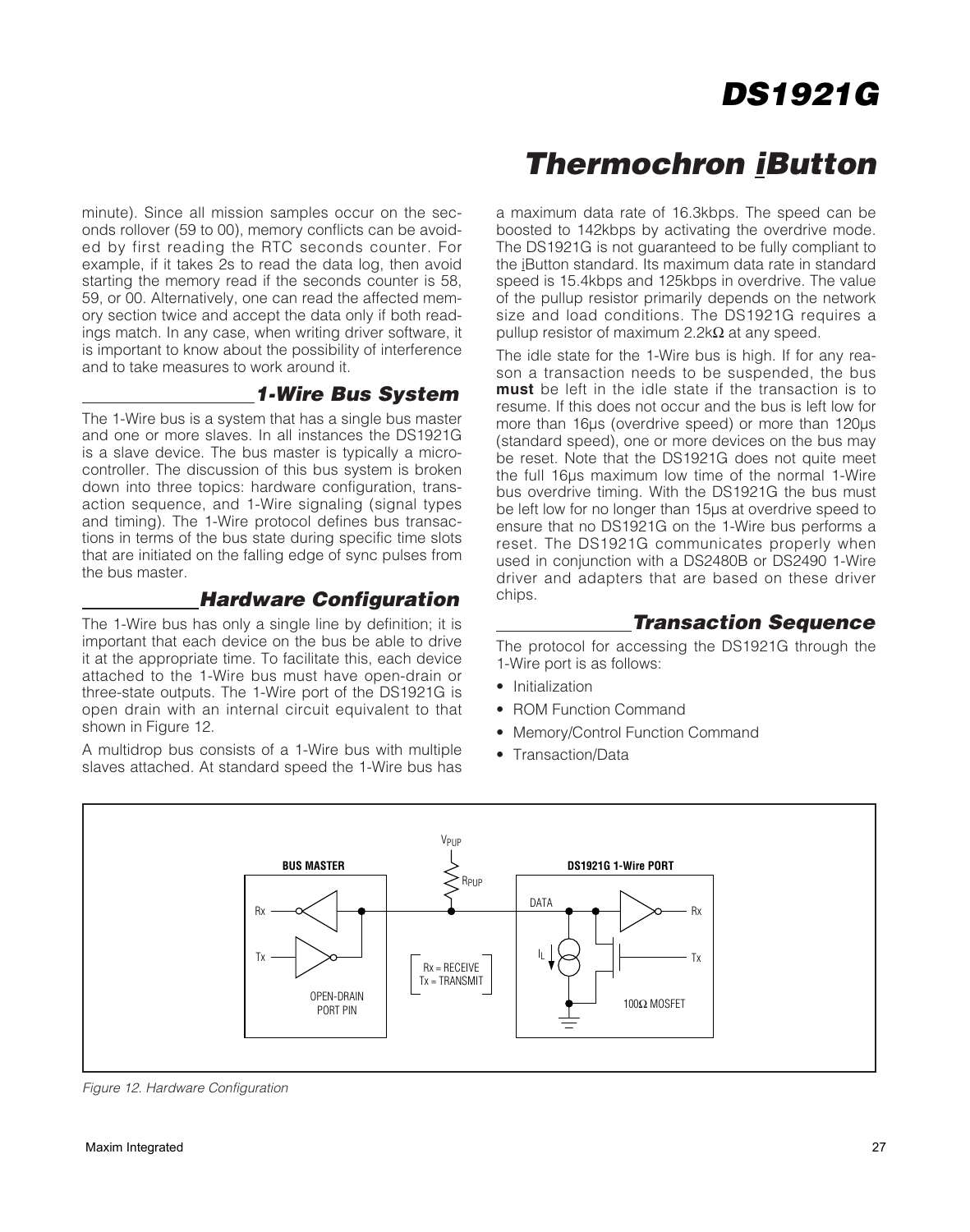### **Thermochron iButton**

#### **Initialization**

All transactions on the 1-Wire bus begin with an initialization sequence. The initialization sequence consists of a reset pulse transmitted by the bus master, followed by presence pulse(s) transmitted by the slave(s). The presence pulse lets the bus master know that the DS1921G is on the bus and is ready to operate. For more details, see the 1-Wire Signaling section.

#### **ROM Function Commands**

Once the bus master has detected a presence, it can issue one of the seven ROM function commands. All ROM function commands are 8 bits long. A list of these commands follows (see the flowchart in Figure 13).

#### **Read ROM [33h]**

This command allows the bus master to read the DS1921G's 8-bit family code, unique 48-bit serial number and 8-bit CRC. This command can only be used if there is a single slave on the bus. If more than one slave is present on the bus, a data collision occurs when all slaves try to transmit at the same time (open drain produces a wired-AND result). The resultant family code and 48-bit serial number result in a mismatch of the CRC.

#### **Match ROM [55h]**

The Match ROM command, followed by a 64-bit ROM sequence, allows the bus master to address a specific DS1921G on a multidrop bus. Only the DS1921G that exactly matches the 64-bit ROM sequence responds to the memory function command. All other slaves wait for a reset pulse. This command can be used with a single device or multiple devices on the bus.

#### **Search ROM [F0h]**

When a system is initially brought up, the bus master might not know the number of devices on the 1-Wire bus or their registration numbers. By taking advantage of the wired-AND property of the bus, the master can use a process of elimination to identify the registration numbers of all slave devices. For each bit of the registration number, starting with the least significant bit, the bus master issues a triplet of time slots. On the first slot, each slave device participating in the search outputs the true value of its registration number bit. On the second slot, each slave device participating in the search outputs the complemented value of its registration number bit. On the third slot, the master writes the true value of the bit to be selected. All slave devices that do not match the bit written by the master stop participating in the search. If both of the read bits are zero, the master knows that slave devices exist with both states of the bit. By choosing which state to write, the bus master branches in the ROM code tree. After one complete pass, the bus master knows the registration number of a single device. Additional passes identify the registration numbers of the remaining devices. Refer to Application Note 187: 1-Wire Search Algorithm for a detailed discussion, including an example.

#### **Conditional Search ROM [ECh]**

The Conditional Search ROM command operates similarly to the Search ROM command except that only devices fulfilling the specified condition participate in the search. The condition is specified by the bit functions TAS, THS, and TLS in the Control register, address 20Eh. The Conditional Search ROM provides an efficient means for the bus master to determine devices on a multidrop system that have to signal an important event, such as a temperature leaving the tolerance band. After each pass of the conditional search that successfully determined the 64-bit ROM code for a specific device on the multidrop bus, that particular device can be individually accessed as if a Match ROM command had been issued, since all other devices have dropped out of the search process and are waiting for a reset pulse.

For the conditional search, one can select any combination of the three search conditions by writing the associated bit to a logical 1. These bits correspond directly to the flags in the Status register of the device. If the flag in the Status register reads 1 **and** the corresponding bit in the Control register is a logical 1 too, the device responds to the Conditional Search ROM command. If more than one bit search condition is selected, the first event that occurs makes the device respond to the Conditional Search ROM command.

#### **Skip ROM [CCh]**

This command can save time in a single-drop bus system by allowing the bus master to access the memory functions without providing the 64-bit ROM code. If more than one slave is present on the bus and, for example, a read command is issued following the Skip ROM command, data collision occurs on the bus as multiple slaves transmit simultaneously (open-drain pulldowns produce a wired-AND result).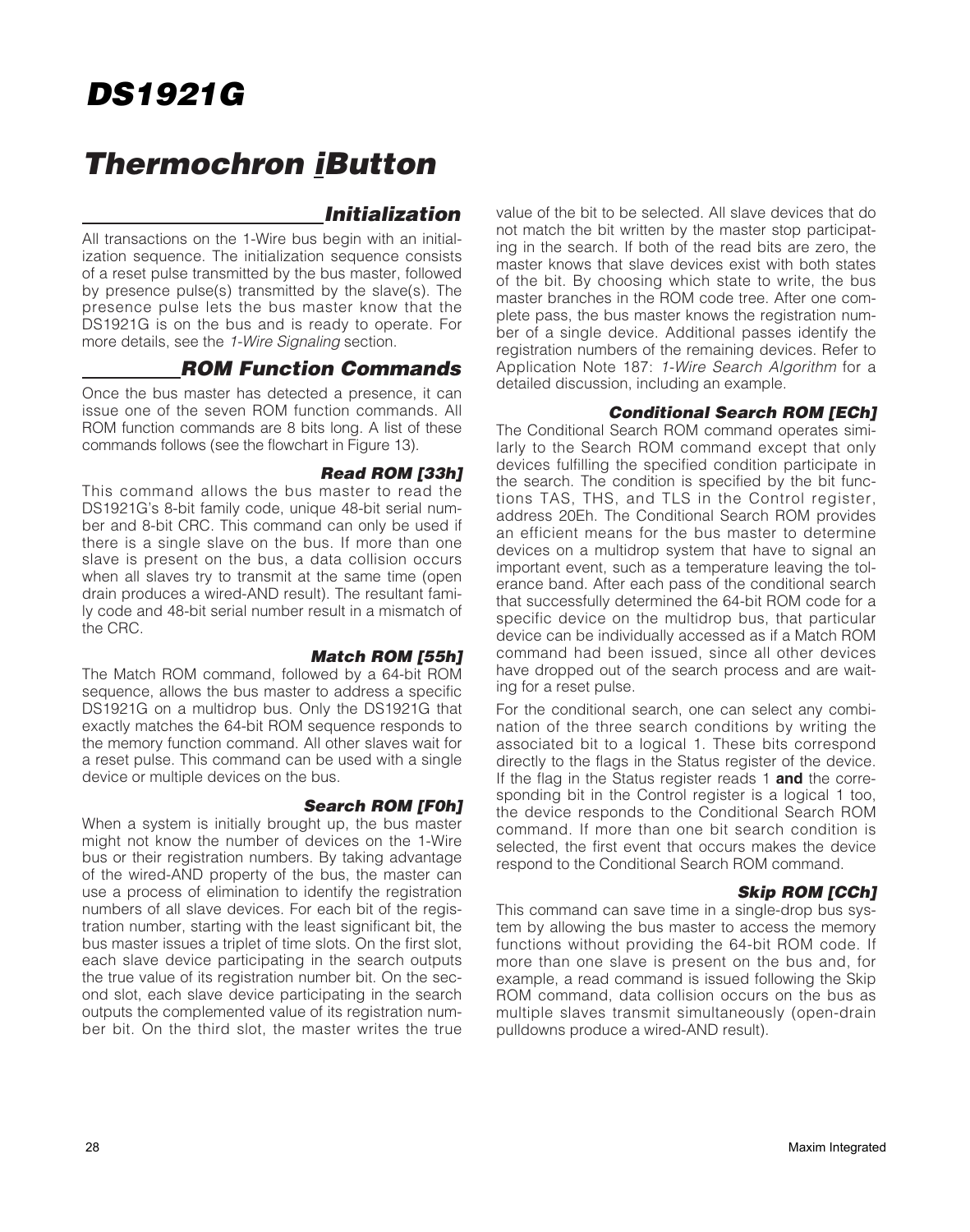

Figure 13a. ROM Functions Flowchart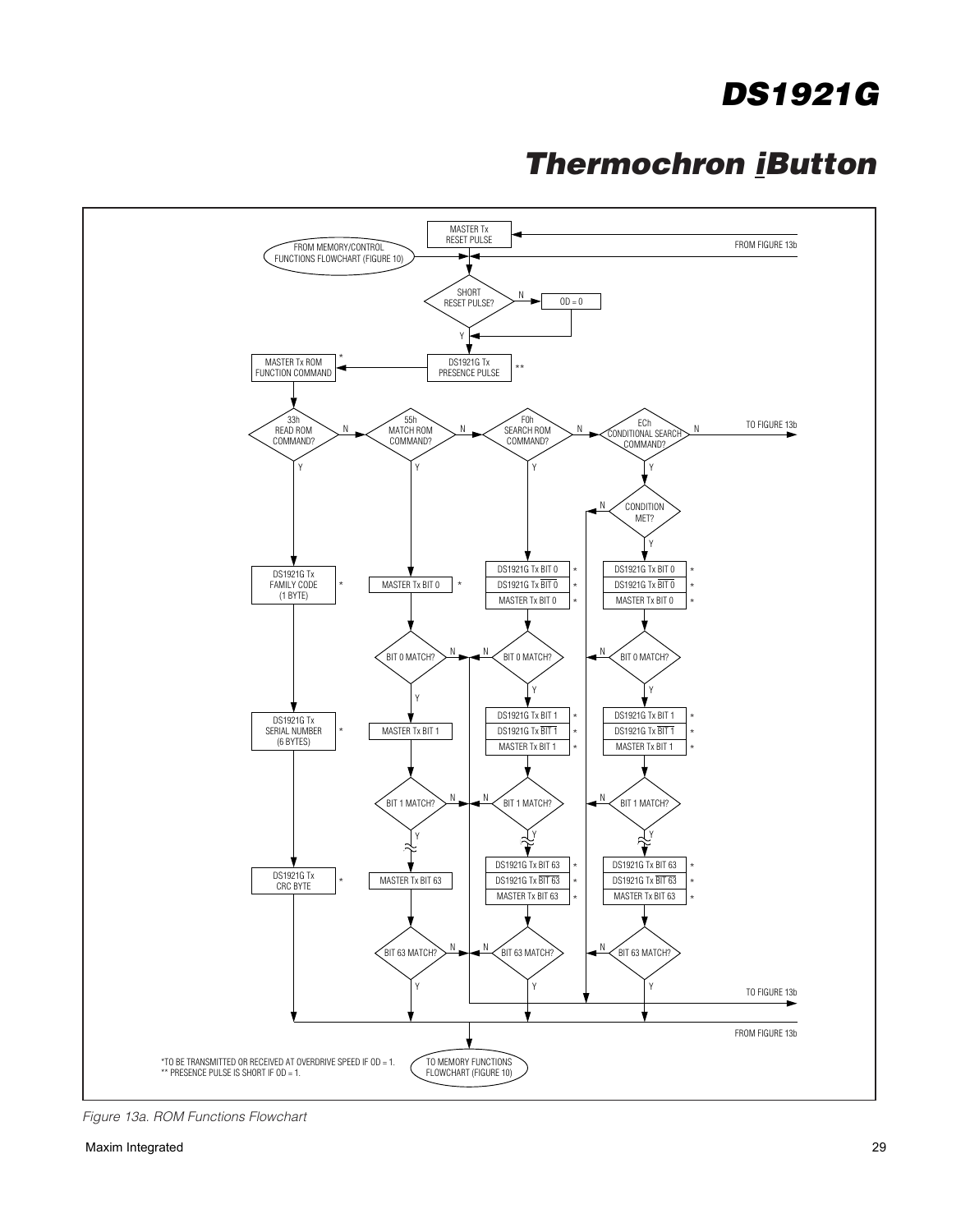

Figure 13b. ROM Functions Flowchart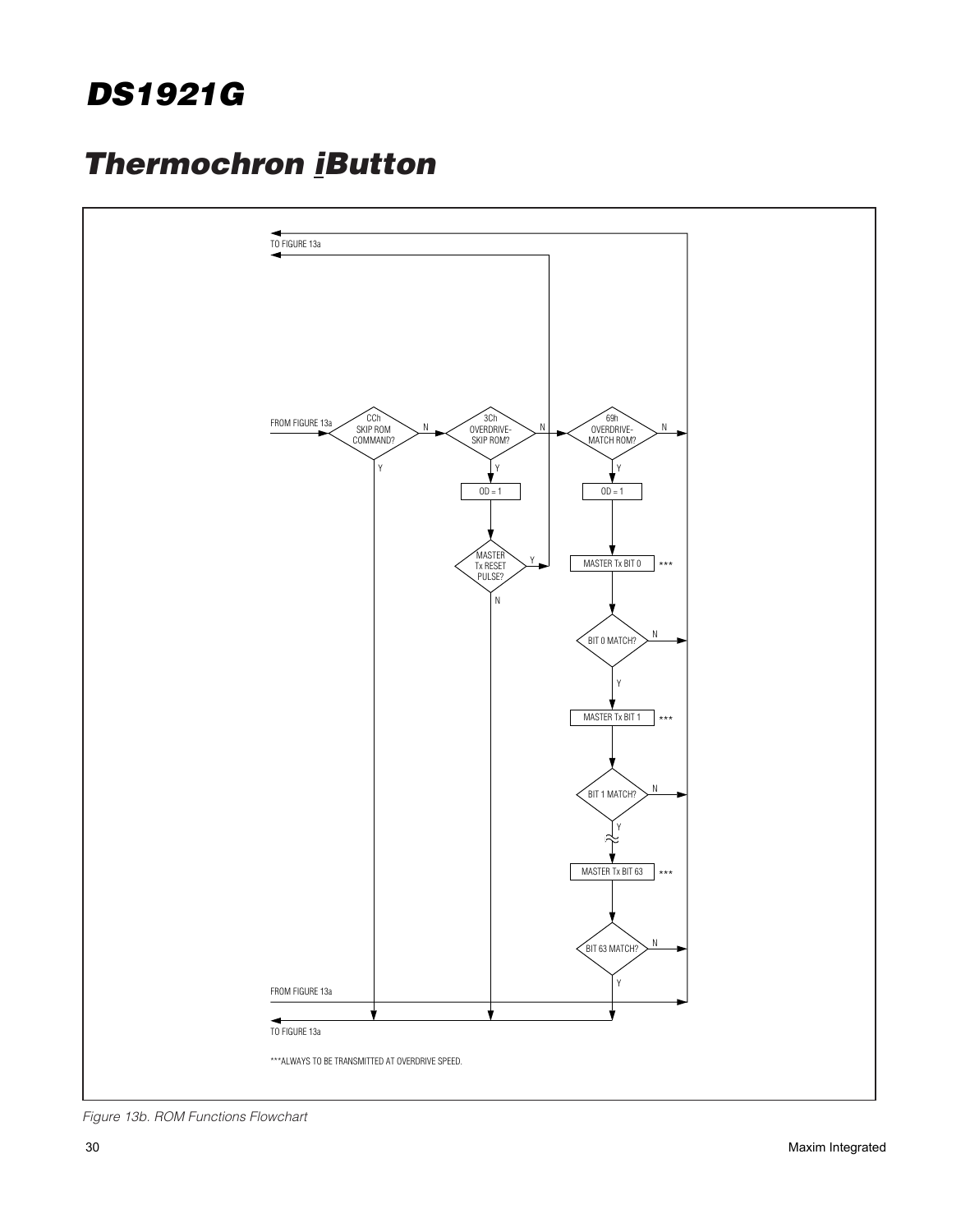### **Thermochron iButton**

#### **Overdrive-Skip ROM [3Ch]**

On a single-drop bus this command can save time by allowing the bus master to access the memory/control functions without providing the 64-bit ROM code. Unlike the normal Skip ROM command, the Overdrive-Skip ROM command sets the DS1921G in the overdrive mode ( $OD = 1$ ). All communication following this command must occur at overdrive speed until a reset pulse of minimum 480µs duration resets all devices on the bus to standard speed  $(OD = 0)$ .

When issued on a multidrop bus, this command sets all overdrive-supporting devices into overdrive mode. To subsequently address a specific overdrive-supporting device, a reset pulse at overdrive speed must be issued followed by a Match ROM or Search ROM command sequence. This speeds up the time for the search process. If more than one slave supporting overdrive is present on the bus and the Overdrive-Skip ROM command is followed by a read command, data collision occurs on the bus as multiple slaves transmit simultaneously (open-drain pulldowns produce a wired-AND result).

#### **Overdrive-Match ROM [69h]**

The Overdrive-Match ROM command followed by a 64 bit ROM sequence transmitted at overdrive speed allows the bus master to address a specific DS1921G on a multidrop bus and to simultaneously set it in overdrive mode. Only the DS1921G that exactly matches the 64-bit ROM sequence responds to the subsequent memory/control function command. Slaves already in overdrive mode from a previous Overdrive-Skip or successful Overdrive-Match ROM command remain in overdrive mode. All overdrive-capable slaves return to

standard speed at the next reset pulse of minimum 480µs duration. The Overdrive-Match ROM command can be used with a single or multiple devices on the bus.

#### **1-Wire Signaling**

The DS1921G requires strict protocols to ensure data integrity. The protocol consists of four types of signaling on one line: reset sequence with reset pulse and presence pulse, write-zero, write-one, and read-data. Except for the presence pulse, the bus master initiates all these signals. The DS1921G can communicate at two different speeds: standard speed and overdrive speed. If not explicitly set into the overdrive mode, the DS1921G communicates at standard speed. While in overdrive mode, the fast timing applies to all waveforms.

To get from idle to active, the voltage on the 1-Wire line needs to fall from VPUP below the threshold VTL. To get from active to idle, the voltage needs to rise from VILMAX past the threshold V<sub>TH</sub>. The time it takes for the voltage to make this rise is seen in Figure 14 as "ε" and its duration depends on the pullup resistor (RPUP) used and the capacitance of the 1-Wire network attached. The voltage VILMAX is relevant for the DS1921G when determining a logical level, but not for triggering any events.

The initialization sequence required to begin any communication with the DS1921G is shown in Figure 14. A reset pulse followed by a presence pulse indicates the DS1921G is ready to receive data, given the correct ROM and memory function command. If the bus master uses slew-rate control on the falling edge, it must pull down the line for tractlecturies to compensate for the edge.



Figure 14. Intitialization Procedure: Reset and Presence Pulses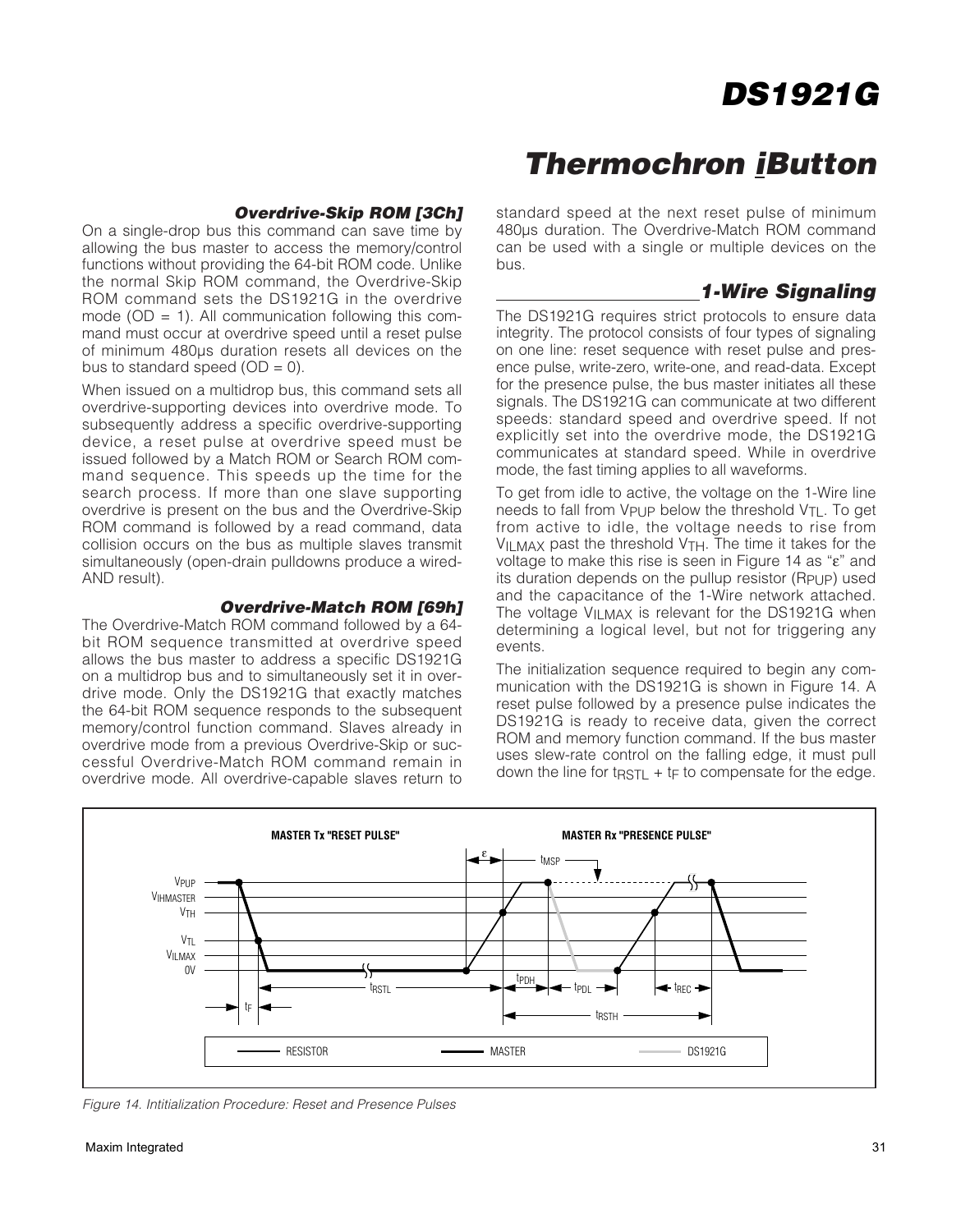### **Thermochron iButton**

A t<sub>RSTL</sub> duration of 480us or longer exits the overdrive mode, returning the device to standard speed. If the DS1921G is in overdrive mode and tractle is no longer than 80µs, the device remains in overdrive mode.

After the bus master has released the line, it goes into receive mode (Rx). Now the 1-Wire bus is pulled to VPUP through the pullup resistor or, in case of a DS2480B driver, through active circuitry. When the threshold  $V<sub>TH</sub>$  is crossed, the DS1921G waits for t $p<sub>DH</sub>$ and then transmits a presence pulse by pulling the line low for tep. To detect a presence pulse, the master must test the logical state of the 1-Wire line at t<sub>MSP</sub>.

The tracted window must be at least the sum of tpp HMAX, tPDLMAX, and tRECMIN. Immediately after tRSTH is expired, the DS1921G is ready for data communication. In a mixed population network, tRSTH should be extended to minimum 480µs at standard speed and 48µs at overdrive speed to accommodate other 1-Wire devices.

#### **Read/Write Time Slots**

Data communication with the DS1921G takes place in time slots that carry a single bit each. Write time slots transport data from bus master to slave. Read time slots transfer data from slave to master. The definitions of the write and read time slots are illustrated in Figure 15.

All communication begins with the master pulling the data line low. As the voltage on the 1-Wire line falls below the threshold  $V_{TL}$ , the DS1921G starts its internal timing generator that determines when the data line is sampled during a write time slot and how long data is valid during a read time slot.

#### **Master-to-Slave**

For a **write-one** time slot, the voltage on the data line must have crossed the VTH threshold after the write-one low time tW1LMAX is expired. For a **write-zero** time slot, the voltage on the data line must stay below the  $V<sub>TH</sub>$ threshold until the write-zero low time two LMIN is expired. The voltage on the data line should not exceed VII MAX during the entire twol or tw<sub>1</sub> window. After the V<sub>TH</sub> threshold has been crossed, the DS1921G needs a recovery time t<sub>REC</sub> before it is ready for the next time slot.

#### **Slave-to-Master**

A **read-data** time slot begins like a write-one time slot. The voltage on the data line must remain below  $V_{\text{II}}$ until the read low time  $tr_{RL}$  is expired. During the  $tr_{RL}$ window, when responding with a 0, the DS1921G starts pulling the data line low; its internal timing generator determines when this pulldown ends and the voltage starts rising again. When responding with a 1, the DS1921G does not hold the data line low at all, and the voltage starts rising as soon as tRL is over.

The sum of t<sub>RL</sub> +  $\delta$  (rise time) on one side and the internal timing generator of the DS1921G on the other side define the master sampling window (tMSRMIN to tMSRMAX) in which the master must perform a read from the data line. For most reliable communication, tRL should be as short as permissible and the master should read close to but no later than tMSRMAX. After reading from the data line, the master must wait until tSLOT is expired. This guarantees sufficient recovery time t<sub>REC</sub> for the DS1921G to get ready for the next time slot.

#### **CRC Generation**

There are two different types of CRCs with the DS1921G. One CRC is an 8-bit type and is stored in the most significant byte of the 64-bit ROM. The bus master can compute a CRC value from the first 56 bits of the 64-bit ROM and compare it to the value stored within the DS1921G to determine if the ROM data has been received error-free. The equivalent polynomial function of this CRC is  $X^8 + X^5 + X^4 + 1$ . This 8-bit CRC is received in the true (noninverted) form. It is computed at the factory and lasered into the ROM.

The other CRC is a 16-bit type, generated according to the standardized CRC-16 polynomial function  $X^{16}$  +  $X^{15} + X^2 + 1$ . This CRC is used for error detection when reading data memory using the Read Memory with CRC command and for fast verification of a data transfer when writing to or reading from the scratchpad. In contrast to the 8-bit CRC, the 16-bit CRC is always communicated in the inverted form. A CRC-generator inside the DS1921G chip (Figure 16) calculates a new 16-bit CRC as shown in the command flowchart of Figure 10. The bus master compares the CRC value read from the device to the one it calculates from the data and decides whether to continue with an operation or to reread the portion of the data with the CRC error. With the initial pass through the Read Memory with CRC flowchart, the 16-bit CRC value is the result of shifting the command byte into the cleared CRC generator, followed by the 2 address bytes and the data bytes. Subsequent passes through the Read Memory with CRC flowchart generate a 16-bit CRC that is the result of clearing the CRC generator and then shifting in the data bytes.

With the Write Scratchpad command, the CRC is generated by first clearing the CRC generator and then shifting in the command code, the target addresses TA1 and TA2, and all the data bytes. The DS1921G transmits this CRC only if the data bytes written to the scratchpad include scratchpad ending offset 11111b. The data can start at any location within the scratchpad.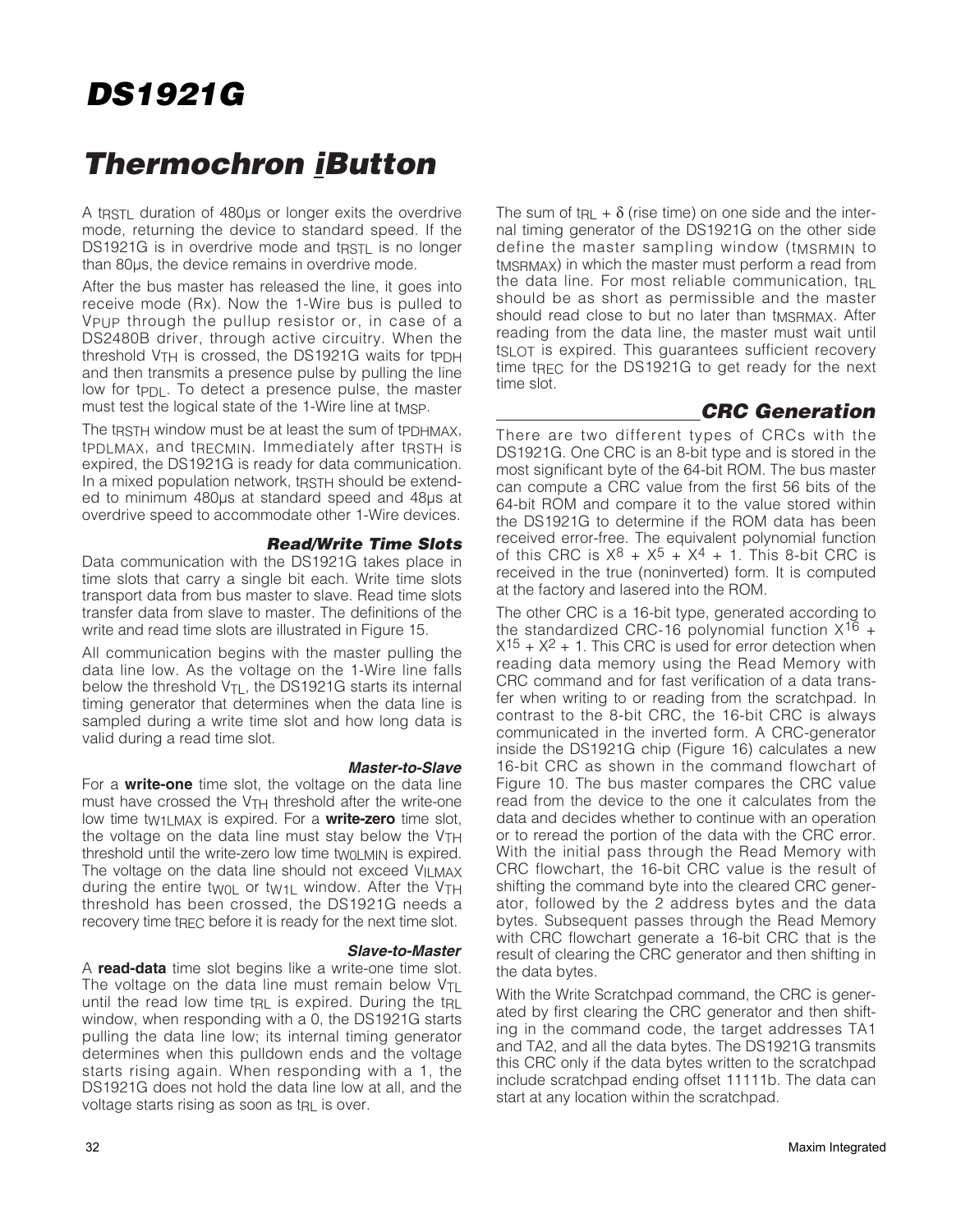### **Thermochron iButton**



Figure 15. Read/Write Timing Diagram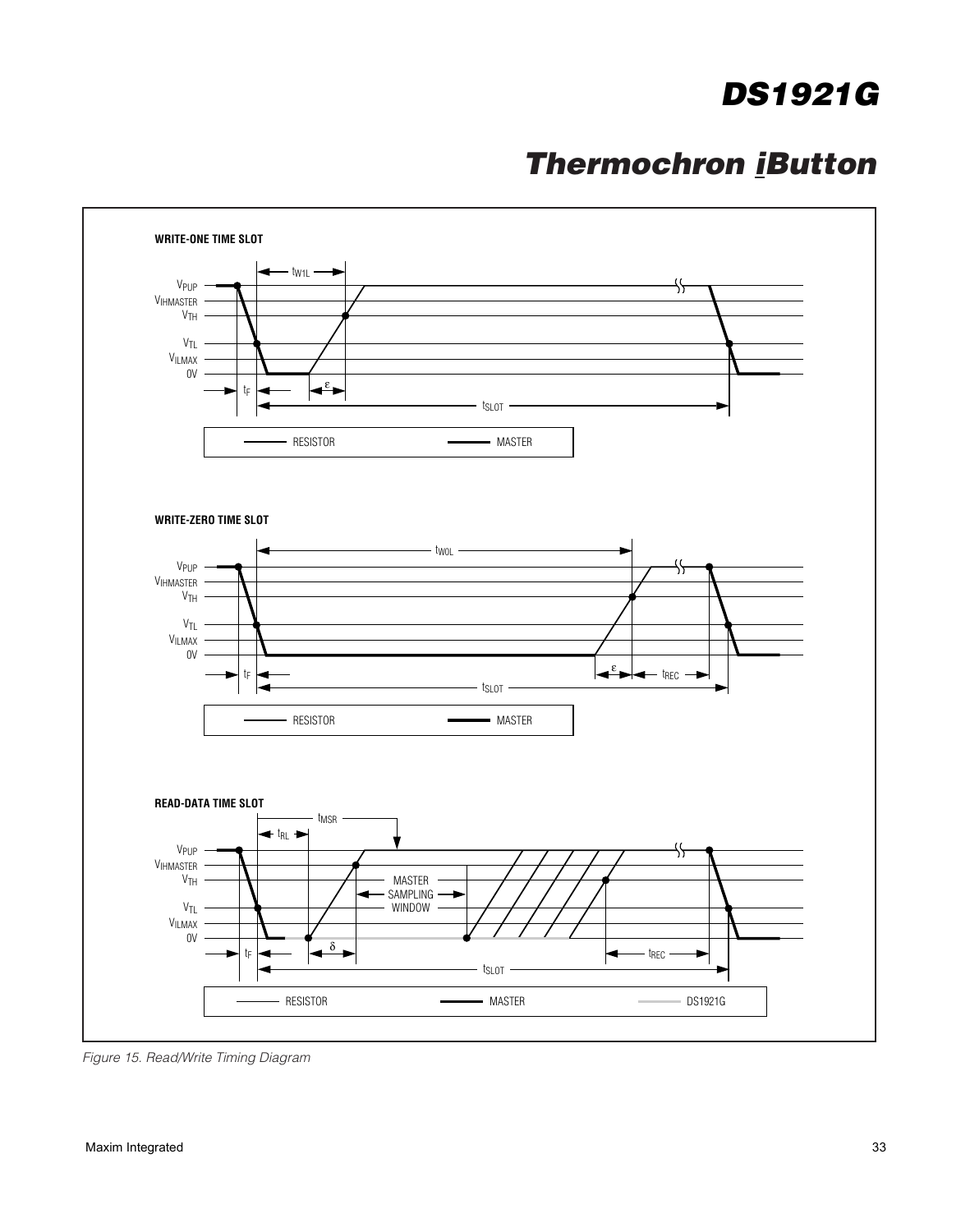### **Thermochron iButton**

With the Read Scratchpad command, the CRC is generated by first clearing the CRC generator and then shifting in the command code, the target addresses TA1 and TA2, the E/S byte, and the scratchpad data starting at the target address. The DS1921G transmits this CRC only if the reading continues through the end of the scratchpad, regardless of the actual ending offset. For more information on generating CRC values refer to Application Note 27: Understanding and Using Cyclic Redundancy Checks with Maxim iButton Products.



Figure 16. CRC-16 Hardware Description and Polynomial

#### **Command-Specific 1-Wire Communication Protocol—Legend**

| <b>SYMBOL</b>              | <b>DESCRIPTION</b>                                                                   |
|----------------------------|--------------------------------------------------------------------------------------|
| <b>RST</b>                 | 1-Wire reset pulse generated by master                                               |
| <b>PD</b>                  | 1-Wire presence pulse generated by slave                                             |
| Select                     | Command and data to satisfy the ROM function protocol (Skip ROM, Search ROM, etc.)   |
| <b>WS</b>                  | Command: "Write Scratchpad"                                                          |
| <b>RS</b>                  | Command: "Read Scratchpad"                                                           |
| <b>CPS</b>                 | Command: "Copy Scratchpad"                                                           |
| <b>RM</b>                  | Command: "Read Memory"                                                               |
| <b>RMC</b>                 | Command: "Read Memory with CRC"                                                      |
| <b>CM</b>                  | Command: "Clear Memory"                                                              |
| <b>CT</b>                  | Command: "Convert Temperature"                                                       |
| <b>TA</b>                  | Target Address TA1, TA2                                                              |
| TA-E/S                     | Target Address TA1, TA2 with E/S byte                                                |
| <data eos="" to=""></data> | Transfer of as many data bytes as are needed to reach the scratchpad offset 1Fh      |
| <data eop="" to=""></data> | Transfer of as many data bytes as are needed to reach the end of a memory page       |
| <data eom="" to=""></data> | Transfer of as many data bytes as are needed to reach the end of the data-log memory |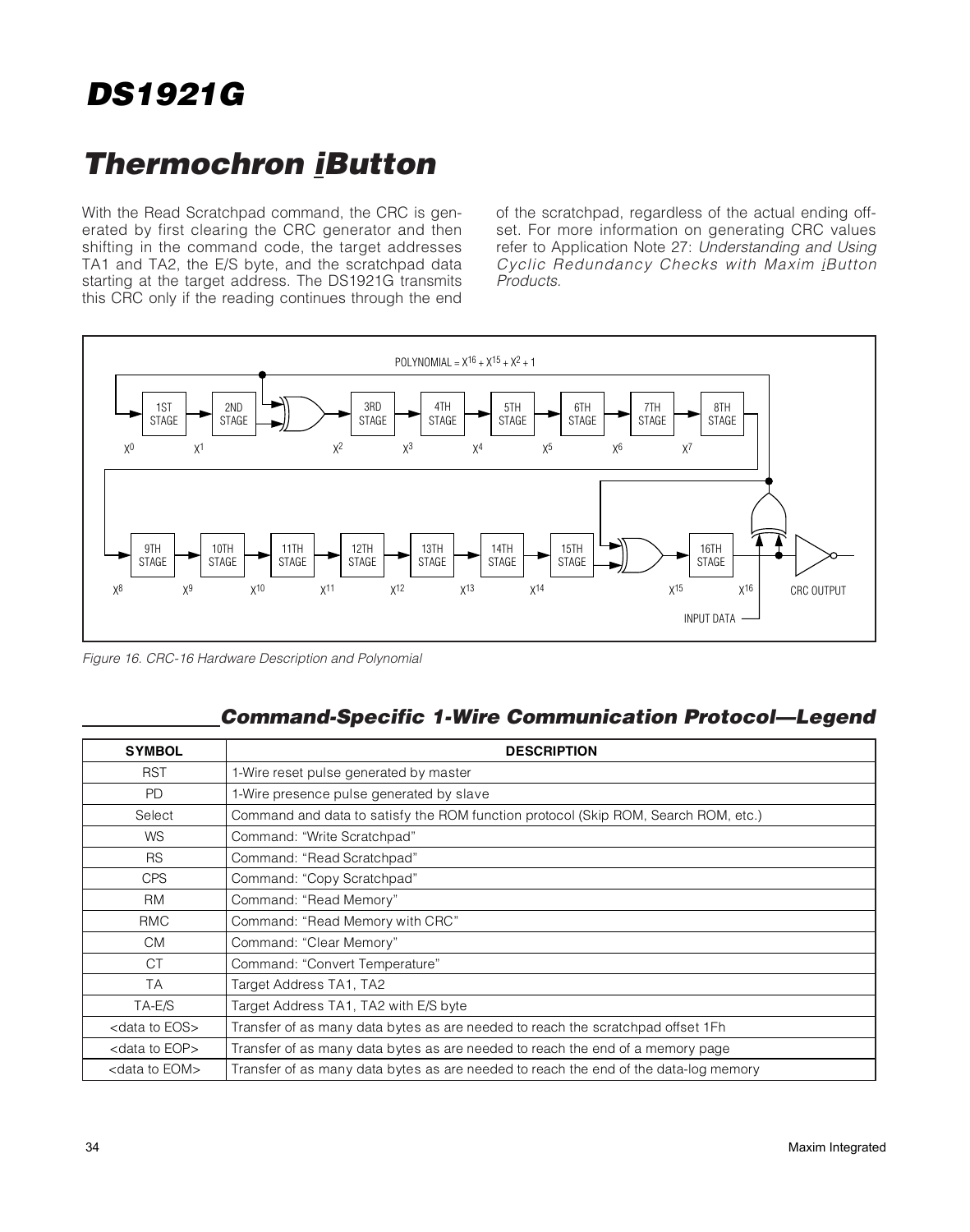### **Thermochron iButton**

### **Command-Specific 1-Wire Communication Protocol—Legend (continued)**

| <b>SYMBOL</b>     | <b>DESCRIPTION</b>                                                          |
|-------------------|-----------------------------------------------------------------------------|
| $<$ 00 to EOP $>$ | Transfer of as many 00h bytes as are needed to reach a memory page boundary |
| <32 bytes>        | Transfer of 32 bytes                                                        |
| $<$ data $>$      | Transfer of an undetermined amount of data                                  |
| $CRC-16$          | Transfer of an inverted CRC-16                                              |
| FF loop           | Indefinite loop where the master reads FFh bytes                            |
| AA loop           | Indefinite loop where the master reads AAh bytes                            |
| 00 loop           | Indefinite loop where the master reads 00h bytes                            |

### **Command-Specific 1-Wire Communication Protocol—Color Codes**

Master-to-Slave | Slave-to-Master

**1-Wire Communication Examples**

|                         | Write Scratchpad, Reaching the End of the Scratchpad     |           |                            |           |         |  |  |                                                                                                         |  |
|-------------------------|----------------------------------------------------------|-----------|----------------------------|-----------|---------|--|--|---------------------------------------------------------------------------------------------------------|--|
| <b>RST</b><br>PD        | <b>WS</b><br>Select                                      | <b>TA</b> | <data eos="" to=""></data> | $CRC-16$  | FF loop |  |  |                                                                                                         |  |
|                         |                                                          |           |                            |           |         |  |  |                                                                                                         |  |
|                         | Write Scratchpad, Not Reaching the End of the Scratchpad |           |                            |           |         |  |  |                                                                                                         |  |
| <b>RST</b><br>PD        | Select   WS                                              | <b>TA</b> | $\langle$ data> RST        | <b>PD</b> |         |  |  |                                                                                                         |  |
| <b>Read Scratchpad</b>  |                                                          |           |                            |           |         |  |  |                                                                                                         |  |
| <b>RST</b><br>PD        | Select<br><b>RS</b>                                      | TA-E/S    | <data eos="" to=""></data> | CRC-16    | FF loop |  |  |                                                                                                         |  |
|                         |                                                          |           |                            |           |         |  |  |                                                                                                         |  |
|                         | <b>Copy Scratchpad (Success)</b>                         |           |                            |           |         |  |  |                                                                                                         |  |
| RST PD                  | Select   CPS                                             | TA-E/S    | AA loop                    |           |         |  |  |                                                                                                         |  |
|                         |                                                          |           |                            |           |         |  |  |                                                                                                         |  |
|                         | <b>Copy Scratchpad (Invalid TA-E/S)</b>                  |           |                            |           |         |  |  |                                                                                                         |  |
| <b>RST</b><br>PD        | Select   CPS                                             | TA-E/S    | FF loop                    |           |         |  |  |                                                                                                         |  |
|                         |                                                          |           |                            |           |         |  |  |                                                                                                         |  |
|                         | <b>Read Memory (Success)</b>                             |           |                            |           |         |  |  |                                                                                                         |  |
| <b>RST</b><br><b>PD</b> | Select   RM                                              | <b>TA</b> | <data eom="" to=""></data> | 00 loop   |         |  |  |                                                                                                         |  |
|                         |                                                          |           |                            |           |         |  |  |                                                                                                         |  |
|                         | <b>Read Memory (Invalid Address)</b>                     |           |                            |           |         |  |  |                                                                                                         |  |
| <b>RST</b><br>PD        | Select   RM                                              | <b>TA</b> | 00 loop                    |           |         |  |  |                                                                                                         |  |
|                         |                                                          |           |                            |           |         |  |  | Reading reserved pages 20 through 63 or 68 through 127 or pages 192 and higher (beyond data-log memory) |  |
| results in 00h bytes.   |                                                          |           |                            |           |         |  |  |                                                                                                         |  |
|                         |                                                          |           |                            |           |         |  |  |                                                                                                         |  |

٦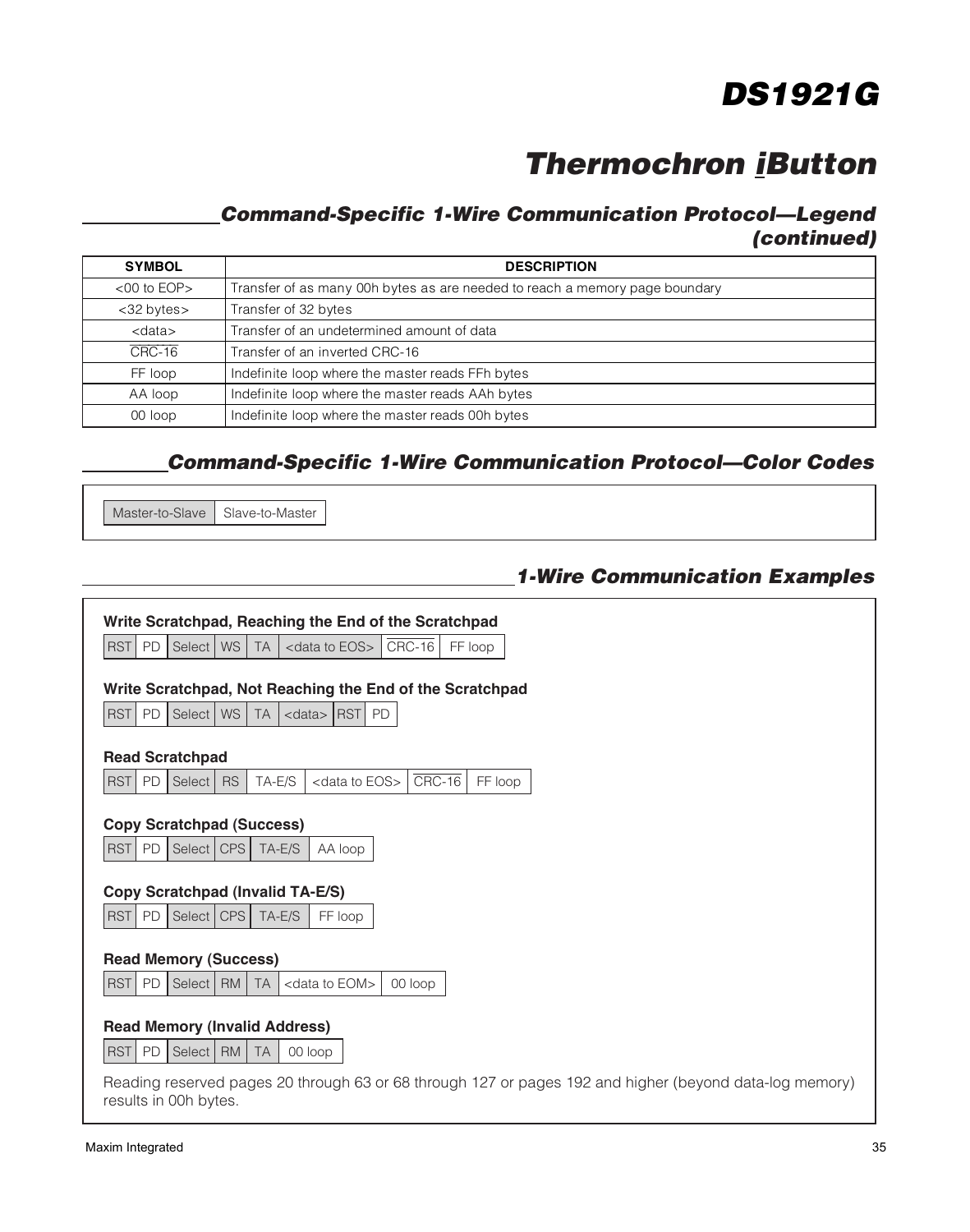

### **Thermochron iButton**

#### **1-Wire Communication Examples (continued)**

| PD<br><b>RST</b>                                          | Select RMC                  | <b>TA</b> | <data eop="" to=""></data>                                    | $CRC-16$ | <32 bytes> | $CRC-16$                                                                                                   |
|-----------------------------------------------------------|-----------------------------|-----------|---------------------------------------------------------------|----------|------------|------------------------------------------------------------------------------------------------------------|
|                                                           |                             |           |                                                               |          |            |                                                                                                            |
|                                                           |                             |           |                                                               |          | Loop       |                                                                                                            |
|                                                           |                             |           |                                                               |          |            | The "32 bytes" are either valid page data or 00h bytes when reading reserved pages 20 through 63 or 68     |
|                                                           |                             |           | through 127 or pages 192 and higher (beyond data-log memory). |          |            |                                                                                                            |
|                                                           |                             |           | <b>Read Memory with CRC (Invalid Address)</b>                 |          |            |                                                                                                            |
| <b>RST</b><br><b>PD</b>                                   | Select RMC                  | <b>TA</b> | $<$ 00 to EOP $>$                                             | $CRC-16$ | <32 bytes> | $CRC-16$                                                                                                   |
|                                                           |                             |           |                                                               |          |            |                                                                                                            |
|                                                           | The "32 bytes" are all 00h. |           |                                                               |          | Loop       |                                                                                                            |
| <b>Clear Memory</b>                                       |                             |           |                                                               |          |            |                                                                                                            |
| <b>RST</b><br><b>PD</b>                                   | <b>CM</b><br>Select         | FF loop   |                                                               |          |            |                                                                                                            |
|                                                           |                             |           |                                                               |          |            | To verify success, read the Status register at address 0214h. If MEMCLR is 1, the command was executed     |
| successfully.                                             |                             |           |                                                               |          |            |                                                                                                            |
|                                                           | <b>Convert Temperature</b>  |           |                                                               |          |            |                                                                                                            |
| <b>PD</b><br><b>RST</b><br>Select<br><b>CT</b><br>FF loop |                             |           |                                                               |          |            |                                                                                                            |
|                                                           |                             |           |                                                               |          |            | To read the result and to verify success, read the addresses 0211h (result) and the Device Samples Counter |

#### **Mission Example: Prepare and Start a New Mission**

Assumption: The previous mission has ended. To end an ongoing mission write the MIP bit in the Status register to  $\overline{0}$ .

The preparation of a DS1921G for a mission including the start of the mission requires up to four steps:

Step 1: Set the RTC (if it needs to be adjusted).

Step 2: Clear the data of the previous mission.

Step 3: Set the search condition and Mission Start Delay and clear the alarm flags.

Step 4: Set the temperature alarms and write the Sample Rate to start the mission.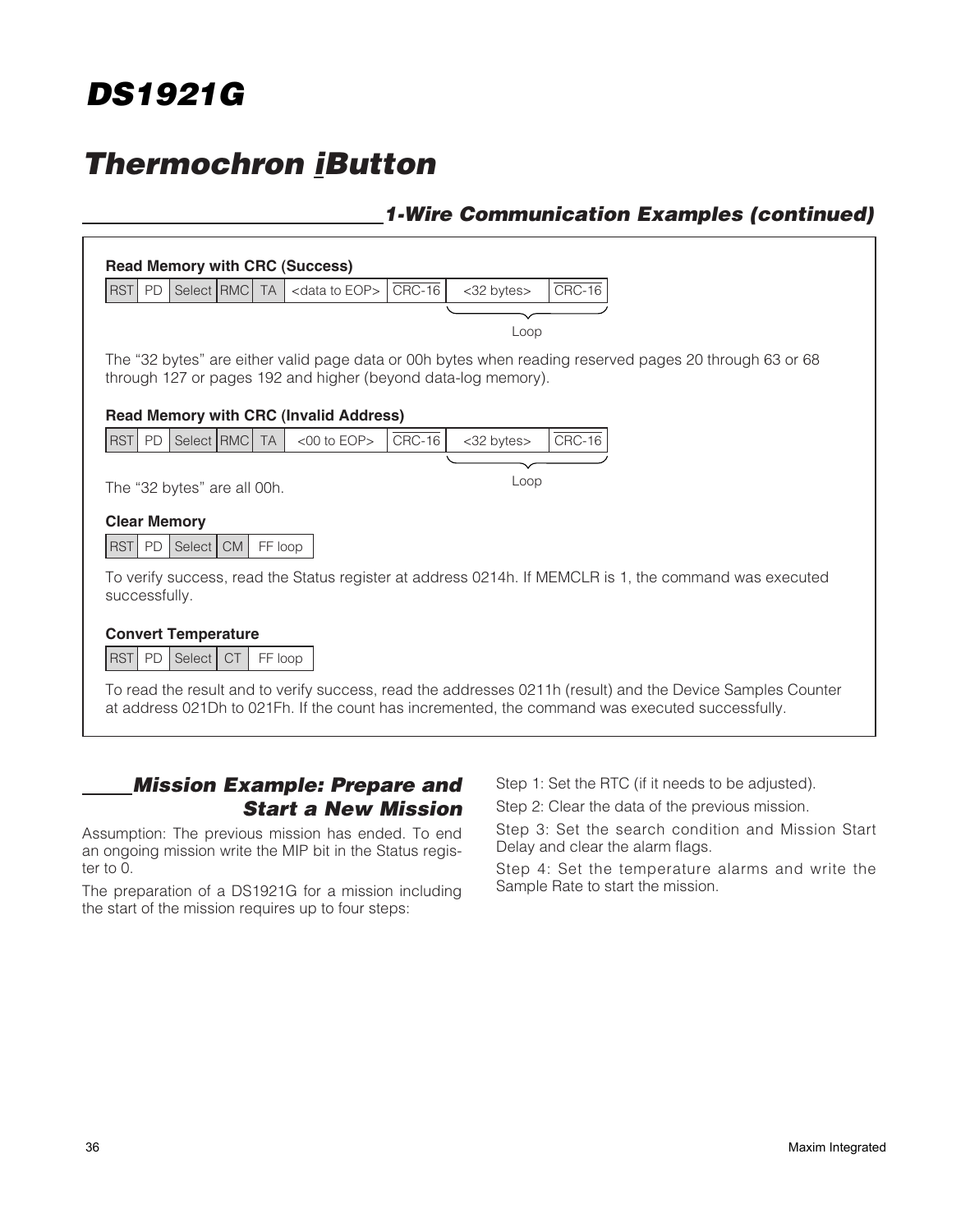### **Thermochron iButton**

#### **Step 1: Set the RTC**

Let the actual time be 15:30:00 hours on Monday, the 1st of April in 2002. This results in the following data to be written to the RTC registers:

| <b>ADDRESS</b> | 200h<br>---- | 201h | 202h | 203h<br>___ | 204h              | 205h | 206h |
|----------------|--------------|------|------|-------------|-------------------|------|------|
| DATA           | 00h          | 30h  | l5h  | 01h         | 01h<br><b>UII</b> | 04h  | 02r  |

With only a single DS1921G connected to the bus master, the communication of step 1 is as follows:

| <b>MASTER MODE</b> | <b>DATA (LSB FIRST)</b> | <b>COMMENTS</b>                             |  |  |
|--------------------|-------------------------|---------------------------------------------|--|--|
| Tx                 | (Reset)                 | Reset pulse (480µs to 960µs)                |  |  |
| <b>Rx</b>          | (Presence)              | Presence pulse                              |  |  |
| Tx                 | CCh                     | Issue Skip ROM command                      |  |  |
| Tx                 | 0Fh                     | Issue Write Scratchpad command              |  |  |
| <b>Tx</b>          | 00h                     | TA1, beginning offset = 00h                 |  |  |
| <b>Tx</b>          | 02h                     | TA2, address = $0200h$                      |  |  |
| Tx                 | <7 data bytes>          | Write 7 bytes of data to scratchpad         |  |  |
| Tx                 | (Reset)                 | Reset pulse                                 |  |  |
| <b>Rx</b>          | (Presence)              | Presence pulse                              |  |  |
| <b>Tx</b>          | CC <sub>h</sub>         | Issue Skip ROM command                      |  |  |
| Tx                 | AAh                     | Issue Read Scratchpad command               |  |  |
| <b>Rx</b>          | 00h                     | Read TA1, beginning offset = 00h            |  |  |
| <b>Rx</b>          | 02h                     | Read TA2, address = 0200h                   |  |  |
| <b>Rx</b>          | 06h                     | Read E/S, ending offset = $6h$ , flags = 0h |  |  |
| <b>Rx</b>          | <7 data bytes>          | Read scratchpad data and verify             |  |  |
| Tx                 | (Reset)                 | Reset pulse                                 |  |  |
| <b>Rx</b>          | (Presence)              | Presence pulse                              |  |  |
| Tx                 | CCh                     | Issue Skip ROM command                      |  |  |
| Tx                 | 55h                     | Issue Copy Scratchpad command               |  |  |
| Tx                 | 00h                     | TA <sub>1</sub>                             |  |  |
| Tx                 | 02h                     | (AUTHORIZATION CODE)<br>TA <sub>2</sub>     |  |  |
| Tx                 | 06h                     | E/S                                         |  |  |
| Tx                 | (Reset)                 | Reset pulse                                 |  |  |
| <b>Rx</b>          | (Presence)              | Presence pulse                              |  |  |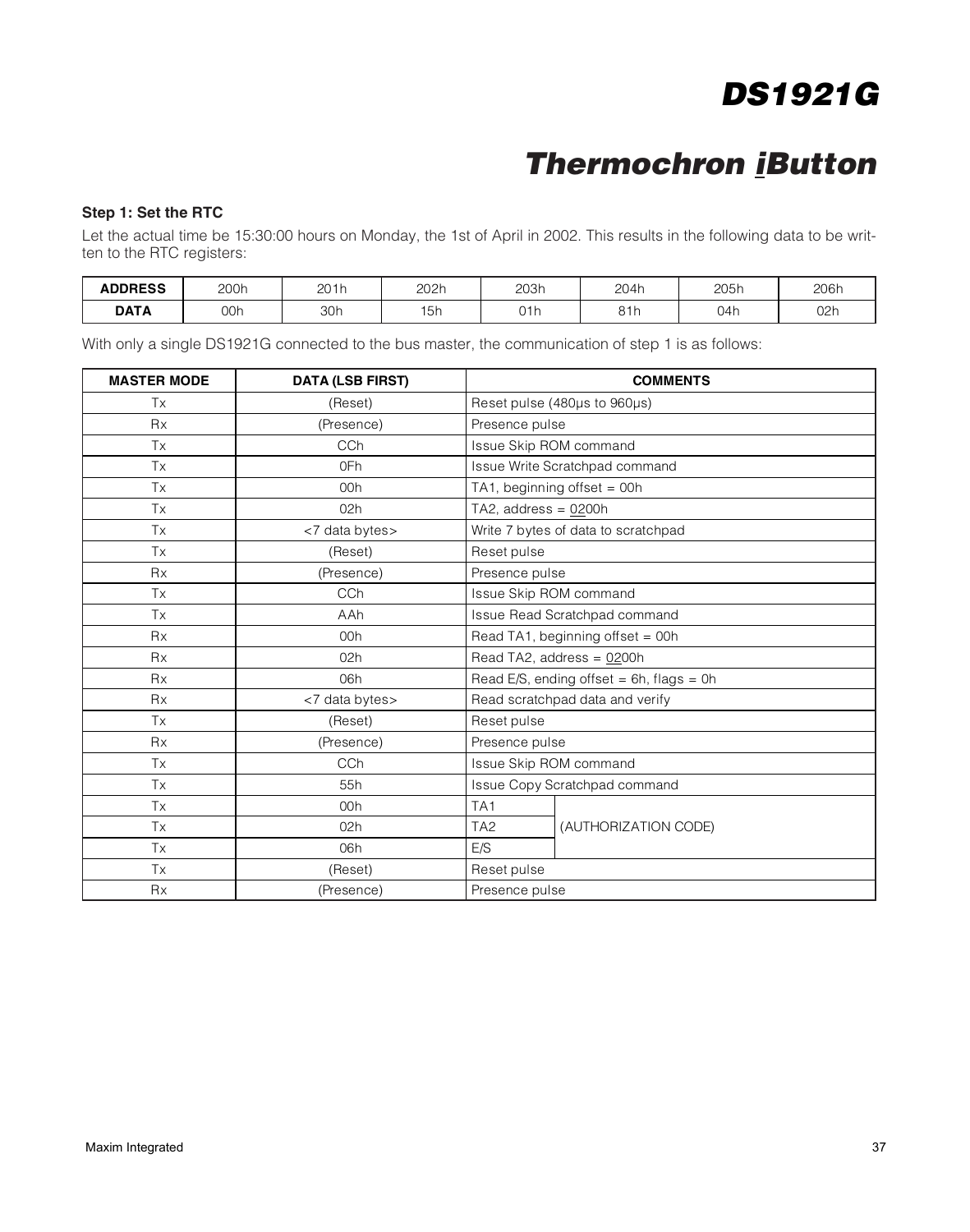### **Thermochron iButton**

#### **Step 2: Clear the data of the previous mission**

Set the EMCLR bit to 1, enable the RTC, and then execute the Clear Memory command. The RTC oscillator must be stable before the Clear Memory command is issued. Wait 500µs after issuing the Clear Memory command before proceeding to step 3. This results in the following data to be written to the Status register:

| .<br>________ | ∩∩⊏<br>· י∟∪∟       |
|---------------|---------------------|
| ---           | $\Lambda$ N<br>ווטד |

With only a single DS1921G connected to the bus master, the communication of step 2 is as follows:

| <b>MASTER MODE</b> | <b>DATA (LSB FIRST)</b> | <b>COMMENTS</b>                           |  |  |
|--------------------|-------------------------|-------------------------------------------|--|--|
| <b>Tx</b>          | (Reset)                 | Reset pulse (480µs to 960µs)              |  |  |
| <b>Rx</b>          | (Presence)              | Presence pulse                            |  |  |
| Tx                 | CCh                     | Issue Skip ROM command                    |  |  |
| Tx                 | 0Fh                     | Issue Write Scratchpad command            |  |  |
| Tx                 | 0Eh                     | TA1, beginning offset = $0Eh$             |  |  |
| <b>Tx</b>          | 02h                     | TA2, address = 020Eh                      |  |  |
| Tx                 | 40 <sub>h</sub>         | Write status byte to scratchpad           |  |  |
| <b>Tx</b>          | (Reset)                 | Reset pulse                               |  |  |
| <b>Rx</b>          | (Presence)              | Presence pulse                            |  |  |
| <b>Tx</b>          | CCh                     | Issue Skip ROM command                    |  |  |
| Tx                 | AAh                     | Issue Read Scratchpad command             |  |  |
| <b>Rx</b>          | 0Eh                     | Read TA1, beginning offset = 0Eh          |  |  |
| <b>Rx</b>          | 02h                     | Read TA2, address = 020Eh                 |  |  |
| <b>Rx</b>          | 0Eh                     | Read E/S, ending offset = 0Eh, flags = 0h |  |  |
| Rx                 | 40h                     | Read scratchpad data and verify           |  |  |
| <b>Tx</b>          | (Reset)                 | Reset pulse                               |  |  |
| <b>Rx</b>          | (Presence)              | Presence pulse                            |  |  |
| Tx                 | CCh                     | Issue Skip ROM command                    |  |  |
| Tx                 | 55h                     | Issue Copy Scratchpad command             |  |  |
| <b>Tx</b>          | 0Eh                     | TA <sub>1</sub>                           |  |  |
| Tx                 | 02h                     | TA <sub>2</sub><br>(AUTHORIZATION CODE)   |  |  |
| <b>Tx</b>          | 0Eh                     | E/S                                       |  |  |
| Tx                 | (Reset)                 | Reset pulse                               |  |  |
| <b>Rx</b>          | (Presence)              | Presence pulse                            |  |  |
| <b>Tx</b>          | CCh                     | Issue Skip ROM command                    |  |  |
| <b>Tx</b>          | 3Ch                     | Issue Clear Memory command                |  |  |
| Tx                 | (Reset)                 | Reset pulse                               |  |  |
| <b>Rx</b>          | (Presence)              | Presence pulse                            |  |  |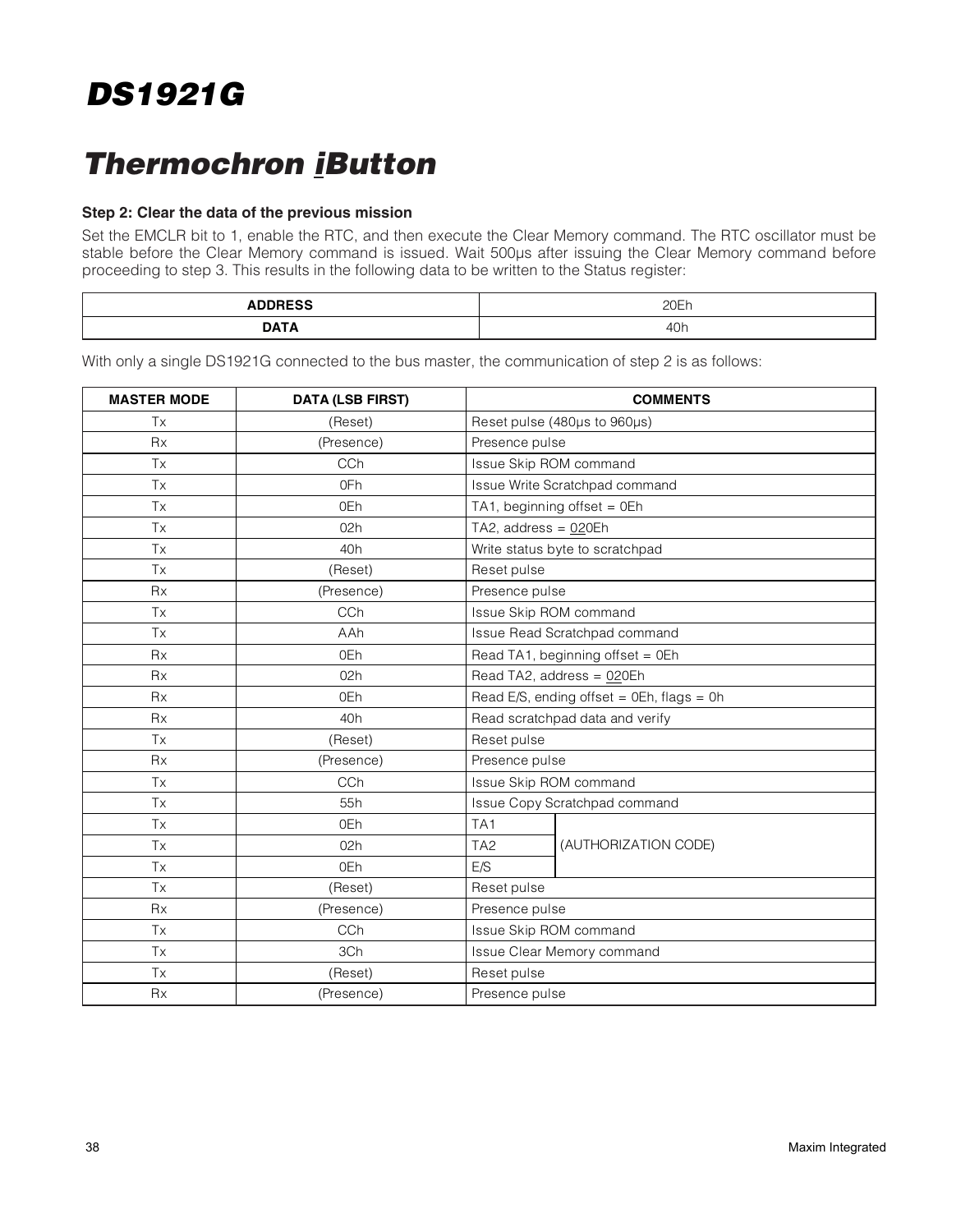### **Thermochron iButton**

#### **Step 3: Set the search condition and Mission Start Delay and clear the alarm flags**

In this example, the rollover is disabled and the search condition is set for a high temperature only. The mission is to start with a delay of 90min (005Ah) and the alarm flags TLF, THF, and TAF are cleared. This results in the following data to be written to the special function registers:

| <b>ADDRESS</b> | $\cap \sqsubset$<br><b>ZUEII</b> | 20Fr | 210h | 211h<br><u>.</u> | 212h | 213h | 214h |
|----------------|----------------------------------|------|------|------------------|------|------|------|
| <b>DATA</b>    | 02ŀ                              | 00h* | 00h* | 00h*             | 5Ah  | 00h  | 00h  |

\*Writing through address locations 20Fh to 211h is faster than accessing the Mission Start Delay register in a separate cycle. The write attempt has no effect on the contents of these registers.

With only a single DS1921G connected to the bus master, the communication of step 3 is as follows:

| <b>MASTER MODE</b> | <b>DATA (LSB FIRST)</b> |                                              | <b>COMMENTS</b>                     |  |
|--------------------|-------------------------|----------------------------------------------|-------------------------------------|--|
| Tx                 | (Reset)                 |                                              | Reset Pulse (480us to 960us)        |  |
| <b>Rx</b>          | (Presence)              | Presence pulse                               |                                     |  |
| Tx                 | CC <sub>h</sub>         | Issue Skip ROM command                       |                                     |  |
| Tx                 | 0Fh                     |                                              | Issue Write Scratchpad command      |  |
| Tx                 | 0Eh                     |                                              | TA1, beginning offset = 0Eh         |  |
| Tx                 | 02h                     | TA2, address = 020Eh                         |                                     |  |
| Tx                 | <7 data bytes>          |                                              | Write 7 bytes of data to scratchpad |  |
| Tx                 | (Reset)                 | Reset pulse                                  |                                     |  |
| <b>Rx</b>          | (Presence)              | Presence pulse                               |                                     |  |
| <b>Tx</b>          | CC <sub>h</sub>         | Issue Skip ROM command                       |                                     |  |
| Tx                 | AAh                     | Issue Read Scratchpad command                |                                     |  |
| <b>Rx</b>          | 0Eh                     | Read TA1, beginning offset = $0Eh$           |                                     |  |
| <b>Rx</b>          | 02h                     | Read TA2, address = 020Eh                    |                                     |  |
| <b>Rx</b>          | 14h                     | Read E/S, ending offset = $14h$ , flags = 0h |                                     |  |
| <b>Rx</b>          | <7 data bytes>          | Read scratchpad data and verify              |                                     |  |
| Tx                 | (Reset)                 | Reset pulse                                  |                                     |  |
| <b>Rx</b>          | (Presence)              | Presence pulse                               |                                     |  |
| <b>Tx</b>          | CC <sub>h</sub>         | Issue Skip ROM command                       |                                     |  |
| <b>Tx</b>          | 55h                     |                                              | Issue Copy Scratchpad command       |  |
| Tx                 | 0Eh                     | TA <sub>1</sub>                              |                                     |  |
| <b>Tx</b>          | 02h                     | TA <sub>2</sub>                              | (AUTHORIZATION CODE)                |  |
| Tx                 | 13h                     | E/S                                          |                                     |  |
| <b>Tx</b>          | (Reset)                 | Reset pulse                                  |                                     |  |
| <b>Rx</b>          | (Presence)              | Presence pulse                               |                                     |  |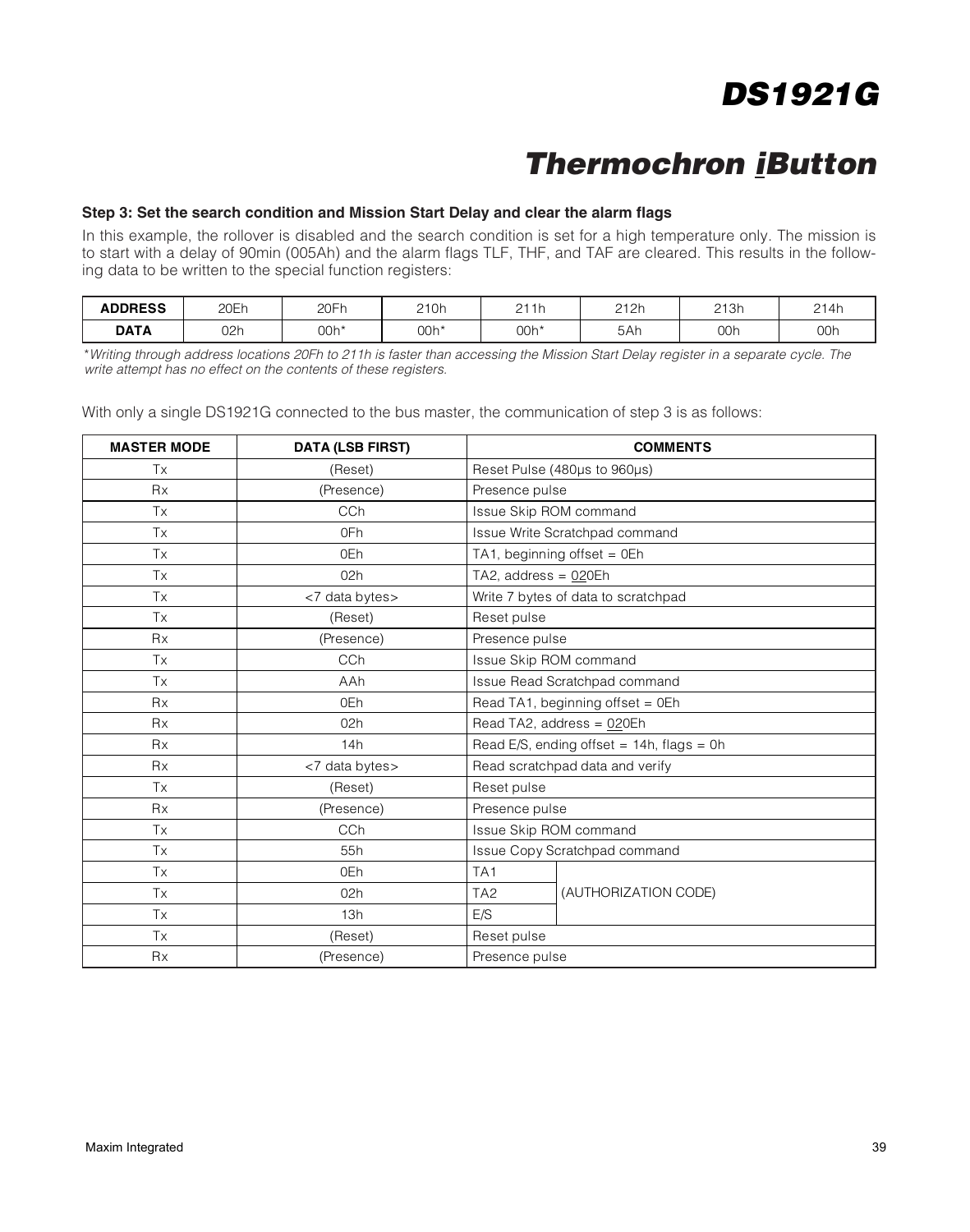### **Thermochron iButton**

#### **Step 4: Set the temperature alarms and write the Sample Rate to start the mission**

In this example, the temperature alarms are set to -5°C for the low temperature threshold and 0°C for the high temperature threshold. The sample rate is once every 10min, allowing the mission to last up to 14 days. This results in the following data to be written to the special function registers:

| $\cdots$<br>___ | 20Bh | ה ה<br>ZUU '                    | חממ<br>н |
|-----------------|------|---------------------------------|----------|
| <b>DA</b>       | 46h  | 50 <sub>1</sub><br>-50T<br>$ -$ | UAII     |

With only a single DS1921G connected to the bus master, the communication of step 4 is as follows:

| <b>MASTER MODE</b> | <b>DATA (LSB FIRST)</b> | <b>COMMENTS</b>                              |  |  |
|--------------------|-------------------------|----------------------------------------------|--|--|
| Tx                 | (Reset)                 | Reset pulse (480µs to 960µs)                 |  |  |
| <b>Rx</b>          | (Presence)              | Presence pulse                               |  |  |
| Tx                 | CCh                     | Issue Skip ROM command                       |  |  |
| Tx                 | 0Fh                     | Issue Write Scratchpad command               |  |  |
| Tx                 | 0Bh                     | TA1, beginning offset = 0Bh                  |  |  |
| <b>Tx</b>          | 02h                     | TA2, address = $020Bh$                       |  |  |
| Tx                 | <3 data bytes>          | Write 3 bytes of data to scratchpad          |  |  |
| Tx                 | (Reset)                 | Reset pulse                                  |  |  |
| Rx                 | (Presence)              | Presence pulse                               |  |  |
| <b>Tx</b>          | CCh                     | Issue Skip ROM command                       |  |  |
| Tx                 | AAh                     | Issue Read Scratchpad command                |  |  |
| <b>Rx</b>          | 0 <sub>Bh</sub>         | Read TA1, beginning offset = 0Bh             |  |  |
| <b>Rx</b>          | 02h                     | Read TA2, address = 020Bh                    |  |  |
| <b>Rx</b>          | 0 <sub>Dh</sub>         | Read E/S, ending offset = $0Dh$ , flags = 0h |  |  |
| <b>Rx</b>          | <3 data bytes>          | Read scratchpad data and verify              |  |  |
| Tx                 | (Reset)                 | Reset pulse                                  |  |  |
| <b>Rx</b>          | (Presence)              | Presence pulse                               |  |  |
| Tx                 | <b>CCh</b>              | Issue Skip ROM command                       |  |  |
| Tx                 | 55h                     | Issue Copy Scratchpad command                |  |  |
| Tx                 | 0Bh                     | TA <sub>1</sub>                              |  |  |
| Tx                 | 02h                     | (AUTHORIZATION CODE)<br>TA <sub>2</sub>      |  |  |
| Tx                 | 0Dh                     | E/S                                          |  |  |
| Tx                 | (Reset)                 | Reset pulse                                  |  |  |
| <b>Rx</b>          | (Presence)              | Presence pulse                               |  |  |

If step 4 is successful, the MIP bit in the Status register is 1, the MEMCLR bit is 0, and the Mission Start Delay counts down.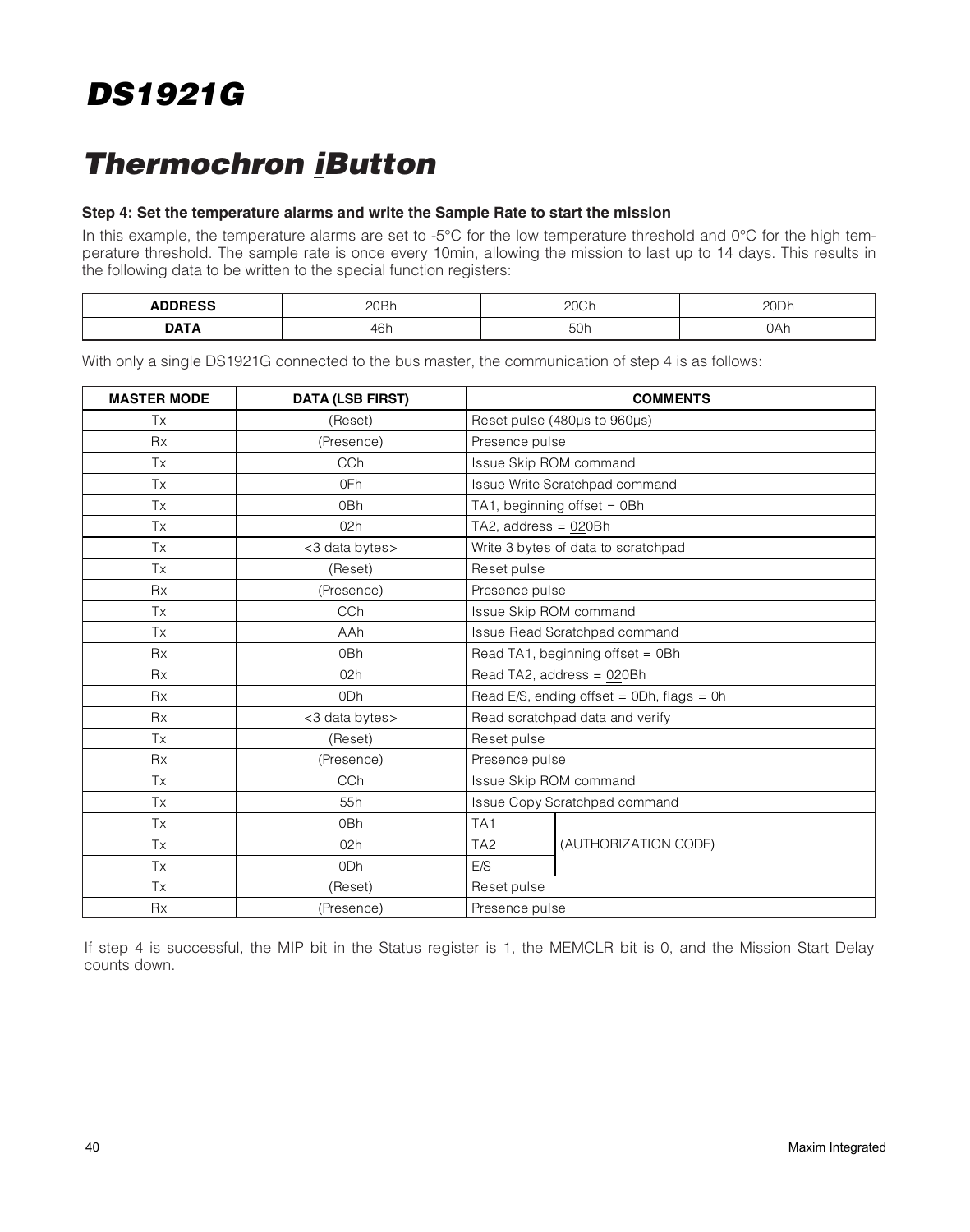### **Thermochron iButton**

#### **Pin Configuration Package Information**

For the latest package outline information and land patterns (footprints), go to **[www.maxim-ic.com/packages](https://www.maxim-ic.com/packages)**. Note that a "+", "#", or "-" in the package code indicates RoHS status only. Package drawings may show a different suffix character, but the drawing pertains to the package regardless of RoHS status.

| <b>PACKAGE</b> | <b>PACKAGE</b> | <b>OUTLINE</b> | <b>LAND</b>        |
|----------------|----------------|----------------|--------------------|
| <b>TYPE</b>    | <b>CODE</b>    | NO.            | <b>PATTERN NO.</b> |
| F5 iButton     | IB#5CP         | 21-0266        |                    |